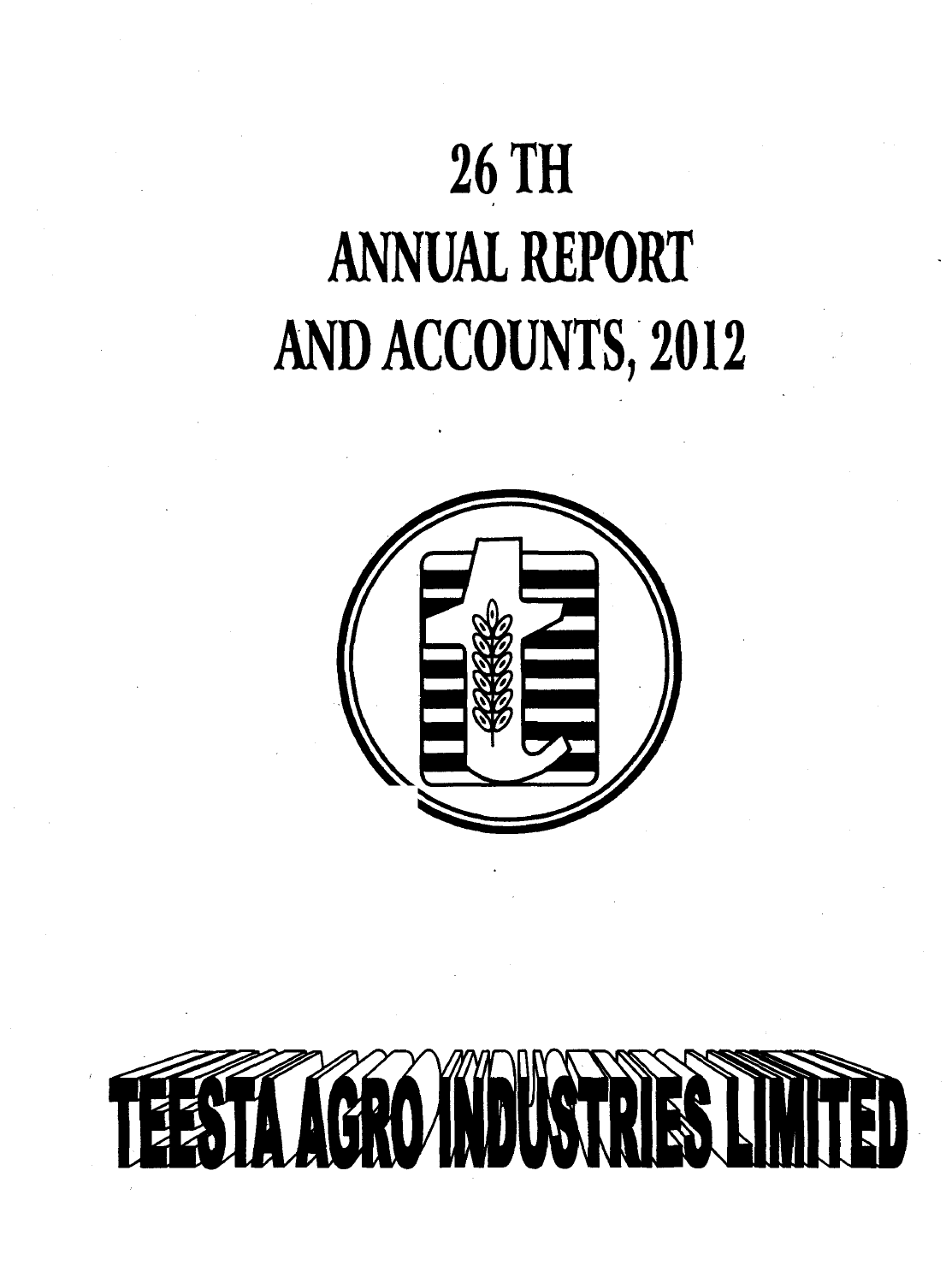## *BOARD OF DIRECTORS*

Chairman-Cum-Managing Director **Sri Hardev Singh**

## *Directors*

**Smt. Joginder Kaur Sri Paramdeep Singh Sri R. C. Wadhwa Sri Inderdeep Singh Sri U. C. Sahoo Sri Thakur Singh Sri Prem Singh Sri A. K. Tripathy**

## *Secretary*

**Sri J. Tiwari**

## *Auditors*

Mantry & Associates

## *Bankers*

State Bank of India Allahabad Bank

*Corporate Office* 63/1/2, Sarat Bose Road, Kolkata - 700 025

*Registered Office & Works* Rajganj, Jalpaiguri, West Bengal, Pin : 735134

## *Share Registrar*

Maheshwari Datamatics Pvt. Ltd. 6, Mangoe Lane( Surendra Mohan Ghosh Sarani), 2nd Floor, Kolkata - 700 001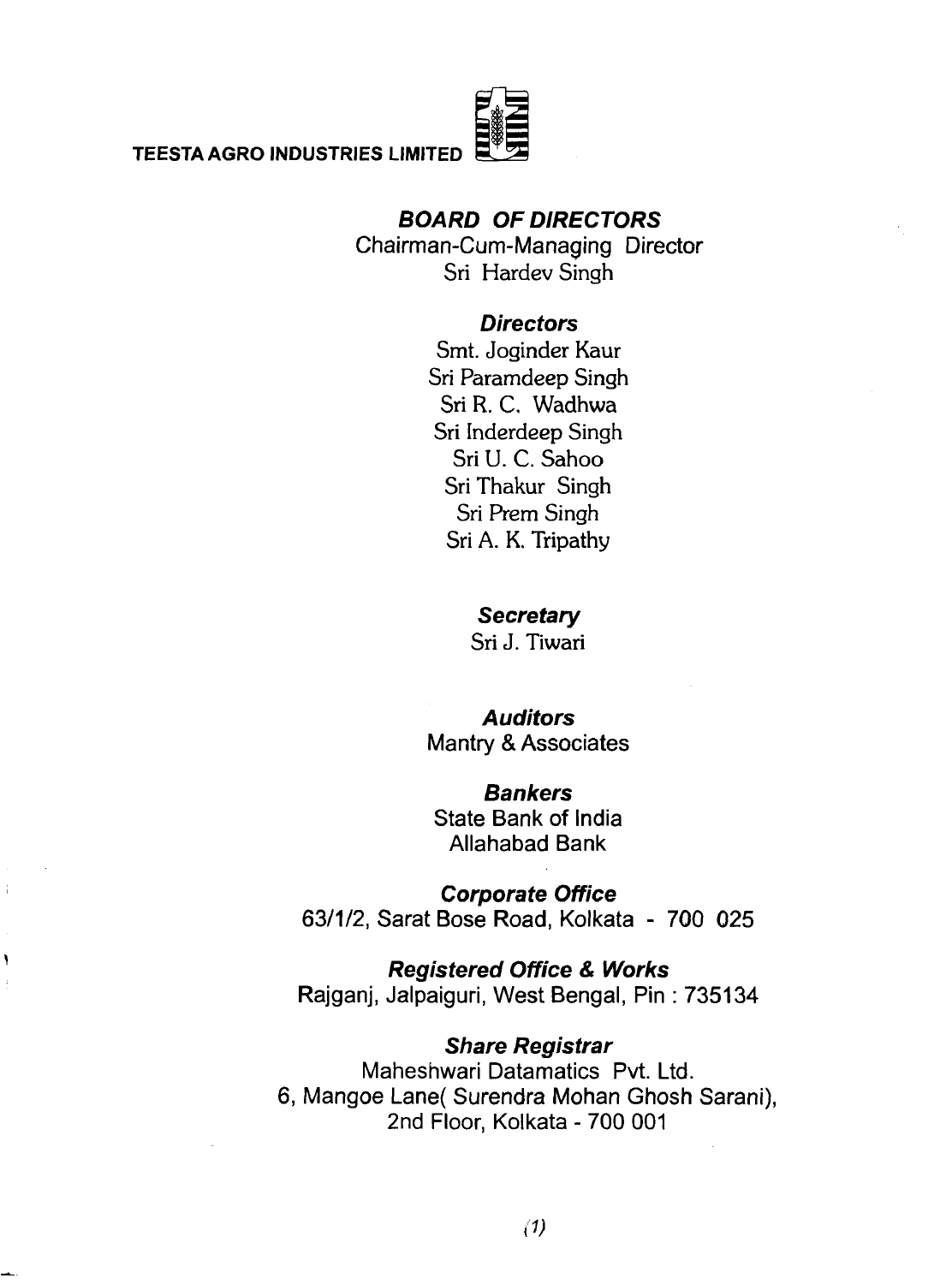

#### **NOTICE**

Notice is hereby given that the Twenty Sixth Annual General Meeting of Teesta Agro Industries Limited will be held at the Registered Office of the company at Mazabari, Rajganj, Jalpaiguri, West Bengal on Friday, 31st August 2012 at 10 A.M. to transact the following business :

#### *ORDINARY BUSINESS*

- 1. To receive, consider and adopt the audited Balance Sheet of the company as at 31st March. 2012, The Profit and Loss Account for the year ended on that date and the Reports of the Directors and Auditors thereon.
- 2. To appoint a Director in place of Mr. Thakur Singh who retires by rotation and being eligible, offers himself for re appointment.
- 3. To appoint a Director in place of Mr. Prem Singh who retires by rotation and being eligible. offers himself for re appointment.
- 4. To appoint a Director in place of Mrs. Joginder Kaur who retires by rotation and being eligible, offers herself for re appointment.
- **5. To appoint Auditors and to fix their remuneration**

#### *SPECIAL BUSINESS*

#### **Item No. 6**

To consider and if thought fit, to pass with or without modification(s), the following resolution as an special resolution :

**"** Resolved that in accordance with the Provisions of Section 198, 269,309 and all other applicable provisions of the Companies Act, 1956 including Schedule XIII to the said Act, the company hereby approves the reappointment of Mr. Hardev Singh as Managing Director for a period of three years w.e.f. August 9th, 2012 on the terms and conditions as laid down in the Explanatory Statement and further that the remuneration payable to him will be the minimum remuneration payable even case of loss or inadequacy of profit in any financial year during his tenure."

#### **Item No. 7**

To consider and if thought fit, to pass with or without modification(s), the following resolution as an special resolution :

**"** Resolved that in accordance with the Provisions of Section 198, 269,309 and all other applicable provisions of the Companies Act, 1956 including Schedule XIII to the said Act, the company hereby approves the reappointment of Mr. Paramdeep Singh as Director for a period of three years w.e.f. August 9th, 2012 on the terms and conditions as laid down in the Explanatory Statement and further that the remuneration payable to him will be the minimum remuneration payable even case of loss or inadequacy of profit in any financial year during his tenure.'

By Order of the Board For Teesta Agro Industries Limited Place; 25, Bardhaman Road Siliguri; 734005 J- Tiwari

(Company Secretary)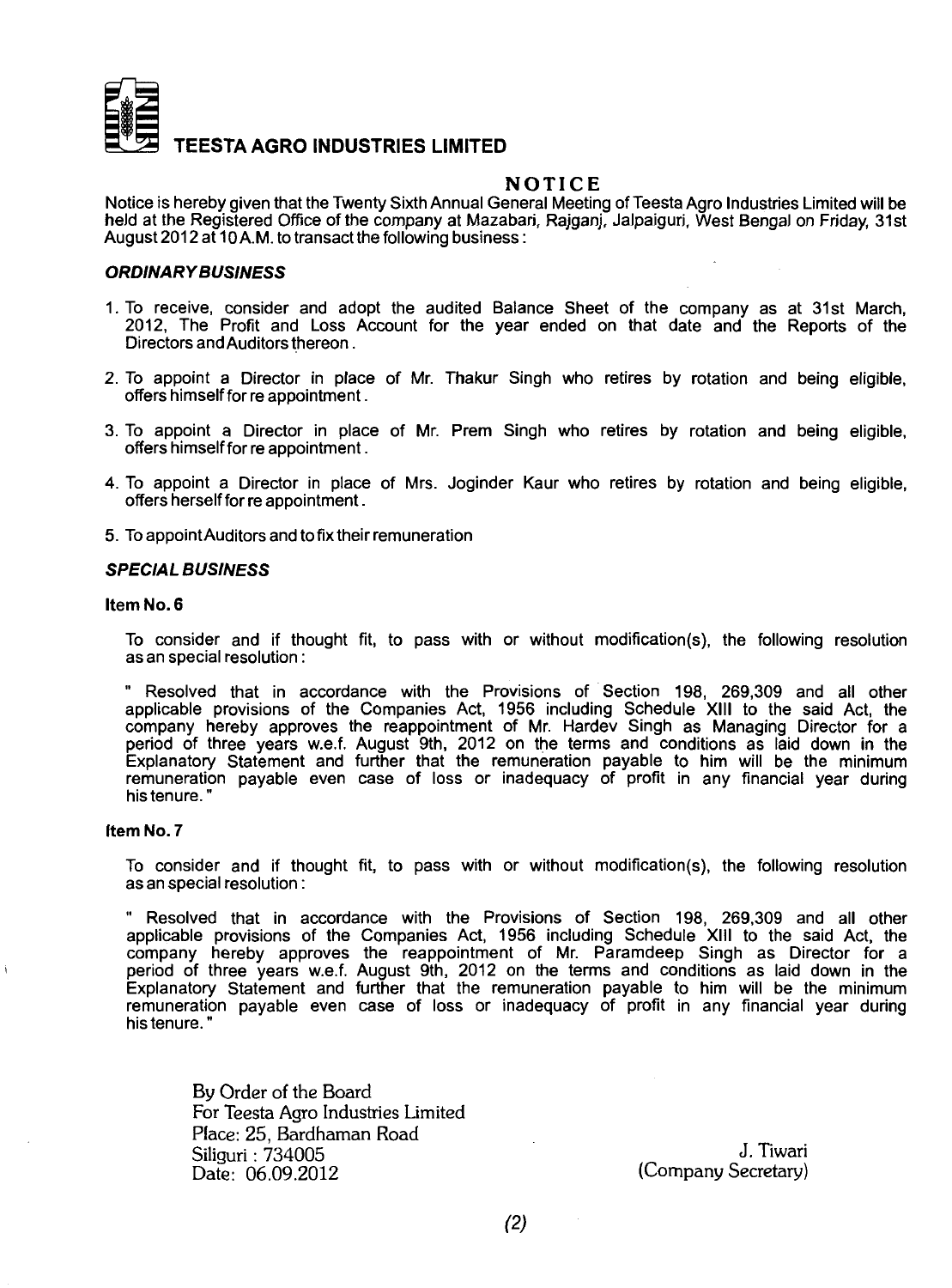

#### NOTES:

- **1. A Member entitled to attend and vote at the meeting is entitled to appoint a proxy to attend and vote instead of himself and such proxy need not be a member of the company. The proxies in order to be effective must be received at the Registered Office ofthe company not less than 48 hours before the meeting.**
- **2. The Register of Members and Share Transfer Books of the company will remain closed from 28th August,2012 to 31 st August,2012 both days inclusive.**
- **3. Members are requested to notify immediately any change in their address to the Company's Registered Office orto the Company's Registrar M/s. Maheshwari Datamatics Pvt. Ltd.**
- **4. The details as per Listing Agreement with concerned Stock exchange(s) regarding Directors retiring by rotation and being eligible for reappointment are as under**

| <b>NAME</b>         | Date of Birth | Age | Qualification | Experience                                                      | Other<br>Directorship and<br>Membership of<br>any Committee |
|---------------------|---------------|-----|---------------|-----------------------------------------------------------------|-------------------------------------------------------------|
| <b>Thakur Singh</b> | 24.08.1954    | 58  | Graduate      | Seventeen years<br>experience in<br>manufacturing<br>industry   | <b>NIL</b>                                                  |
| Prem Singh          | 01.01.1947    | 65  | Graduate      | Twenty four years<br>experience in<br>manufacturing<br>industry | <b>NIL</b>                                                  |
| Joginder Kaur       | 15.03.1954    | 58  | Graduate      | Twenty four years<br>experience in<br>Manufacturing<br>Industry | Director in<br>HSB Agro<br>Industries Ltd.                  |
| <b>Hardev Singh</b> | 01.10.1944    | 67  | Graduate      | Forty years<br>experience in<br>Manufacturing<br>Industry       | Director in<br>HSB Agro<br>Industries Ltd.                  |
| Paramdeep Singh     | 22.10.1979    | 32  | Graduate      | Ten years<br>experience in<br>Manufacturing<br>Industry         | Director in<br>HSB Agro<br>Industries Ltd.                  |

- **5. Explanatory Statement pursuant to the provisions of Section 173(2) of the Companies Act 1956 annexed herewith and forms part ofthe Notice.**
- **6. A copy of all the documents referred to in the accompanying explanatory statement are open to inspection at the Registered Cffice of the Company on all working days except holidays, between 11.00 A.M. and 1.00 P.M. up to the date of AGM .**

**Siliguri Cffice 25, Bardhaman Road Siliguri - 734005 Date : The 2nd August, 2012**

**By the Crder of the Board For Teesta Agro Industries Ltd.** *J.T iw a ri* **Company Secretary**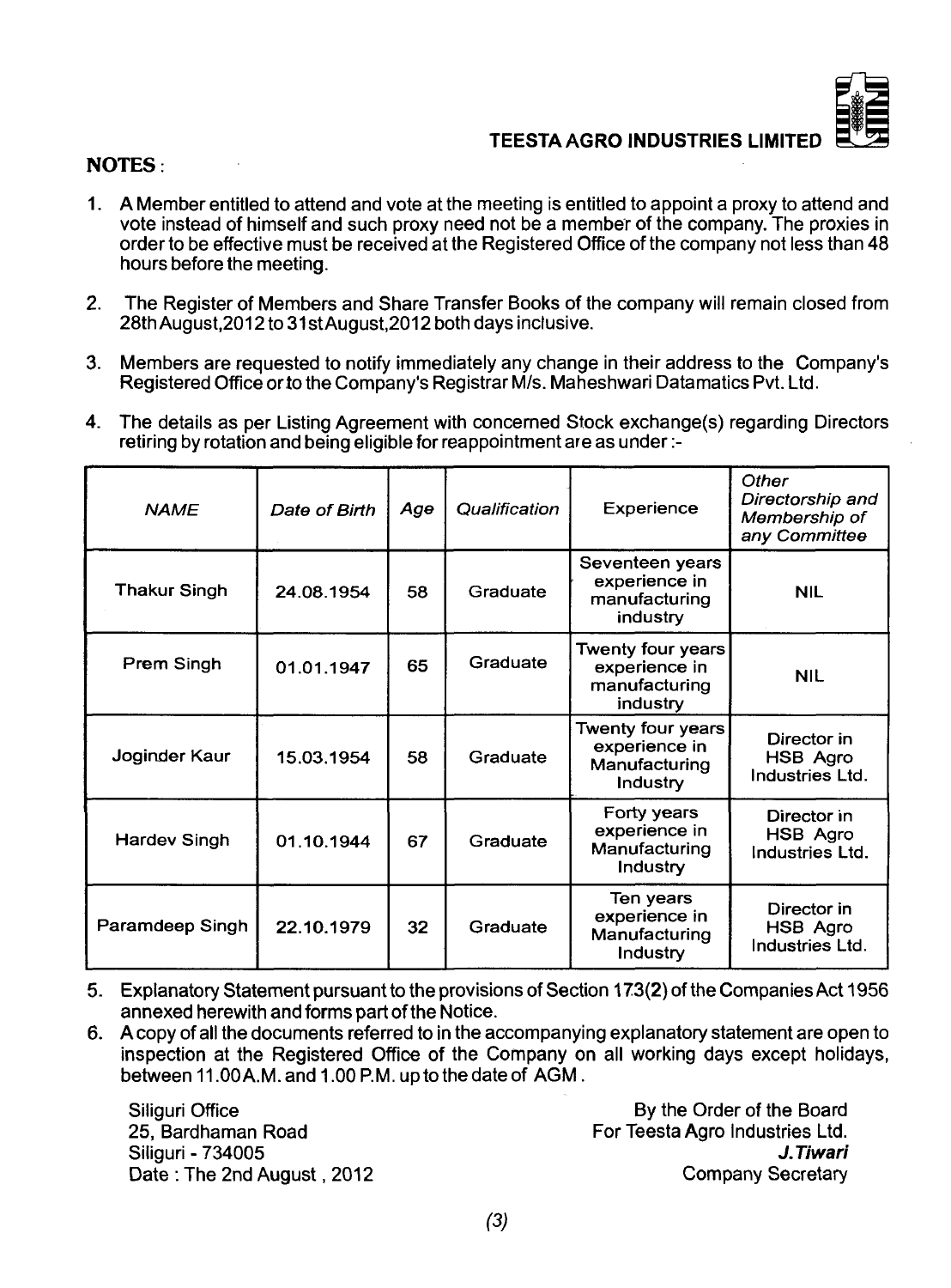

#### *Explanatory Statement pursuant to Section 173(2) ofthe CompaniesAct, 1956.*

#### **Item No 6**

**Mr. Hardev Singh has been reappointed as Managing Directorofthe company for a period of three years w.e.f. 09.08.2012 in the Board Meeting held on 30.06.2012. The Remuneration committee also recommended for his reappointment in its meeting held on 28.06.2012. The brief terms of his reappointment are as under:**

- a) Period of Appointment : 3 Years w.e.f. 09.08.2012<br>b) Remuneration : Rs. 650.000 per month
	-
- 
- 
- **b)** Remuneration : Rs. 650,000 per month<br>
c) Duties : Mr. Hardev Singh shall **c**: Mr. Hardev Singh shall carry out such duties as may be **entrusted to him by the Board of Directors subject fo its supervision and control.**

**This appointment may be terminated by either side giving the other side three months notice in writing. The above may be treated as extract Under Section 302 ofthe CompaniesAct, 1956. The Board recommends his reappointment for approval ofthe Members.**

**Save and Except Mr. Hardev Singh, Smt. Joginder Kaur, Mr. Paramdeep Singh and Mr. Inderdeep Singh, no Directorofthe company is concerned and interested in the Special Resolution being Item No.6 in the Notice convening the Annual General Meeting ofthe Members ofthe company.**

#### **Item No 7**

**Mr. Paramdeep Singh has been reappointed as VVhole Time Director ofthe company for a period of three years w.e.f. 09.08.2012 in the Board Meeting held on 30.06.2012. The Remuneration committee also recommended for his reappointment in its meeting held on 28.06.2012. The brief terms of his reappointment are as under:**

- **a)** Period of Appointment : 3 Years w.e.f. 09.08.2012<br> **b)** Remuneration : Rs. 50,000 per month
- 
- 
- 
- **b)** Remuneration : Rs. 50,000 per month<br> **c)** Duties : Paramdeep Singh sh

: Paramdeep Singh shall carry out such duties as may **be entrusted to him by the Board of Directors subject to its supervision and control.**

**This appointment may be terminated by either side giving the other side three months notice in writing.The above may be treated as extract Under Section 302 of the Companies Act, 1956. The Board recommends his reappointment for approval ofthe Members.**

**Save and Except Mr. Paramdeep Singh, Mr. Hardev Singh, Smt. Joginder Kaur, and Mr. Inderdeep Singh, no Director ofthe company is concerned and interested in the Special Resolution being Item No.7 in the Notice convening the Annual General Meeting ofthe Members ofthe company.**

Date : The 2nd August, 2012

Siliguri Office **By the Order of the Board**<br>25. Bardhaman Road **By the Order of the Board**<br>19. Bardhaman Road **By the Conductries** Etc. **25, Por Teesta Agro Industries Ltd.**<br>**2. Tiwari Siliguri - 734005** *J.Tiwari*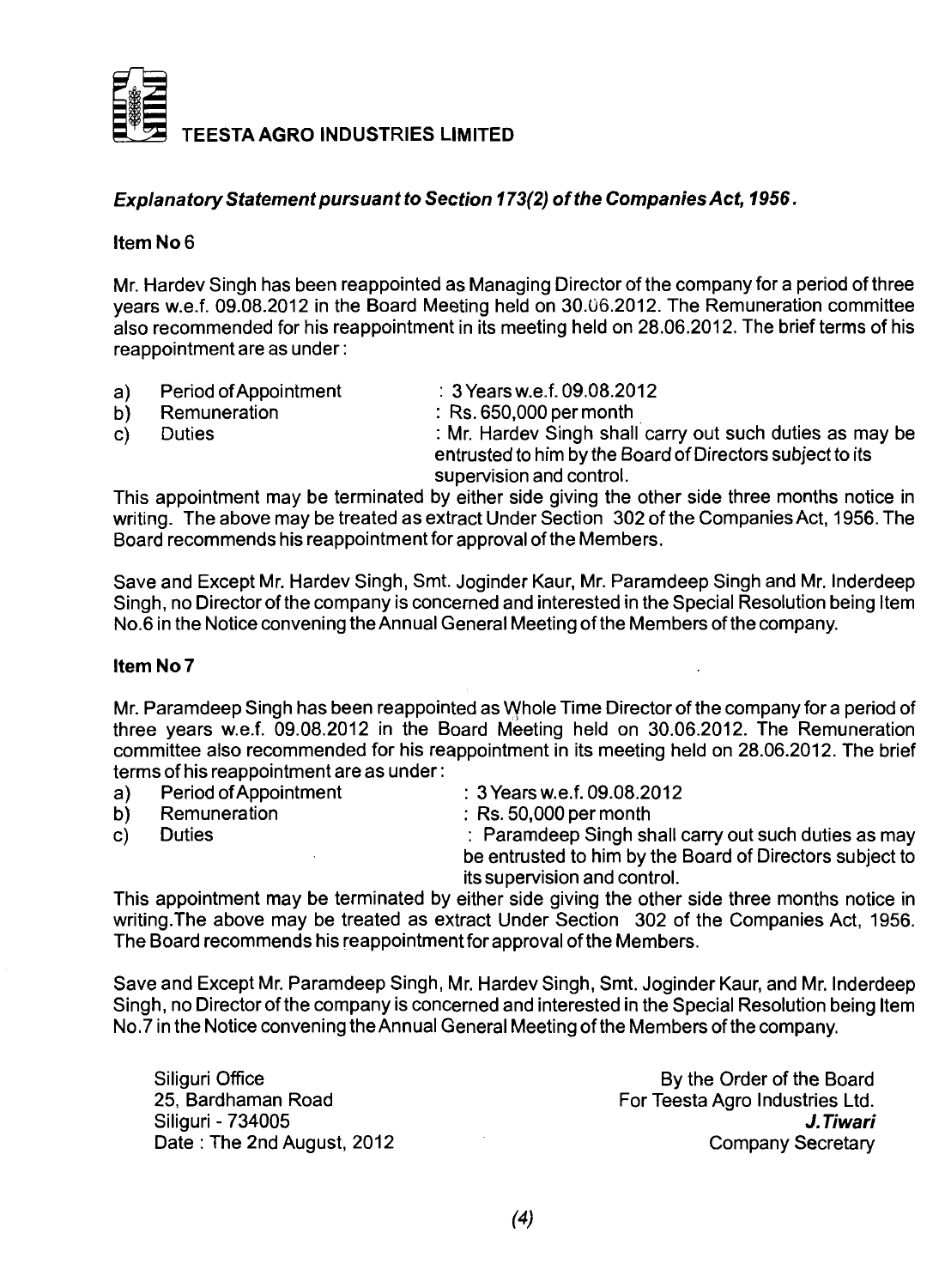

#### **DIRECTORS' REPORT**

To The Members of Teesta Agro Industries Limited

Your Directors take pleasure in presenting the Twenty - Sixth Annual Report of the Company together with Audited Statement of Accounts for the year ended 31 st March,2012

#### 1 *FINANCIAL RESULTS*

| Current Year<br>₹ Lacs | <b>Previous Year</b><br>₹ Lacs |
|------------------------|--------------------------------|
| 13,184                 | 8981                           |
|                        |                                |
| 319                    | 303                            |
| 38                     | 47                             |
| 281                    | 256                            |
| 130                    | 122                            |
| 151                    | 134                            |
| (47)                   | (40)                           |
| 104                    | 94                             |
| 989                    | 957                            |
| 1093                   | 1051                           |
| 6                      | 45                             |
|                        |                                |
|                        | 10                             |
| 1086                   | 989                            |
|                        |                                |

#### 2. *DIVIDEND*

Your Directors have not recommended dividend for the year ended 31st March'2012 in order to plough back profit to meet the capital expenditure for Greenfield SSP Fertilizer Manufacturing Project at Chittorgarh in Rajasthan.

#### 3. *OPERATION*

The turnover and other receipts of your company has been  $\bar{\tau}$  13,184 lacs as against  $\bar{\tau}$  8981 Lacs in the previous year. Profit after taxation stood at ? 104 lacs as against ? 94 lacs in the previous year.

#### 4. *FUTURE PROSPECT*

Subsidised Maximum Retail Price of SSP fertilizer is very low in comparison to other substitute fertilizers. Hence due to low price, demand for SSP fertilizer is growing day by day. To encash the growth potential of this sector, your Directors have decided to set up a green field SSP fertilizer manufacturing unit near Chittorgarh in the state of Rajasthan. This will be the companies second SSP unit. We have chosen Chittorgarh because this place is very near to the raw material location and your company can produce SSP fertilizer at a lower cost there at. Commercial production of SSP fertilizer from the second unit is expected within March, 2013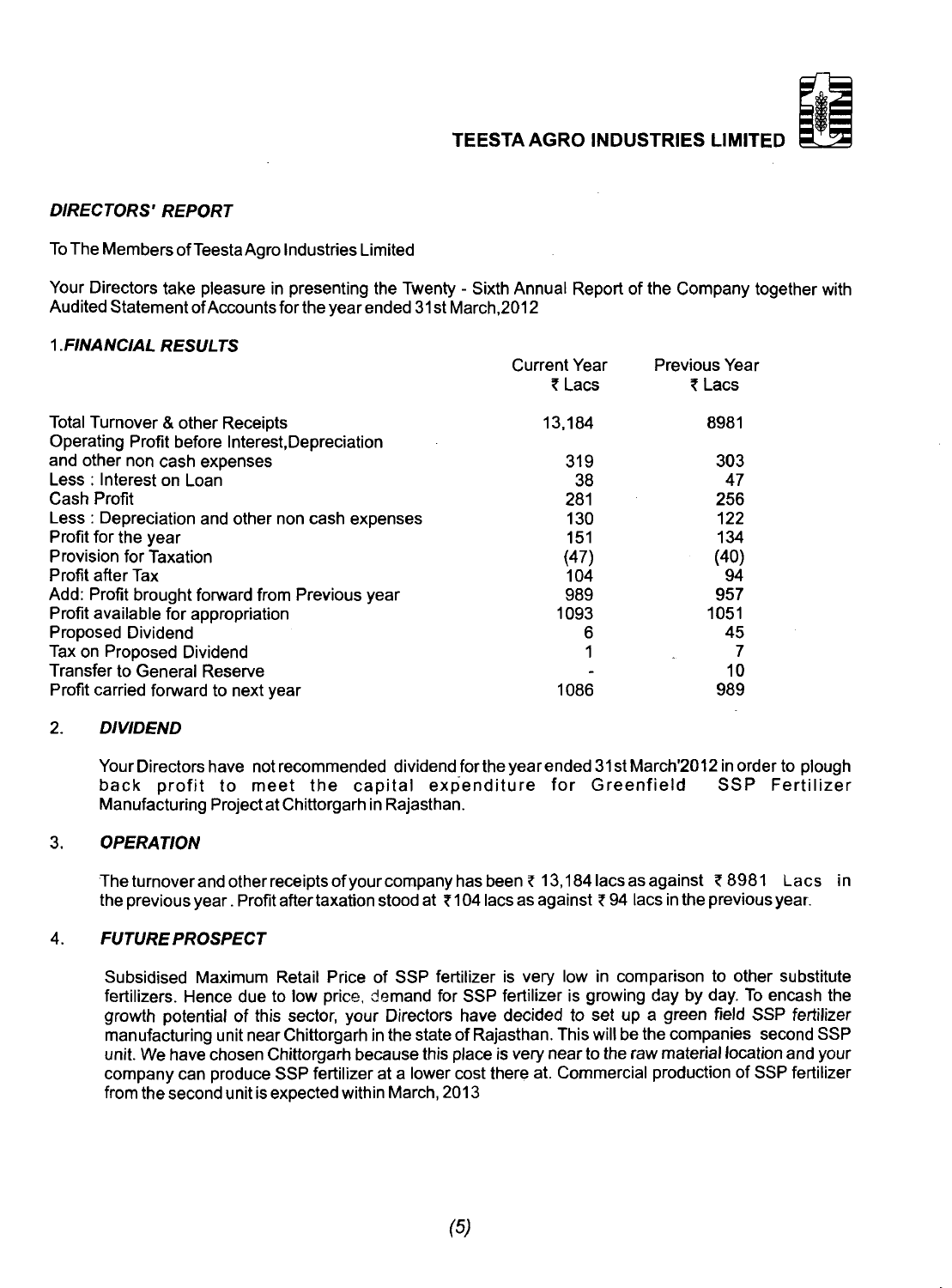

#### 5. *CAPITAL*

The paid up capital of your company is increased from  $\bar{\tau}$  504.00 lac to  $\bar{\tau}$  557.00 lac due to allotment of 530,000 number of Equity shares, on preferential basis, during the year under review.

#### 6. *DIRECTORS*

Mr. Thakur Singh, Mr. Prem Singh & Mrs. Joginder Kaur retires by rotation in the forthcoming Annual General Meeting and, all being eligible, have offered themselves for re appointment.

#### 7. *DIRECTORS'RESPONSIBILITY STATEMENT*

As per newly inserted Section 217(2AA) of the Companies Act, 1956 your Directors state :-

- 1. That in the preparation of Annual Accounts, the applicable Accounting Standards had been followed and no material departure have made from the same.
- 2. That the Directors had selected such accounting policies and applied them consistently and made judgement and estimates that are reasonable and prudent so as to give a true and fair view of the state of affairs of the company for the period.
- 3. That the Directors had taken proper and sufficient care for the maintenance of adequate accounting records in accordance wrth the provisions of this Act for safeguarding the assets ofthe company and for preventing and detecting fraud and other irregularities.
- 4. That the Directors had prepared the annual accounts on a going concern basis.

#### 8. *EM PLO YEES*

No employee has been in receipt of salary of  $\bar{\epsilon}$  60.00 lacs or more per annum or Rs. 5.00 lacs or more per month during any part of the year under review and hence the necessary details as per the provisions of Section 217(2A) of the Companies Act, 1956 read with the Companies (Particulars of Employees) Rules, 1975 are not required to be furnished.

#### 9. **CONSERVATION OF ENERGY**

The necessary details under the captioned heading have been given as per Annexure A.

#### 10. *AUDITORS*

M/s. Mantry & Associates, Chartered Accountants, Siliguri are the retiring auditors and, being eligible, have offered themselves for reappointment.

#### *M. AUDITORS'REPORT*

The Auditors' Report read with relevant Notes on Accounts are self explanatory and does not call forfurther clarification.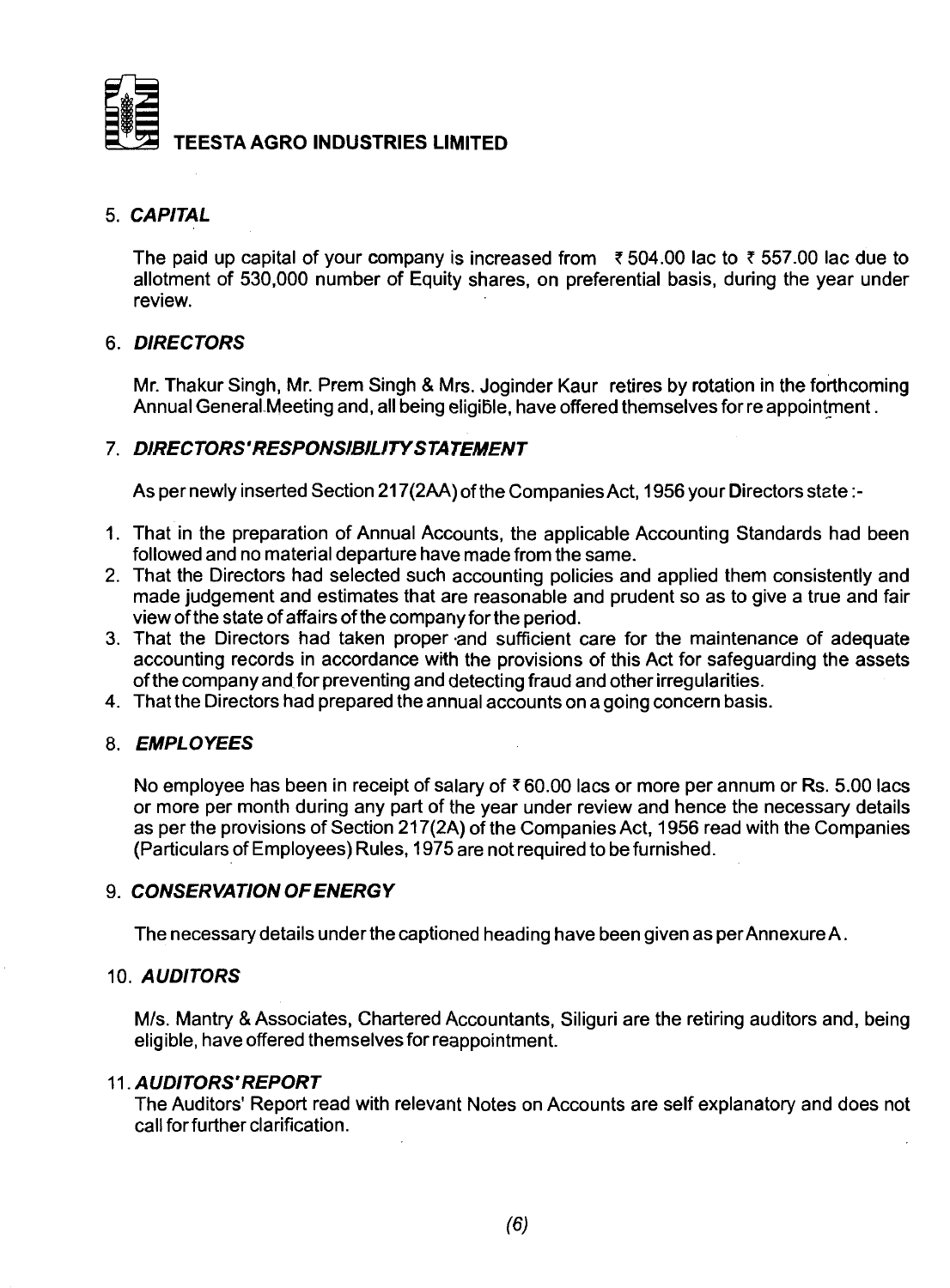

### **12.** *CORPORATE GOVERNANCE REPORT*

The Corporate Governance Report including certificate of the auditors thereon is annexed and marked as Annexure B which forms part of the report

#### **1***3.MANAGEMENT DISCUSSION & ANALYSIS*

A statement of management discussion and analysis is annexed and marked as Annexure C which forms part of the report.

#### 14. *APPRECIATION*

Your Directors wish to record their appreciation of the valuable co operation and support received from the customers, Banks, Central Government and various State Government. Your Directors are also grateful to shareholders and employees for the continued support to the company.

Siliguri Office : For and on behalf of the Board of Directors

25, Bardhaman Road<br>Siliguri - 734005 Date: The 2nd August, 2012

**( Hardev Singh )**<br>Managing Director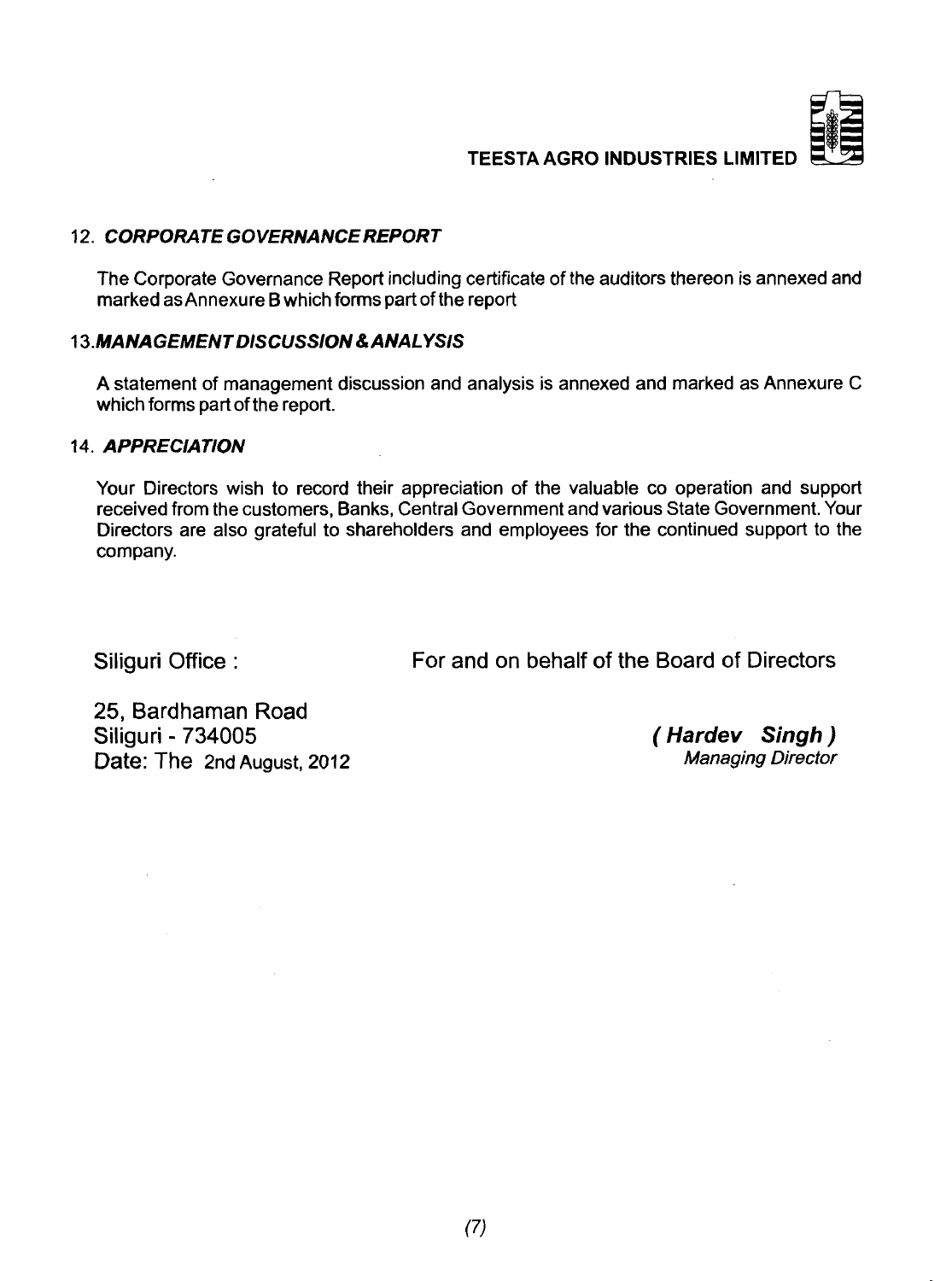

#### **ANNEXURE-A**

Information under Section 217(1)(e) of the Companies Act, 1956 read with the Companies (Disclosure **of particulars in the report of Board of Directors Rules), 1988 and forming part of Directors 'Report**

#### **Conservation of Energy**

- **a) Energy Conservation measures taken } New motors, equipments light fittings added/**
- 
- c) Impact of the measures at (a) and (b)above

**} replaced during this year are energy efficient** b) Additional Investments/proposals, if any <br>MW eco-friendly power for our captive ne<br> **b** MW eco-friendly power for our captive ne **} MW eco-friendly power for our captive ne } for Sulphuric Acid Plant due to low production in few months.**

|                                                                  | <b>FORM A</b> |  |
|------------------------------------------------------------------|---------------|--|
| Disclosure of particulars with respect to Conservation of Energy |               |  |

| A. Power & Fuel Consumption                                                                                                                                         |                            |                                                    | 2011-12                                            |                                                      | 2010-11                                              |
|---------------------------------------------------------------------------------------------------------------------------------------------------------------------|----------------------------|----------------------------------------------------|----------------------------------------------------|------------------------------------------------------|------------------------------------------------------|
|                                                                                                                                                                     |                            | <b>FERTILISER</b>                                  | S.ACID                                             | <b>FERTILISER</b>                                    | S.ACID                                               |
| 1. Electricity<br>(a) Purchased Units<br>Total Amount ₹ Lakhs<br>Rate/Unit ₹<br>(b) Own Generation Units '000 KWH<br>Unit per litre of Diesel Oil<br>Cost per Unit. | 000 KWH<br><b>KWH</b><br>₹ | 1342.637<br>87.63<br>6.53<br>14.272<br>4.7<br>9.18 | 1007.263<br>65.75<br>6.53<br>12.048<br>4.7<br>9.18 | 1252.688<br>85.54<br>6.83<br>15.272<br>3.27<br>12.05 | 1068.045<br>72.93<br>6.83<br>11.777<br>3.27<br>12.05 |
| 2. Coal                                                                                                                                                             | '000 Kgs.<br>₹ lakhs       | 604.350<br>40.28                                   | <b>NA</b><br><b>NA</b>                             | 199.400<br>10.43                                     | <b>NA</b><br><b>NA</b>                               |
| $3.(a)$ HSD                                                                                                                                                         | '000 Ltrs.                 | 31.475                                             |                                                    | 24.363                                               | 8.400                                                |
| (b) Total Amount                                                                                                                                                    | ₹ lakhs                    | 13.58                                              |                                                    | 9.61                                                 | 3.32                                                 |
| 4.(a) Furnace Oil                                                                                                                                                   | '000 Ltrs.                 |                                                    |                                                    |                                                      |                                                      |
| (b) Total Amount                                                                                                                                                    | ₹ lakhs                    |                                                    |                                                    |                                                      |                                                      |
| 5. Other internal generation<br>(Power from waste steam)                                                                                                            |                            |                                                    |                                                    |                                                      |                                                      |
| <b>Own Generation Units</b>                                                                                                                                         | '000 KWH                   | 609.790                                            | 666.690                                            | 753.177                                              | 743.972                                              |
| Cost per Unit                                                                                                                                                       | ₹                          | 0.70                                               | 0.70                                               | 0.70                                                 | 0.70                                                 |
| <b>B.Consumption per unit of production</b>                                                                                                                         |                            |                                                    |                                                    |                                                      |                                                      |
|                                                                                                                                                                     |                            | Electricity                                        |                                                    | F.Oil/LDO/HSD                                        |                                                      |
|                                                                                                                                                                     |                            | (KWH/Tonne)                                        |                                                    | (Litres/Tonne)                                       |                                                      |
|                                                                                                                                                                     |                            | 2011-12                                            | 2010-11                                            | 2011-12                                              | 2010-11                                              |

|               | 2011-12 | 20 I UT | 2 U I I - I 2 | ויטו         |
|---------------|---------|---------|---------------|--------------|
| 1. Fertiliser | 15.22   | 16.92   | 0.27          | ו הח<br>U.Z  |
| 2. S.Acid     | 49.27   | 42.49   | 0.08          | ∩ ጋ 1<br>v.z |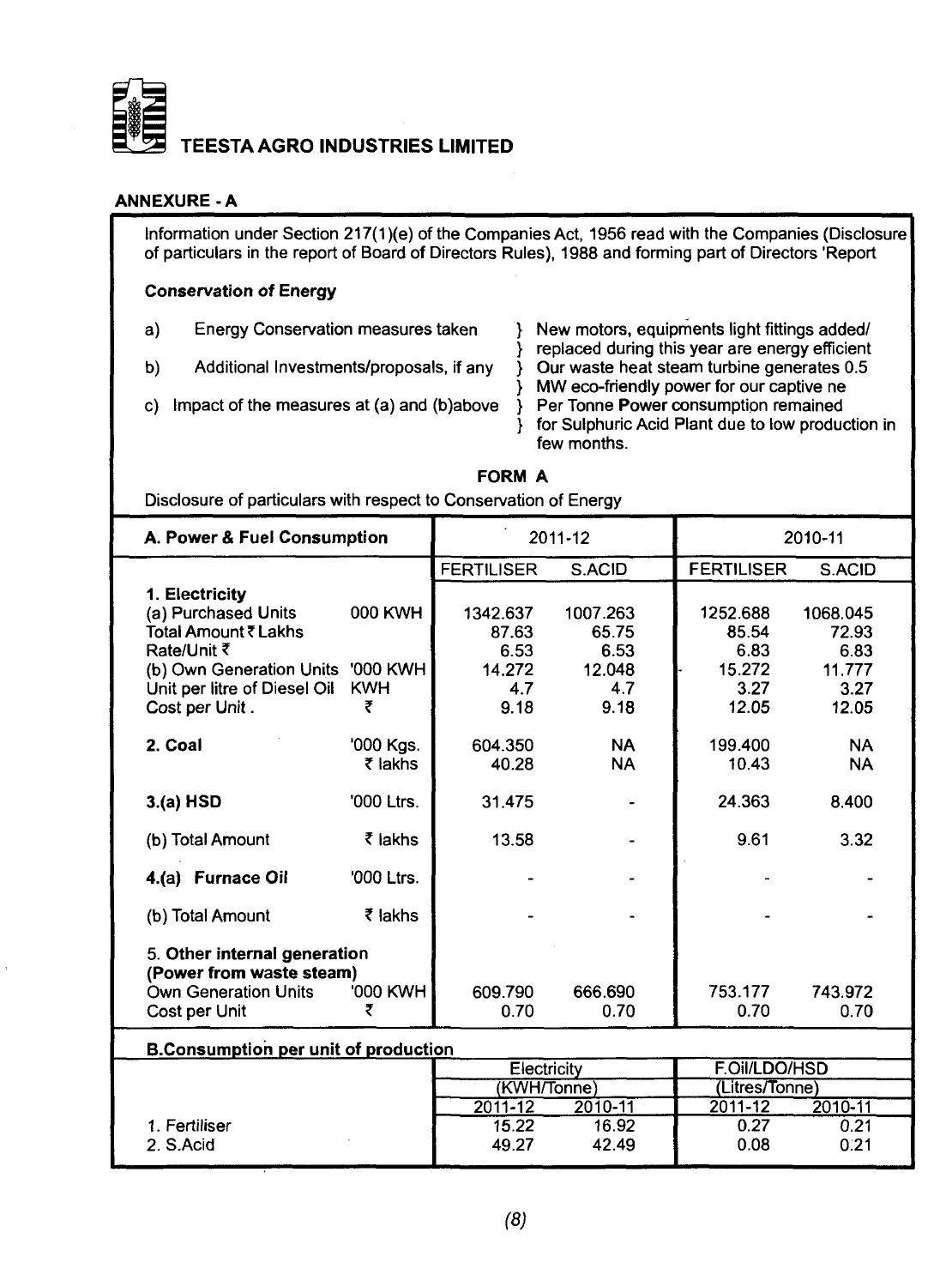

| <b>FORM B</b>                                                                                                                                                                                                                                                                                                                               |                                                     |         |
|---------------------------------------------------------------------------------------------------------------------------------------------------------------------------------------------------------------------------------------------------------------------------------------------------------------------------------------------|-----------------------------------------------------|---------|
| Disclosure of particulars with respect of technology absorption Research & Development (R&D)                                                                                                                                                                                                                                                |                                                     |         |
| 1. Specific areas in which R&D carried by the Company<br>2. Benefits derived as a result of the above R & D<br>3. Future Plan of action<br>4. Expenditure on R & D<br>(a) Capital<br>Recurring<br>(b)<br>Total<br>(c)<br>(d)<br>Total R&D expenditure as a percentage of total turnover,<br>Technology Absorption, Adaption and Innovation. | Nil<br><b>NA</b><br>Nil<br>Nil<br>Nil<br>Nil<br>Nil |         |
| 1. Efforts in brief, made towards technology absorption,<br>adaption and innovation :<br>2. Benefits derived as a result of the above effects:                                                                                                                                                                                              | <b>NA</b><br><b>NA</b>                              |         |
| Foreign Exchange Earnings and Outgo:                                                                                                                                                                                                                                                                                                        | 2011-12                                             | 2010-11 |
| i) Earnings                                                                                                                                                                                                                                                                                                                                 | <b>Nil</b>                                          | Nil     |
| ii) Outgo<br>CIF value of imports ₹ /Lakh<br><b>Travelling, Periodicals &amp; Others</b>                                                                                                                                                                                                                                                    | 2660.53                                             | 4386.42 |
|                                                                                                                                                                                                                                                                                                                                             |                                                     |         |
|                                                                                                                                                                                                                                                                                                                                             |                                                     |         |
|                                                                                                                                                                                                                                                                                                                                             |                                                     |         |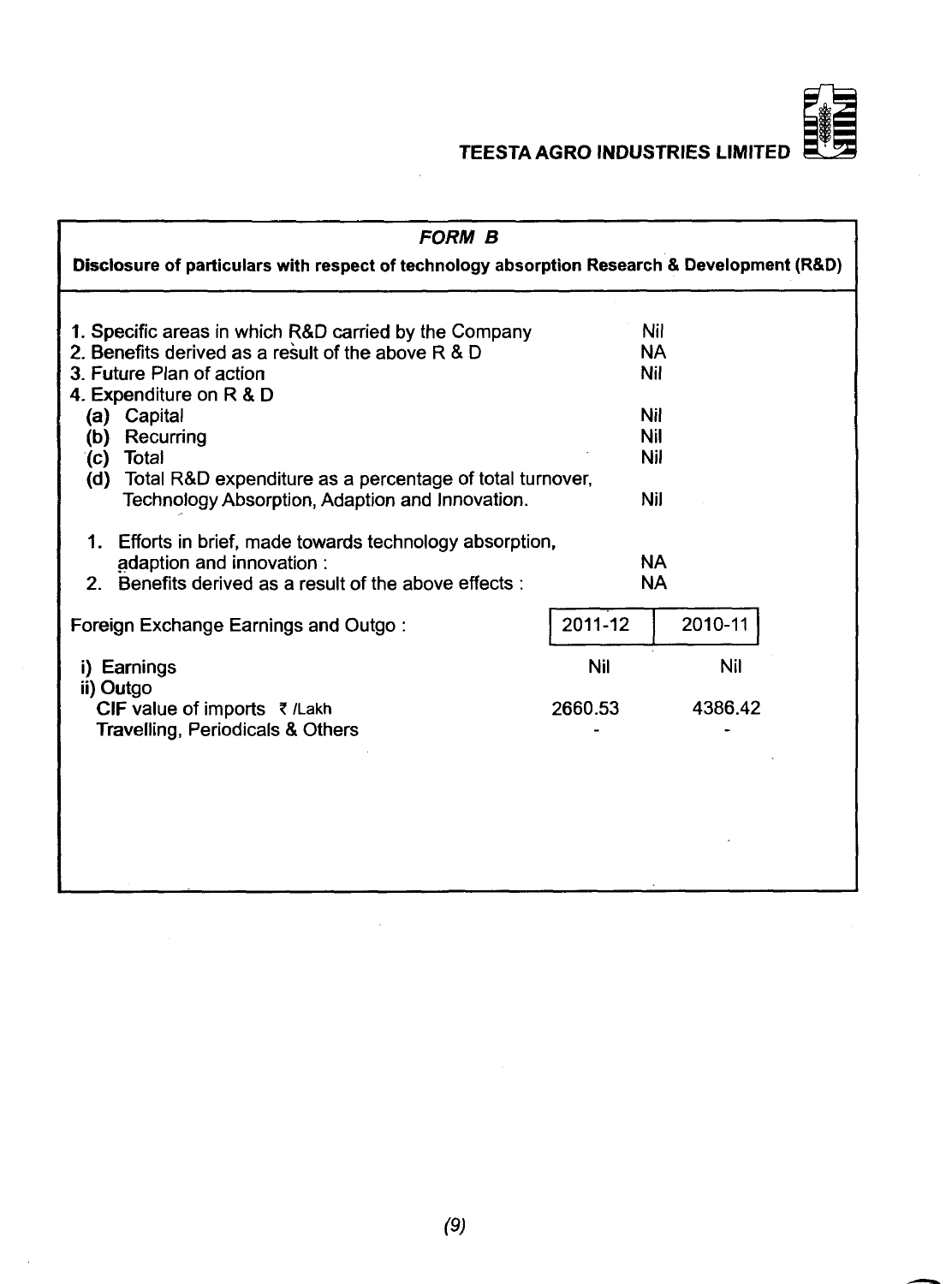

#### **ANNEXURE - B**

#### *CORPORATE GOVERNANCE REPORT*

#### **Company's Philosophy on the code of Governance**

Corporate Governance primarily involves transparency, full disclosure, independent monitoring the state of affairs and being fair to all the shareholders. The corporate governance code introduced by the Securities and Exchange Board of India , has been incorporated in Clause 49 in the Listing Agreement of the Stock Exchanges and in the Companies (Amendment) Act, 2000.

The objective of your company is not only to meet the statutory requirements of the code but to go well beyond it by instituting such systems and procedures as are in accordance with the latest global trend of making management completely transparent and institutionally sound.

Your company has always believed in the concept of good corporate governance involving transparency, empowerment, accountability and integrity with a view to enhancing shareholder value. The company has professionals on its Board of Directors who are actively involved in the deliberations of the Board on all important policy matters.

#### *Board of Directors*

#### **Composition:**

The company has a combination of Executive and non Executive Directors. The Company has an Executive Chairman and more than 50% of the total number of Directors are Independent Directors. Further, more than 50% of the Directors comprise of non executive Directors.

None of the Directors on the board is a member of more than ten committees and Chairman of more than five committees as per Clause 49(iv)(B), across all the companies in which he is a Director. All the Directors have made requisite disclosures regarding committee positions occupied by them in other companies.

The Company's Board at present has nine Directors comprising of one Managing Director, two Executive Directors and six non Executive Directors.

The Board met nine times on the following dates during the Financial Year 2011 - 2012 and the gap between the two meetings did not exceed four months.

- a) April 30th, 2011
- b) July 30th, 2011
- c) September 6th, 2011
- d) October 1st, 2011
- e) O ctober 31st, 2011
- f) Decem ber 19th, 2011
- g) January 31st, 2012
- h) February 27th, 2012
- i) March 29th, 2012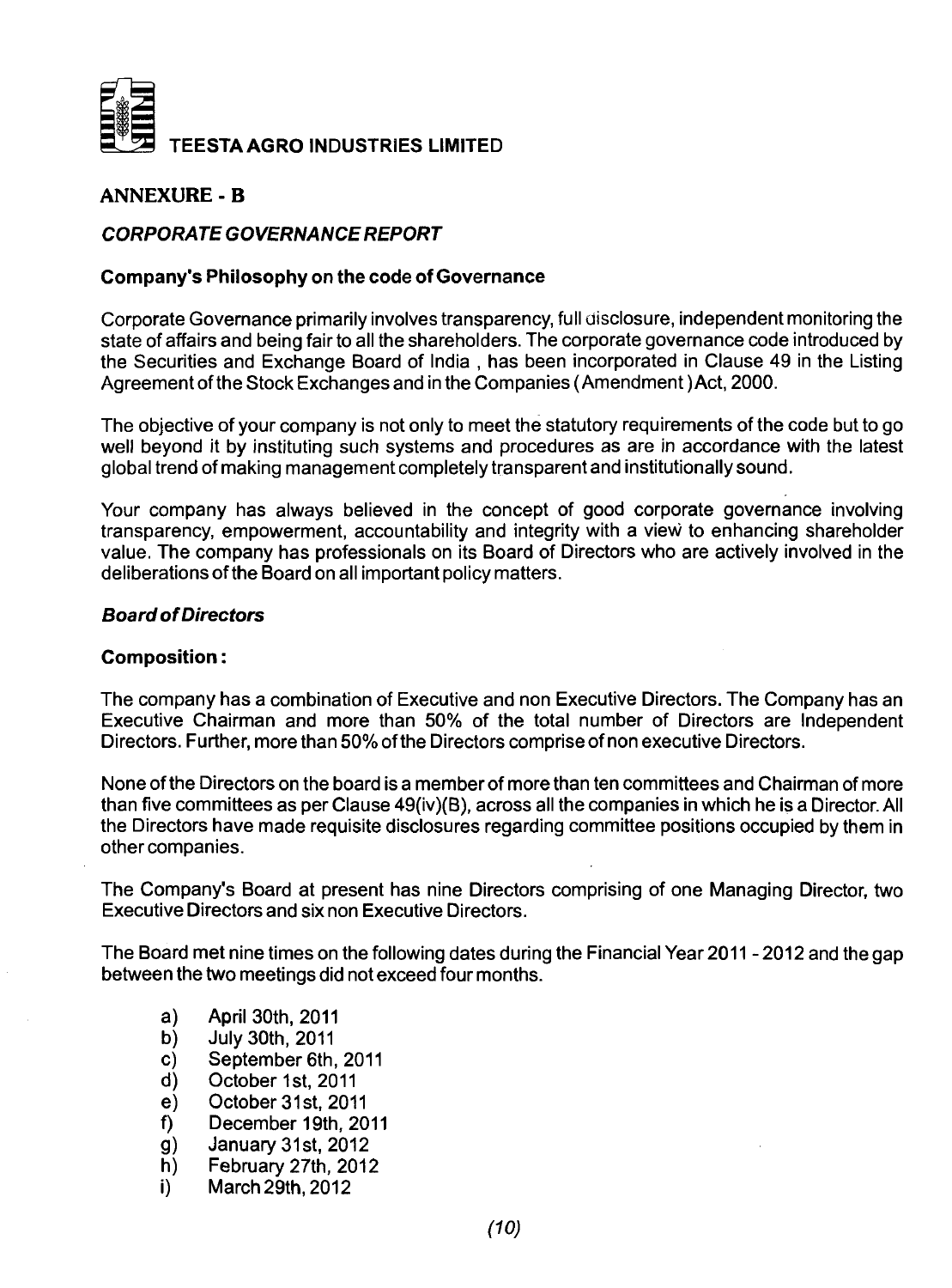

**The names and categories of the Directors on the Board, their attendance at Board meetings held during the year and at the last Annual General Meeting as also the number of directorships and committee positions as held by them in other Public Limited Companies as on March 31st, 2012 are given below**

| Name                        | Category                                        | No. of<br>Board<br>Meetings<br>attended<br>during<br>2011-12 | Whether<br>attended<br><b>AGM</b><br>held on<br>30.09.11 | No. of<br>Director<br>ship in<br>other<br>Public Ltd.<br>Companies | No. of committee<br>positions held in other<br><b>Public Ltd.Companies</b><br>Chairman | <b>Member</b> | No. of<br>Equity<br>Share held<br>in the<br>Company |
|-----------------------------|-------------------------------------------------|--------------------------------------------------------------|----------------------------------------------------------|--------------------------------------------------------------------|----------------------------------------------------------------------------------------|---------------|-----------------------------------------------------|
| H. Singh                    | Promoter &<br>Non<br>Independent<br>Executive   | 9                                                            | Yes                                                      | 1                                                                  |                                                                                        |               | 15,85,440                                           |
| J. Kaur                     | Independent<br><b>Non</b><br>Executive          | 9                                                            | Yes                                                      | $\mathbf{1}$                                                       |                                                                                        |               | 587,600                                             |
| I. Singh                    | <b>Non</b><br>Independent<br>& Non<br>Executive | 9                                                            | Yes                                                      | 1                                                                  |                                                                                        |               | 1,49,000                                            |
| P. Singh                    | <b>Non</b><br>Independent<br>Executive          | 9                                                            | Yes                                                      | 1                                                                  |                                                                                        |               | 1,55,100                                            |
| U. C. Sahoo                 | Executive                                       | 9                                                            | Yes                                                      | 1                                                                  |                                                                                        |               |                                                     |
| R. C.<br>Wadhwa             | Independent<br><b>Non</b><br>Executive          |                                                              | <b>No</b>                                                |                                                                    |                                                                                        |               |                                                     |
| <b>Thakur Singh</b>         | Independent<br><b>Non</b><br>Executive          |                                                              | <b>No</b>                                                |                                                                    |                                                                                        |               |                                                     |
| Anil Kr.<br><b>Tripathy</b> | Independent<br>Non<br>Executive                 | 9                                                            | Yes                                                      |                                                                    |                                                                                        |               |                                                     |
| Prem Singh                  | Independent<br>Non<br>Executive                 |                                                              | <b>No</b>                                                |                                                                    |                                                                                        |               |                                                     |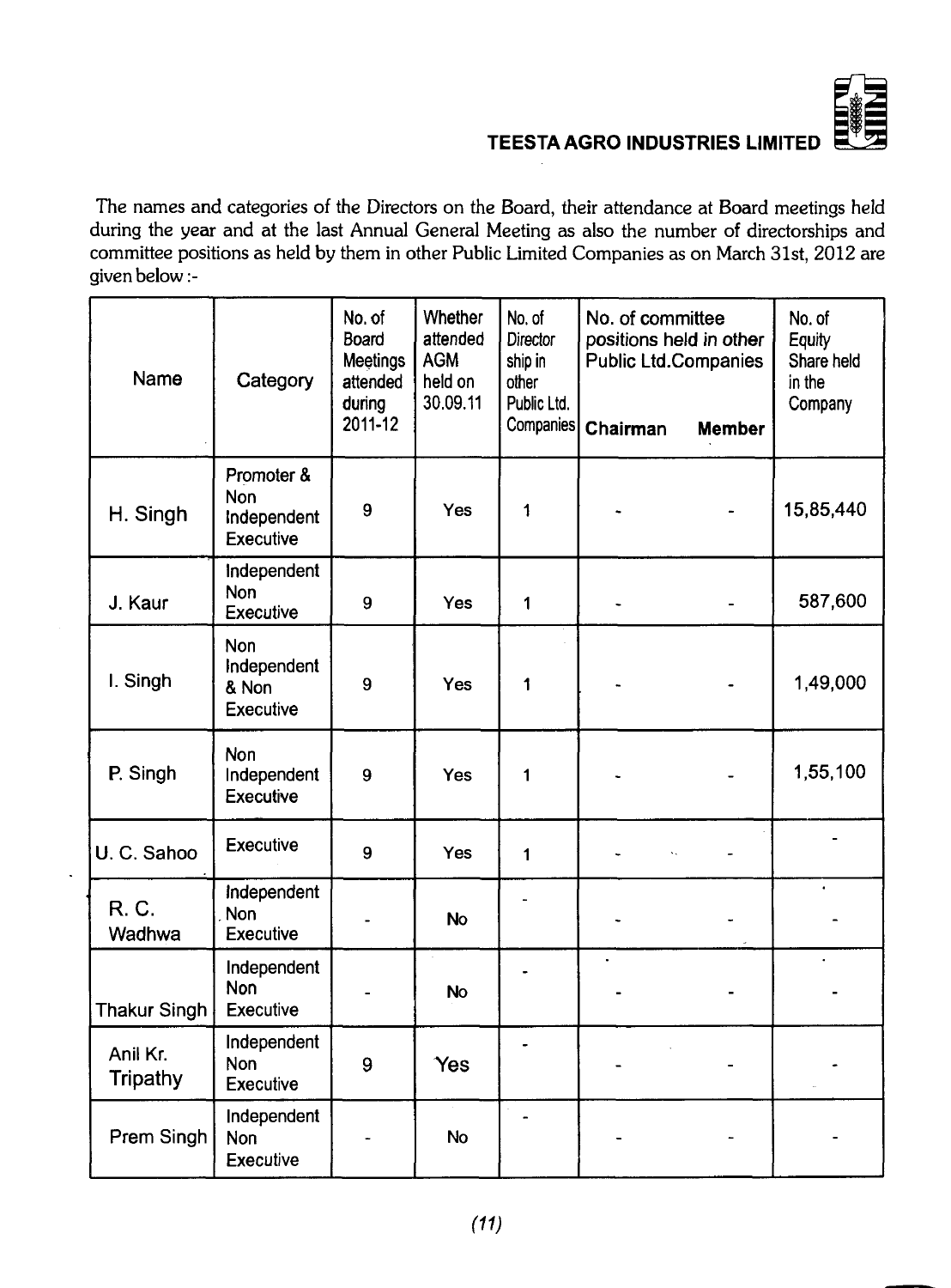

#### *CODE OF CONDUCT*

**The company has framed a code of conduct for the members of the Board of Directors and Senior Management personnel of the company. Requisite declaration by CEO regarding compliance by the Board Members and senior Management staff with the said code of conduct has been furnished and this forms part of the report.**

#### *AUDIT COMMITTEE*

**TheAudit Committee ofthe Board of Directors ofthe company was constituted in the Board Meeting held on 24.01.2003, the power vested in theAudit Committee is as'per Clause 49(ii)(C) ofthe Listing Agreement. The terms of references of the Audit Committee as stipulated by the Board are in accordance with all the terms listed in Clause 49(ii)(D) ofthe Listing Agreement as follows;**

- **1. To review reports ofthe Internal Audit Department and recommend to the Board to decide about the scope of its work including examination of major items of expenditure.**
- **2. To meet statutory and internal auditors periodically and discuss their findings, suggestions, and other related matters.**
- **3 To review the auditors report on the financial statement and to seek clarification thereon, if required from the auditors.**
- **4. To review the weaknesses in internal control, if any reported by the internal and statutory auditors and report to the Board, the recommendations relating thereto.**
- **5. To act as a link between the statutory and internal auditors and the Board of Directors.**
- **6. To recommend a change ofthe auditors if in the opinion ofthe committee the auditors have failed to discharge their duties adequately.**
- **7. And generally, all items listed in Clause 49(ii)(D) of the Listing Agreement. The company has complied with the requirements of Clause 49(i)(A) as regards the composition of the audit committee.**

**The Audit Committee of Teesta Agro Industries Ltd. as on 31.03.2007 comprised of the following** three Directors of the company :-

| <b>Thakur Singh</b> | - Chairman | - Independent, Non Executive Director |
|---------------------|------------|---------------------------------------|
| R.C.Wadhwa          | - Member   | - Independent, Non Executive Director |
| Paramdeep Singh     | - Member   | - Non Independent, Executive Director |

**Mr. Thakur Singh has wide exposure in accounts and finance, Mr. J. Tiwari, being Company** Secretary of the company, acts as the Secretary of the committee.

The Audit Committee met four times during the year under review on dtd. 25.04.2011, 25.07.2011, **24.10.2011 and24.01.2012.**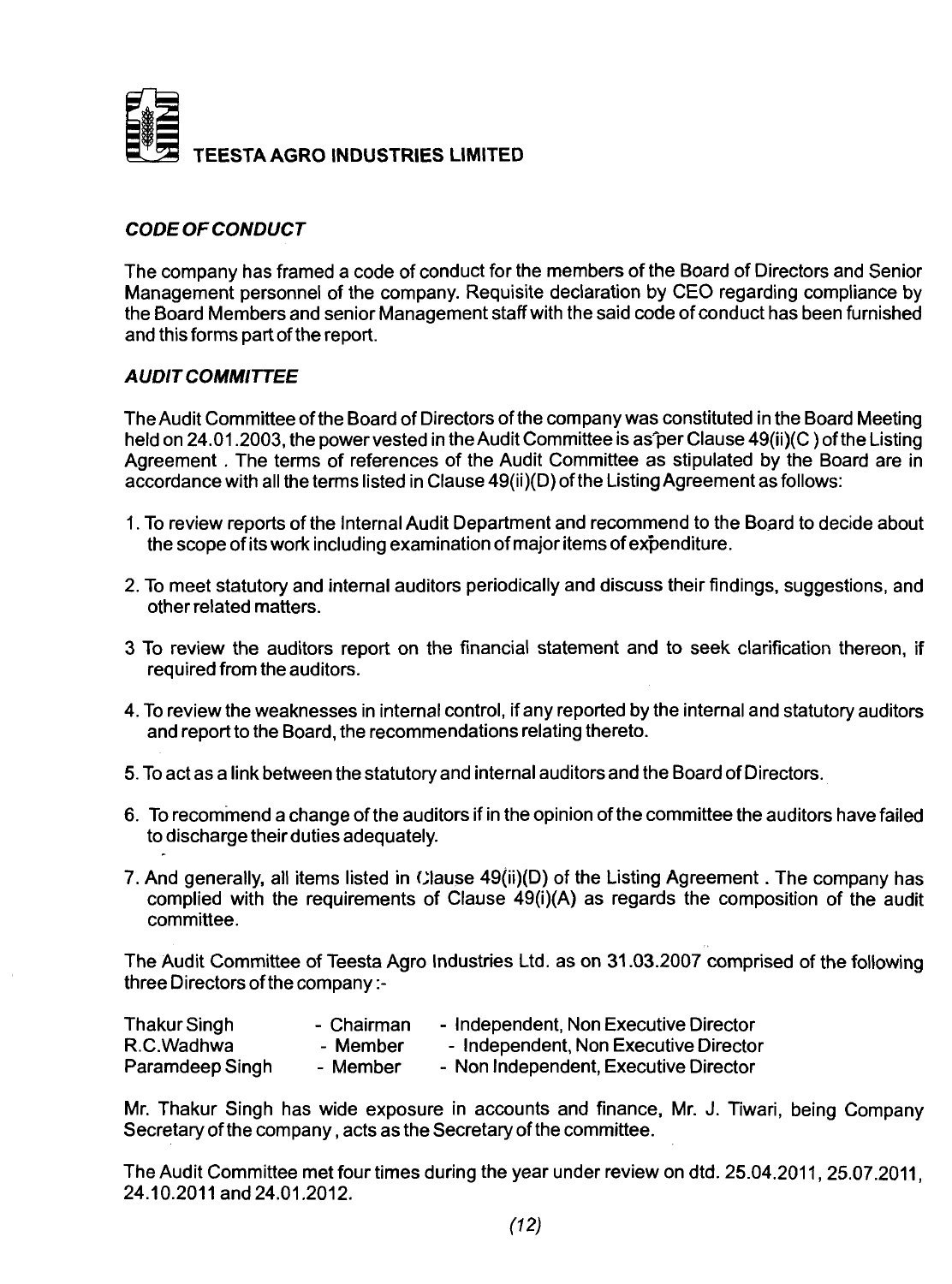## *SHAREHOLDERS'/INVESTORS'GRIEVANCE COMMITTEE*

#### **Terms of Reference**

**The company has an, independent Shareholders Grievance Committee which was constituted on 24.01.2003 to look into redressal of investors complaints and requests like delay in transfer of Equity Shares, non receipt of dividend, annual report etc.**

**The Committee comprises of :-**<br>i) Mr. Paramdeep Singh

- **i) Mr. Paramdeep Singh Chairman**
- **ii) Mr. Hardev Singh Member**<br>**iii) Mr. U.C. Sahoo Member**
- Mr. U.C.Sahoo

**Mr. J. Tiwari, Company Secretary acts as Secretary to the committee.**

**The Shareholders/ Investors Grievance Committee met four times during the year under review on dtd. 25.04.2011,25.07.2011,24.10.2011 and24.01.2012.**

#### *REMUNERATION COMMITTEE*

**The Remuneration Committee ofthe Board of Directors ofthe company comprised ofthe following three independent Directors as on 31.03.2008;**

- **a) .Mr. Prem Singh**
- **b) Mr. Thakur Singh**
- **c) Mr. R.C.Wadhwa**

**The Remuneration Committee met one time during 2011 - 12on 12,03.2012.**

#### *REMUNERATION OF DIRECTORS*

**The Directors have waived sitting fees payable to them. As regards remuneration of Mr. Hardev Singh Managing Director, Mr. U.C.Sahoo and Mr. Paramdeep Singh, Whole Time Director is concerned. Mr. Hardev Singh was paid total remuneration of ? 60,00,000 in respect ofthe year ended 31 st March, 2012.**

**The company has paid to-Mr. U.C.Sahoo, a total salary of ? 20,13,462 for the year 2011 -12. Further, the company's contribution to Provident Fund on his account is to the extent of ? 216,000 for the year under review. He has not been paid any other allowances or perquisites . Therefore , the total remuneration packageofMr. U.C.Sahoo is ? 22,29,462 in respectoftheyear2011 -2012.**

**The company has paid to Mr. Paramdeep Singh, a total salary of ? 650,000 for the year 2011 - 12 . Further, the company's contribution to Provident Fund on his account is to the extent of ? 72,000 for the year under review. He has not been paid any other allowances or perquisites . Therefore , the total remunerationpackageof Mr. Paramdeep Singh is ? 722,000 in respect ofthe year2011 -2012.**

**The company has paid to Mr. Anil Kumar Tripathy, a total salary of ? 11,46,785 for the year 2011 -12 . Further, the company's contribution to Provident Fund on his account is to the extent of ? 120,600 for the year under review. He has not been paid any other allowances or perquisites . Therefore , the total remuneration packageofMr.AnilKr.Tripathy is ? 12,67,385 in respect ofthe year2011 -2012.**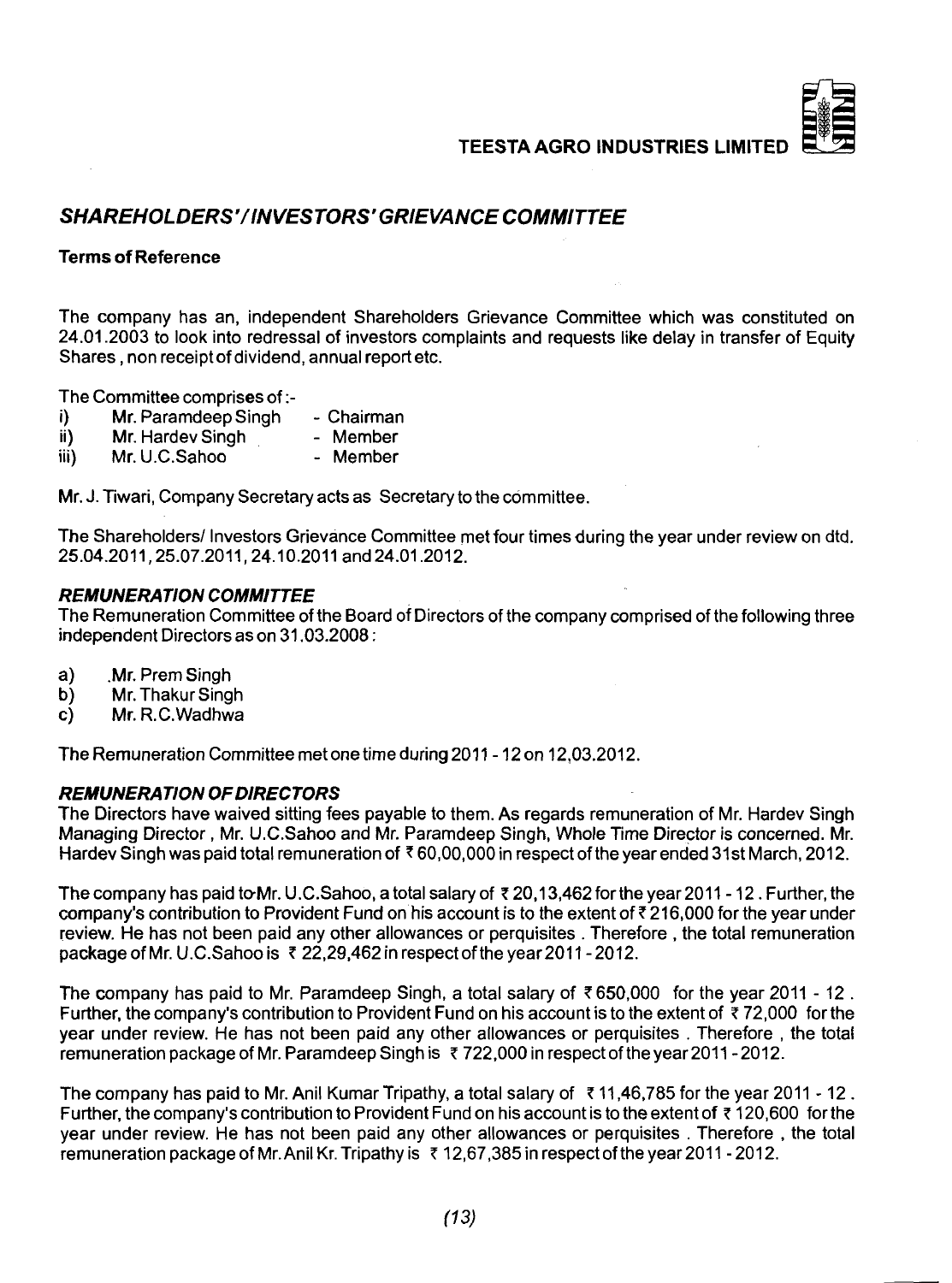

#### *DETAIL ON GENERAL MEETINGS*

Location, Date and time of General Meetings held during the last three years:

| Year        | Location                                                          | AGM / EGM           | Date                 | Day                    | Time                     | No. of<br>Special<br>Resolution |
|-------------|-------------------------------------------------------------------|---------------------|----------------------|------------------------|--------------------------|---------------------------------|
| 2008-09     | Teesta Agro Ind.<br>Ltd. Mazabari,<br>Rajganj Dist.<br>Jalpaiguri | <b>AGM</b>          | 30.09.09             | Wednesday              | 10.00 am.                | Nil                             |
| $2009 - 10$ | Same, as above                                                    | AGM&<br><b>EGM</b>  | 29.09.10<br>25.09.09 | Wednesday<br>Wednesday | 10.00 am.<br>10.00 am.   | one                             |
| $2010 - 11$ | Same, as above                                                    | AGM &<br><b>EGM</b> | 30.09.11<br>25.04.11 | Wednesday<br>Monday    | 10.00 am.<br>$10.00$ am. | Two                             |

**No postal ballot were used for voting at these meetings. Further, there is no item on the agenda of the ensuing Annual General Meeting that needs approval of shareholders by postal ballot.**

#### **DISCLOSURES**

#### *RELATED PARTY TRANSACTIONS*

i) Related party transactions are defined as transactions of the company of a material nature with its **promoters. Directors ofthe management, their subsidiary or relatives etc. that may have potential conflict with the interests ofthe company at large.**

**Among the related party transactions are contracts or arrangement made by the company from time to time with the companies in which Directors are interested . All these contracts or** arrangements are entered in a register of contracts under Section 301 of the Companies Act, 1956 **and the register is placed before every Board Meeting.**

**All transactions covered underthe related party transactions are regularly ratified and / or approved bythe Board.**

**There has been no transactions of the company with its promoters , their subsidiary or the management that may have potential conflict with the interest ofthe company at large.**

**Transaction with the related parties are disclosed in Note No. 17 of schedule 15 to the accounts in the Annual Report.**

**ii) All accounting Standards mandatorily required have been followed in preparation of financial statements and no deviation has been made in following the same.**

**iii) Risk assessment and its minimization procedure have been laid down by the company and the same have been informed to Board Members. These procedures are periodically reviewed to ensure that executive management controls risk through means of a property defined framework.**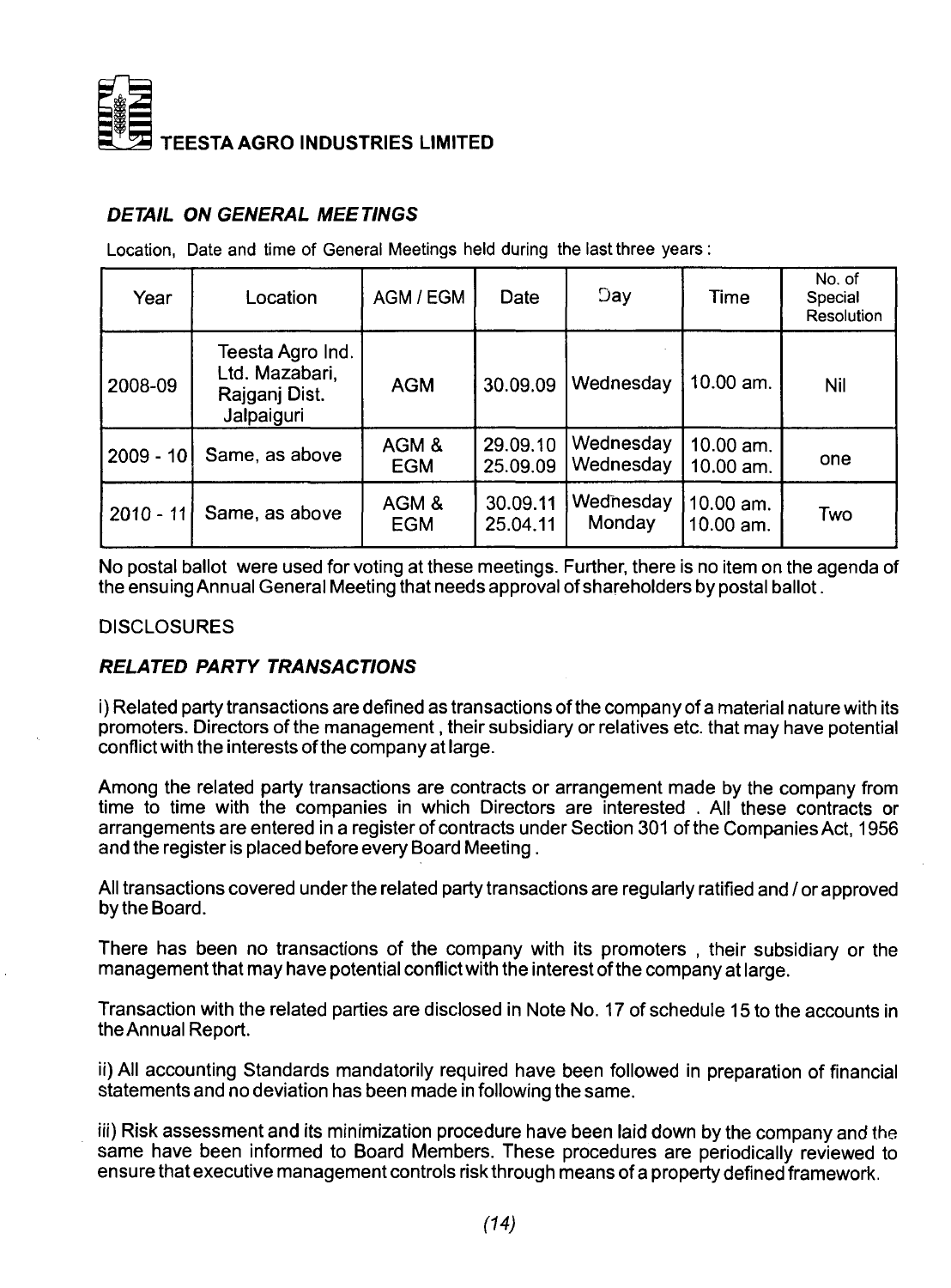

- **iv) Management discussion and analysis forms part of the Annual Report to the shareholders and it includes discussion on matters as required underthe provisions of Clause 49 ofthe Listing Agreement with Stock exchanges.**
- **v) No penalties or strictures have been imposed on the company by Stock Exchanges or SEBI or any statutory authority on any matter related to capital markets during the last three years.**

## *CEO CERTIFICATION*

**Certification from the Managing Director, covering the financial aspects, as required under revised corporate governance report under Clause 49 ofthe Listing Agreement, has been furnished to the company.**

#### *GENERAL SHAREHOLDER INFORMATION*

#### **Means of Communication**

The quarterly results are published in the leading English daily (The Asian Age) and Bengali news **paper (DainikLipi) Management discussion and analysis is a part of the Annual Report.**

*Compliance* Officer; **Mr. J.Tiwari Company Secretary Teesta Agro industries Limited 63/1/2 Sarat Bose Road, Kolkata-700 025**

#### *ANNUAL GENERAL MEETING*

| Date & Time                  |   | August 31st, 2012 at 10.00 am. |
|------------------------------|---|--------------------------------|
| Venue                        | ٠ | Teesta Agro Industries Ltd     |
|                              |   | Mazabari, Rajganj              |
|                              |   | Dist. Jalpaiguri, West Bengal  |
| <b>Financial Calendar</b>    | ٠ | April to March, every year     |
| Date of Book Closure         | ٠ | 28.08.2012 to 31.08.2012       |
| <b>Dividend Payment Date</b> |   | <b>NA</b>                      |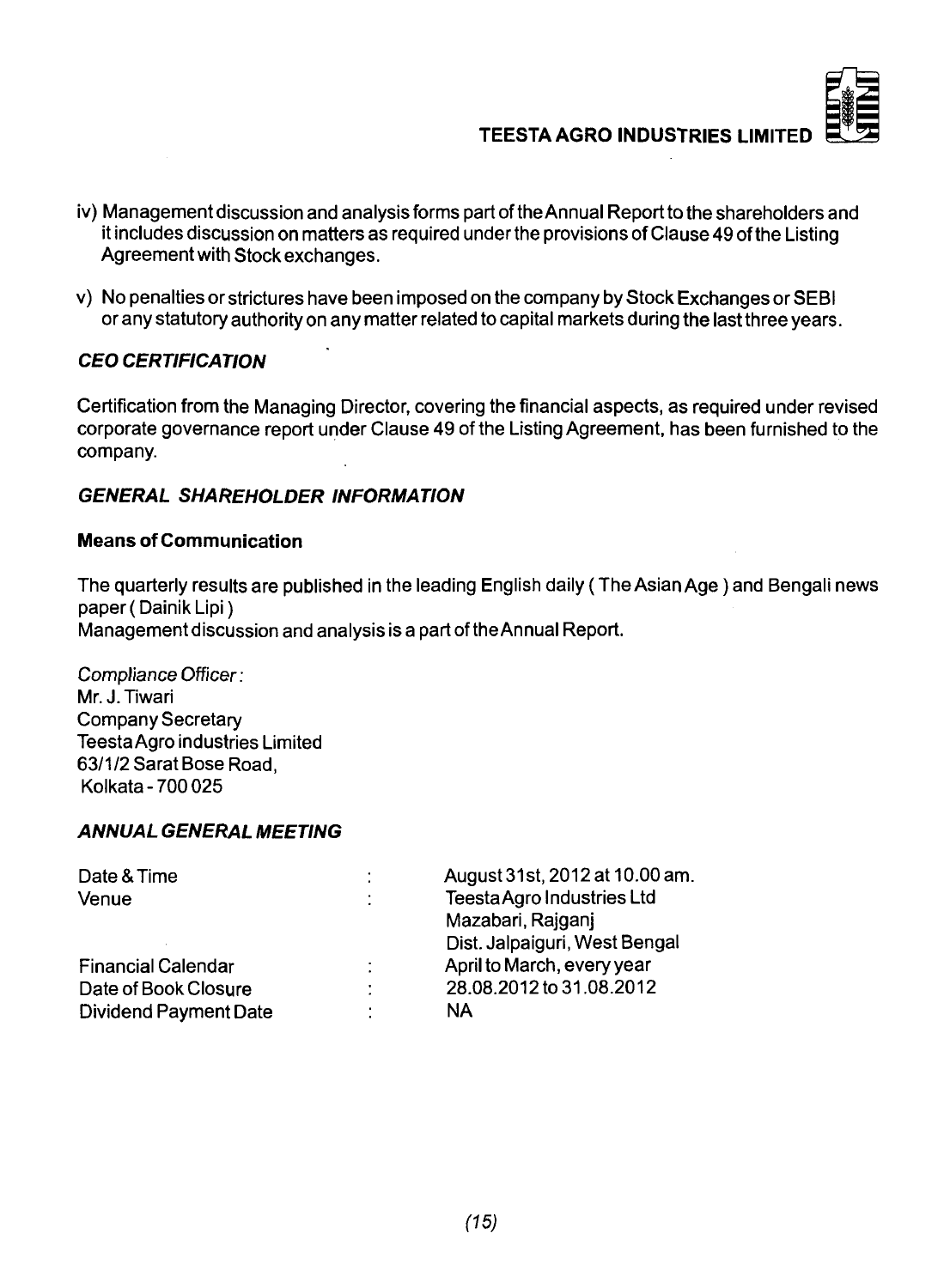

|       | Range         |        | Shareholders        |               | <b>Shares</b>   |
|-------|---------------|--------|---------------------|---------------|-----------------|
|       | No. of Shares | Number | % total shareholder | <b>Number</b> | % total capital |
|       | 500<br>to     | 14055  | 96.3529             | 1817799       | 32.4028         |
| 501   | 1000<br>to    | 318    | 2.1800              | 271290        | 4.8358          |
| 1001  | 2000<br>to    | 131    | 0.8981              | 215361        | 3.8389          |
| 2001  | 3000<br>to    | 31     | 0.2125              | 80200         | 1.4296          |
| 3001  | 4000<br>to    | 6      | 0.0411              | 23300         | 0.4153          |
| 4001  | 5000<br>to.   | 12     | 0.0823              | 56700         | 1.0107          |
| 5001  | to 10000      | 13     | 0.0891              | 96000         | 1.7112          |
| 10001 | and above     | 21     | 0.1440              | 3049350       | 54.3556         |
|       |               | 14587  | 100.0000            | 5610000       | 100.0000        |

**Distribution of Shareholding as on 31st March, 2012**

#### *Listing on Stock Exchanges :*

**The company's securities are listed on the following Stock Exchanges in India;**

**The Stock Exchange, Mumbai Phiroze Jeejeebhoy Towers ( 28th Floor) Dalai Street Mumbai - 400 001**

#### *De mat ISIN for Equity Shares:*

**ISIN INE 757D01011**

#### *Share Registrar and TransferAgents*

| Telephone | $: 2243 - 5029/5809$                        |
|-----------|---------------------------------------------|
| Fax       | $: 2248 - 4787$                             |
| E Mail    | : mdpl@cal.vsnl.net.in                      |
|           | Business Hours $\div$ 10.00 am. to 5.30 pm. |
|           |                                             |

#### *Share Transfer System*

**Share Transfer in physical form can be lodged with Maheshwari Datamatics Pvt. Ltd. at the above mentioned address. The transfers are normally processed within 10-12 days from the date of receipt if the documents are complete in all respects. The company also offers transfer cum de mat facility for the convenience of the investors.**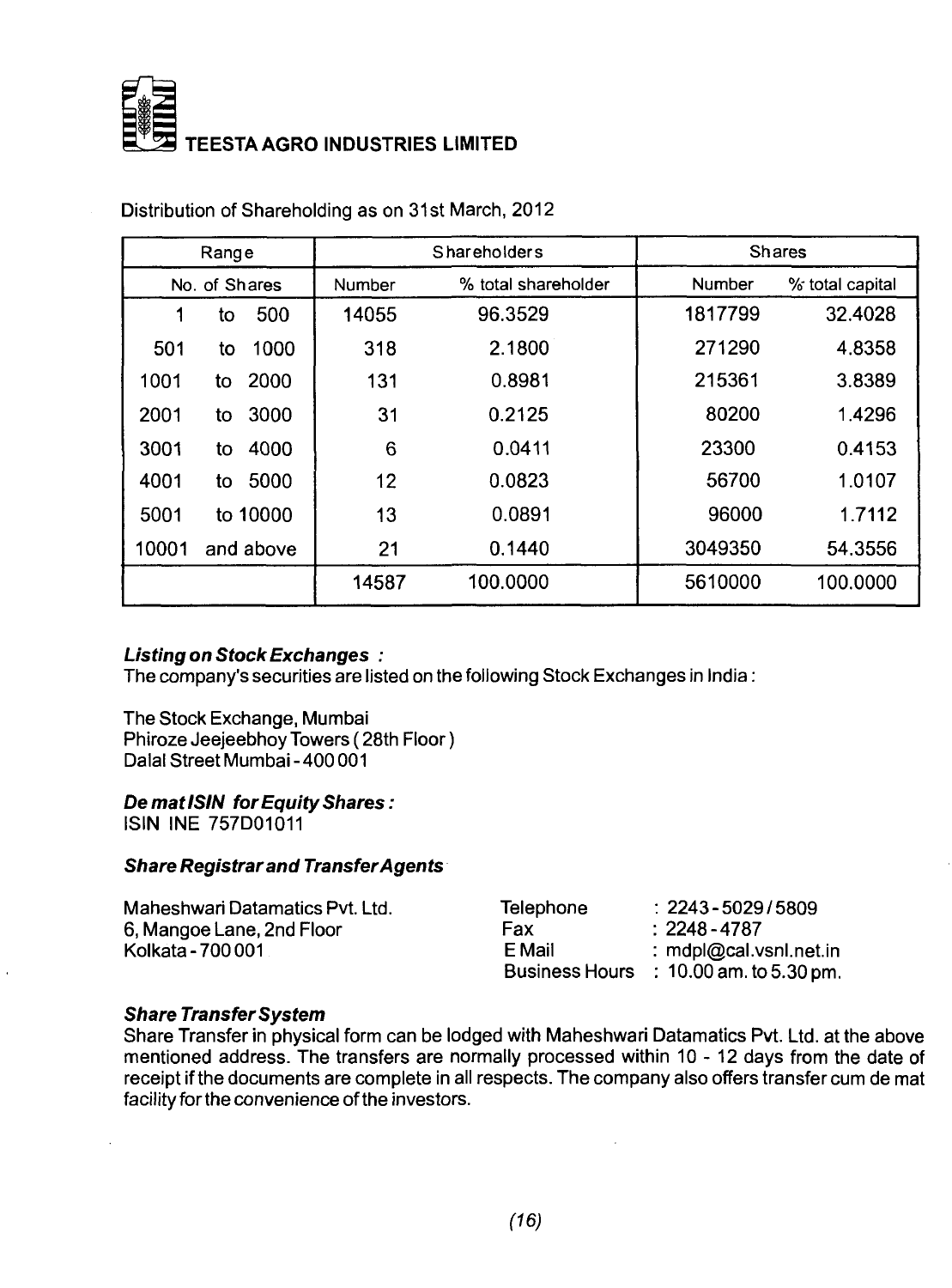

#### *Dematerilisation of Shares and Liquidity*

**The company has since been allotted ISIN by NSDL & CDSL. the ISIN is INE 757D01011.**

#### **Compliance of non Mandatory Requirements**

#### **1. Chairman ofthe Board**

**During the year under review, no expenses were incurred in connection with the office of the chairman.**

#### **2. Shareholders Rights**

**Half yearly results including summary ofthe significant events are presently not being sent to the shareholders of the company.**

#### **3. Training of Board Members**

**There was no Directors Training Programme during the year under review.**

**4. Mechanism for evaluating Non Executive Board Members**

**There is no mechanism for evaluating Non Executive Board Members at present.**

#### **5. Whistle Blower Policy**

There is no whistle blower policy of the company at present.

#### **Declaration by CEO pursuant to Clause 49( C ) of the Listing Agreement with Stock Exchanae(s)**

**To The Members of TeestaAgro industries Ltd.**

**Incompliance with the requirements of Clause 49(D) of the listing agreement with the Stock Exchange relating to Corporate Governance, to confirm that, on the basis of confirmations/ declarations received, all the Directors and Senior Management Personnel of the company have complied with the code of conduct framed by the company.**

| Place: Siliguri<br>Date: The 2nd, August, 2012                 | For Teesta Agro Industries Ltd.                    |
|----------------------------------------------------------------|----------------------------------------------------|
|                                                                | Hardev Singh<br>(Managing Director)                |
| <b>Address of Regd. Office and</b><br><b>Location of Plant</b> | Mazabari, Rajganj<br>Dist. Jalpaiguri, West Bengal |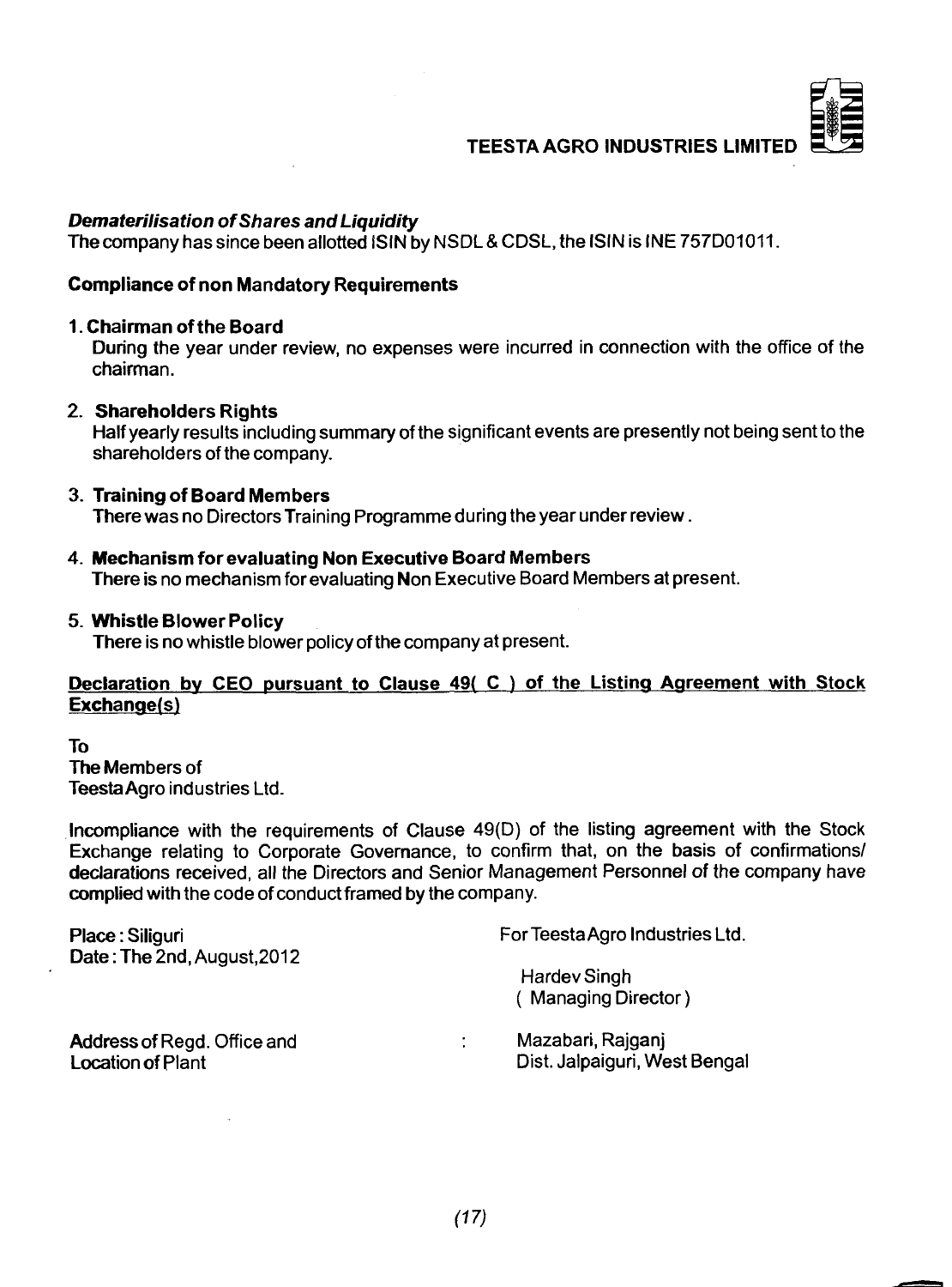

## **Auditors' Certificate on Compliance of Corporate Governance Under Clause 49 of the Listing Agreement**

*To The Members of Teesta Agro Industries Limited*

*We have examined the compliance of the conditions of Corporate Governance by Teesta Agro Industries Limited for the year ended on March 31, 2012 as stipulated in Clause 49 of the listing Agreement ofthe said Company with the Stock Exchanges in India, with the relevant records and* **documents maintained by** *the Company furnished to us for our review and the report on Corporate Governance as approved by the Board of Directors.*

**THE COMPUANCE OF CONDITIONS OF CORPORATE GOVERNANCE IS THE RESPONSIBILITY OF THE MANAGEMENT. OUR EXAMINATION WAS LIMITED TO A REVIEW OF PROCEDURES AND IMPLEMENTATION THEREOF ADOPTED BY THE COMPANY FOR ENSURING THE COMPLIANCE OF THE CONDITIONS OF CORPORATE GOVERNANCE. IT IS NEITHER AN AUDIT NOR AN EXPRESSION OF OPINION ON THE HNANCIAL STATEMENTS OF THE COMPANY.**

**In our opinion and to the best of our information and according to the explanations given to us, we certify that the company has complied with the conditions of Corporate Governance as stipulated in the above-mentioned Listing Agreement.**

**On the basis of our review and according to the information and explanations given to us, we state that in respect of investor grievances received during the year ended March 31, 2012, no investor grievances are pending against the company for a period exceeding one month as per the records maintained by the company which are presented to the Shareholders/Investors Grievance Committee.**

**We further state that such compliance is neither an assurance as to the future viability of the Company nor the efficiency or effectiveness with which the management has conducted the affairs ofthe Company.**

**R. B. Mantry Partner For and on behalf of Siliguri, MANTRY & ASSOCIATES Chartered Accountants**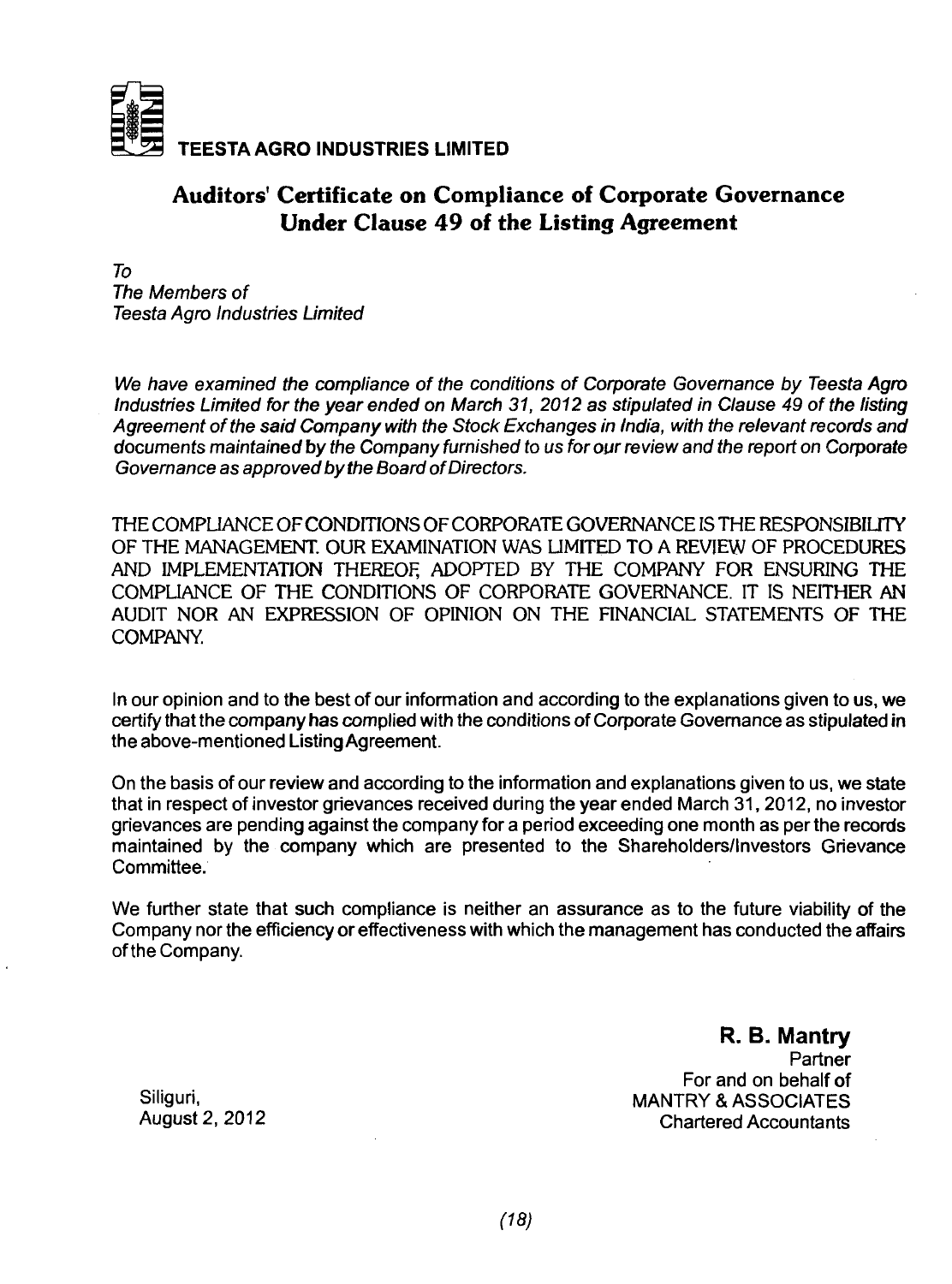#### *ANNEXURE- C*

#### **MANAGEMENT DISCUSSION & ANALYSIS**

#### **Overview**

**Teesta Agro Industries Limited is a leading manufacturer of Sulphuric Acid NPK Fertiliser and Single Super Phosphate fertiliser. Its plant is located at Mazabari, Rajganj, Dist. Jalpaiguri, West Bengal. It has six sales offices all situated in the Eastern and North Eastern regions of India. The installed capacity of SSP is 165,000 MT, GSSP 66000 MT, Sulphuric Acid is 66,000 MT and that of NPK is 33,000 MT per annum.**

#### **Operation**

**The turnover and other receipts of your company has been Rs.l 3,184 lacs as against Rs. 8981 lacs in the previous year. Profit after taxation stood at Rs.l 04 lacs as against Rs. 94 lacs in the previous year.**

#### *OPPORTUNITIES & THREATS*

**After Government of India (GOI) introduced Nutrient Based Subsidy (NBS) Policy, performances of SSP manufacturers gradually improved. But abruptly GOI withdrew the secondary freight of Rs.200/- per MT on SSP with effect from 01.09.2011. Due to this the Profit margin of your company somewhat suffered. Your company is representing to GOI through Fertiliser Association of India to re-introduce the same and treat SSP at par with DAP, MOP & other Complex Fertilisers. As per the guidelines of NBS for SSP, fhe company will fix its own MRP instead ofthe State governments. So there is every scope that the company will perform as per expected parameters.**

**GOI has developed a package called Mobile based Fertiliser Monitoring System (mFMS) and is now testing the same. This system is developed keeping the announcement in Parliament to introduce direct fertiliser subsidy to farmers. As per this scheme, farmers will pay full price of fertilizer at the time of purchase and will get subsidy through their bank account. Firstly, this will hamper the volume of sale as the farmer has no sufficient fund to pay for the full price. Secondly, most of the farmers are not educated, live in villages. Some villages have no power connection, no banking facility and they will not understand the criticalities ofthis subsidy system. If there is no proper data entry by the retailer favouring the farmers code number, he may not get subsidy at all which will create chaos and will hamper the sale of fertilizer. Lastly, farmer will move to bank several times to check the subsidy status till credited to his account, which will hamper his effective working hours also.**

#### *FUTURE PROSPECTS*

**Subsidised Maximum Retail Price of SSP fertilizer is very low in comparison to other substitute fertilizers. Hence due to low price, demand for SSP fertilizer is growing day by day. To encash the growth potential of this sector, your directors have decided to set up a green field SSP fertilizer manufacturing unit near Chittorgarh in the state of Rajasthan. This will be the companies second SSP unit. We have chosen Chittorgarh because this place is very near to the raw material location and your company can produce SSP fertilizer at a lower cost there at.** *Commercial* **production of SSP fertiiizer** *from* **the** *second* **unit is expected within March, 2013.**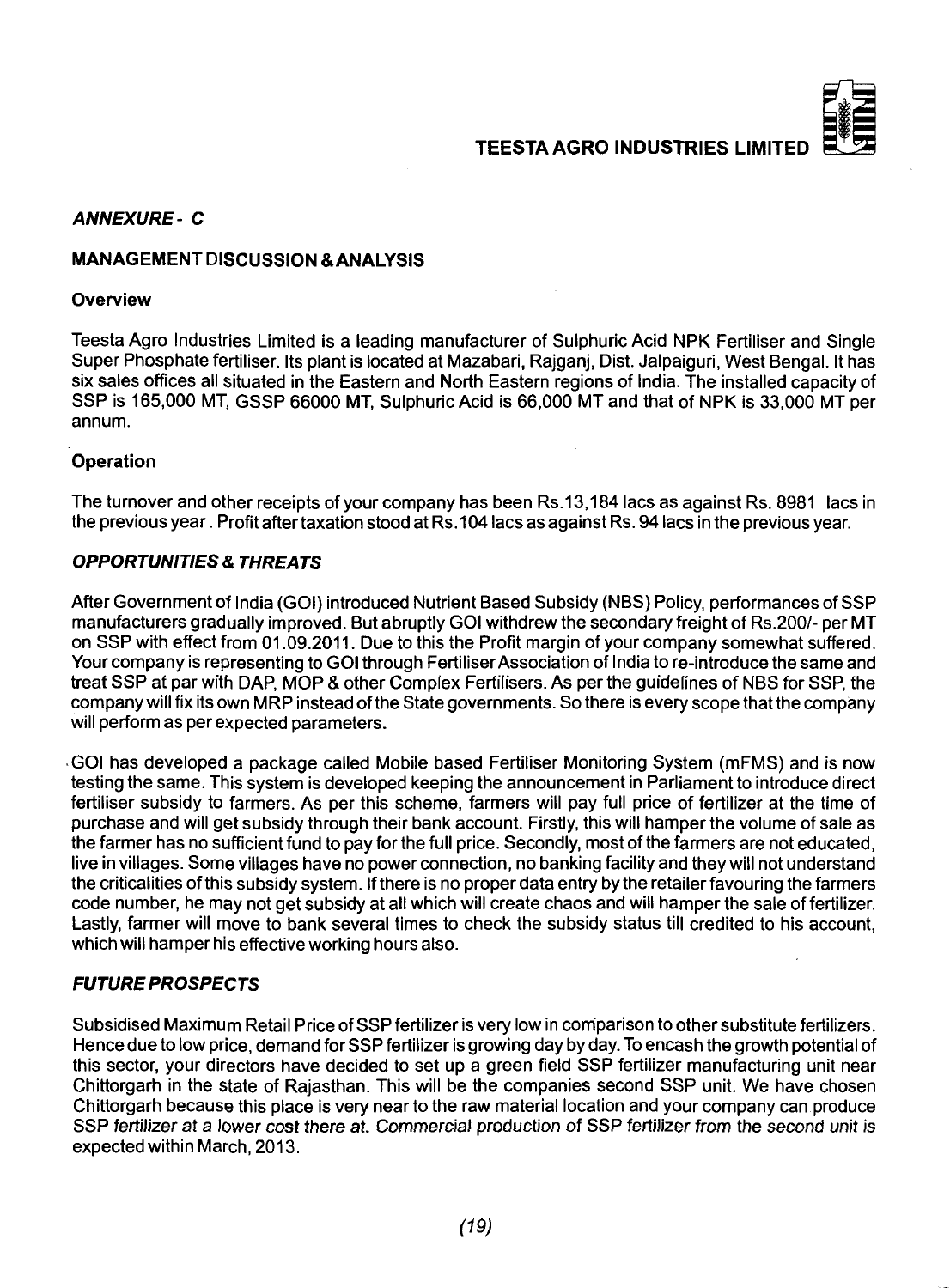

#### **Human Resource Development**

**The company provides ample congenial working atmosphere, so that employees/ workers can put their best efforts towards their respective responsibilities. The company provides scope for career growth also. Training programmes are also conducted lo update their knowledge.**

#### *Adequacy of Internal control*

**The company has a proper, independent and adequate system of internal control to ensure that all assets are safeguarded and protected against loss from unauthorised use or disposition and that transactions are authorised, recorded and reported correctly. The internal control system are supplemented by an extensive programme of internal audit, review by management of documented policies, guidelines and procedures.**

**The internal control system of the company are designed to ensure that the financial and other records are reliable for preparing financial statements and other data and for maintaining accountability of assets.**

#### *Cautionary Statement*

**Statements in the Management Discussion and Analysis describing the company's objectives, projections, estimates and explanations may be fonvard looking statements within the meaning of applicable laws and regulations actual results might differ substantially or materially from those expressed or implied. Important development that could affect the company's operations include a downtrend in the automobile industry global or domestic or both significant changes in political and economic environment in India or key markets abroad, tax laws, litigation, labour relations, exchange rate fluctuations, interest and other costs.**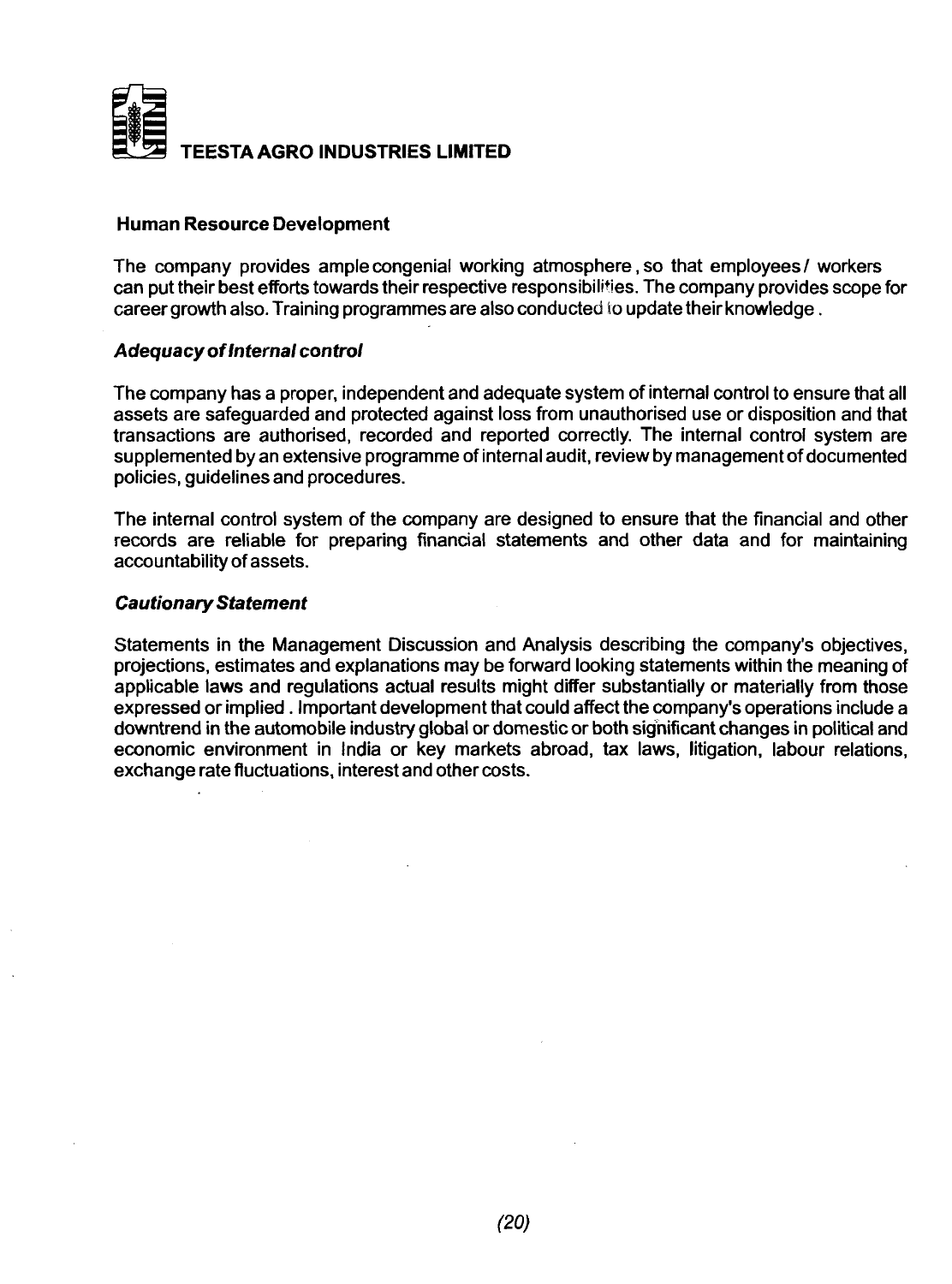#### **AUDITORS' REPORT**

**To the Members of Teesta Agro Industries Limited**

**We have audited the Balance Sheet of Teesta Agro Industries Limited as at 31st March, 2012, signed by us under reference to this report and the relative Statement of Profit and Loss and the Cash Flow Statement for the year ended on that date. These Financial Statements are the responsibility ofthe Company's management. Our responsibility is to express an opinion on these Financial Statements based on our audit.**

**We conducted our audit in accordance with auditing standaids generally accepted in India. Those Standards require that we plan and perform the audit to obtain reasonable assurance about whether the Financial Statements are free of material misstatement. An audit includes, examining, on a test basis, evidence supporting the amounts and disclosures in the Financial Statements. An audit also includes assessing the accounting principles used and significant estimates made by management, as well as evaluating the overall financial statement presentation. We believe that our audit provides reasonable basis for our opinion.**

**As required by the Companies (Auditor's Report) Order, 2003 issued by the Central Government of India in terms of sub-section 4A of Section 227 ofthe CompaniesAct, 1956 and on the basis of such checks of the books and records of the company as we considered appropriate and according to the information and explanations given to us, we enclose in the Annexure, a statement on the matters specified in Paragraphs 4 and 5 ofthe said Order.**

**Further to our comments in the Annexure referred to above, we report that:**

- **1. We have obtained all the information and explanations, which to the best of our knowledge and belief, were necessary for the purpose of our audit.**
- **2. In our opinion, proper books of accounts as required by the law have been kept by the company, so far as appears from our examination of those books.**
- **3. The Balance Sheet, Statement of Profit and Loss and the Cash Flow Statement dealt with by this report are in agreement with the books of accounts.**
- **4. In ouropinion, the Balance Sheet and Statement of Profit and Loss and the Cash Flow Statement dealt with by this report comply with the mandatory Accounting Standards issued by the Institute of Chartered Accountants of India, referred to in sub section (3C) of Section 211 of the CompaniesAct, 1956.**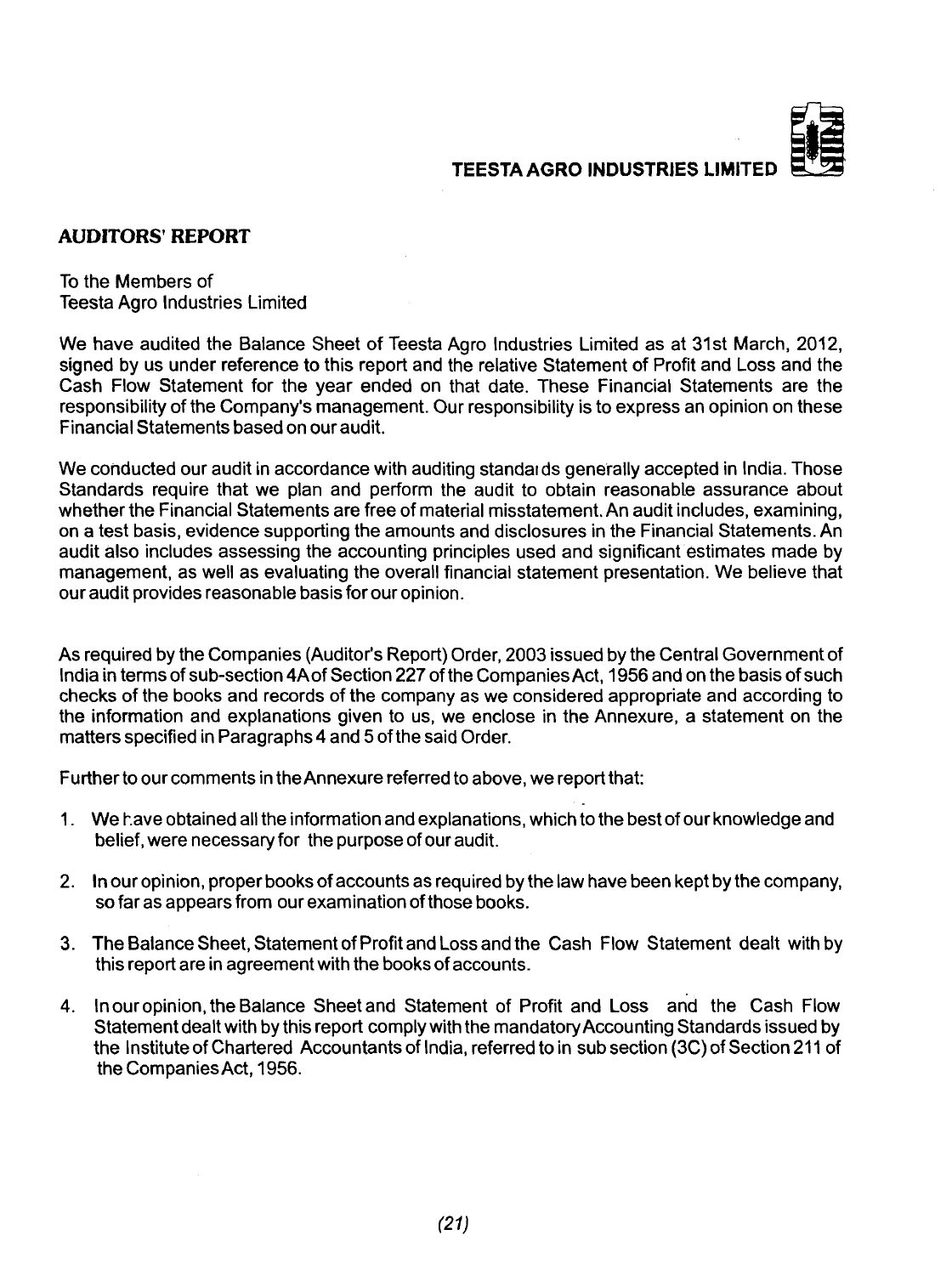

5. Based on the representations made by the Directors ofthe Company and the information and explanations given to us, none of the Directors of the Company is, prima-facie, as at 31st March, 2012, disqualified from being appointed as Director of a Company in terms of section 274(1)(g) of the Companies Act, 1956.

In *our* opinion and to the best of our information and according to the explanations given to us, the said accounts, read together with the Notes, give the information required by the Companies Act, 1956 in the manner so required and give a true and fair view in conformity with the accounting principles generally accepted in India:

- In the case of Balance Sheet, of the state of affairs of the Company as at 31st March, 2012;
- in the case of Statement of Profit and Loss, ofthe profit ofthe company forthe year ended on  $\overline{a}$ that date; and
- In the case of Cash Flow Statement, of the cash flows for the year ended on that date.

R. B. Mantry Partner Siliguri, For and on behalf of **MANTRY & ASSOCIATES** Chartered Accountants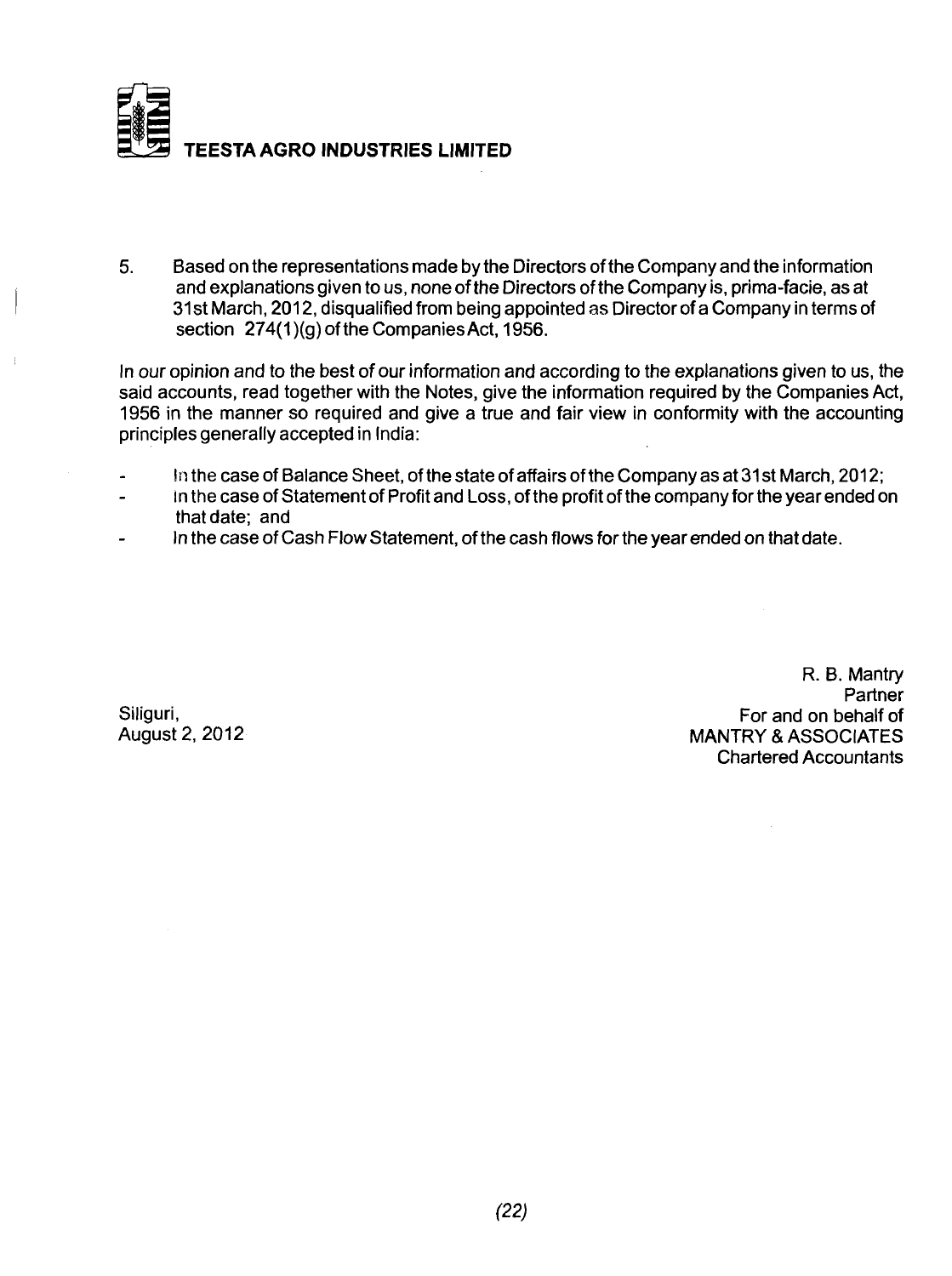

#### *ANNEXURETO THE AUDITORS'REPORT REFERRED TO IN OUR REPORT OF EVEN DATE*

- **1. (a) The Company has maintained proper records showing full particulars including quantitative details and situations of its fixed assets.**
- **(b) All the fixed assets of the Company have been physically verified during the year by the Management and no material discrepancy between the book records and the physical inventory have been noticed.**
- **(c) Fixed assets disposed off during the year, in our opinion do not constitute a substantial part of the fixed assets of the Company and such disposal has not affected going concern** status of the company.
- **2. (a) The stocks of finished goods, stores, spare parts, and raw materials (other than items in transit and lying with third parties) of the company have been physically verified by the management at the year-end.**
	- **(b) In our opinion, the procedures of physical verification of aforesaid stocks followed by the management are reasonable and adequate in relation to the size of the Company and nature of its business.**
	- **(c) The company has maintained proper records of inventories. In our opinion, the valuation of stock of finished goods, stores, spare parts and raw materials has been fair and proper in accordance with the normally accepted accounting principles and is on the same basis as in the preceding year. The discrepancies between the physical stocks and book stocks were not material, and hence taken as per book records.**
- **3. (a) In our opinion, the rate of interest and other terms and conditions of loan, secured or unsecured taken by the Company during the year from companies, firms and other parties listed in the register maintained under Section 301 ofthe CompaniesAct, 1956 are prima-facie not prejudicial to the interest of the Company.**
	- **(b) The Company has granted interest free unsecured loan of** *X* **30.04 lakhs to Nepun Cementand Power Limited & ? 45.00 lakh to Paramdeep Singh, Director of the** company listed in the Register maintained under Section 301 of the Companies Act, **1956.**
	- **(c) Interest free small advances in the nature of loans given to certain employees are generally being repaid as stipulated.**
- **4. In our opinion, the Company's internal control procedures for purchase of raw materials including components, plant and machinery, equipment and other similar assets and sale of goods are generally commensurate with the size and nature of its business and such procedures of the Company relating to purchase of stores are being strengthened to make it commensurate with its size and nature of business ofthe Company.**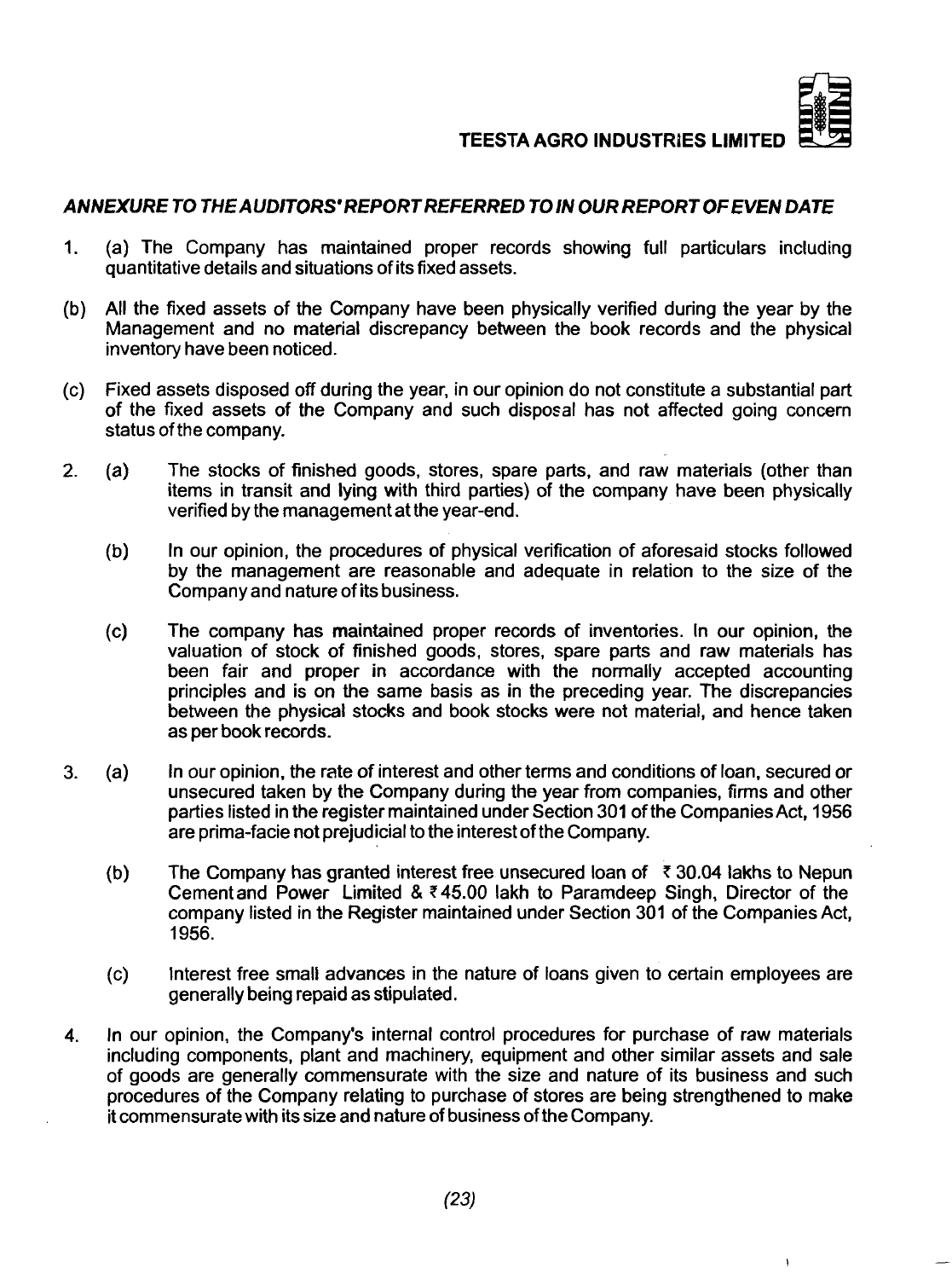

- **5. In our opinion, the transaction of purchase of goods and materials made in pursuance of contracts or agreements entered in the Register maintained under Section 301 of the Companies Act, 1956, and aggregating during the year to ? 5,00,000 or more in respect of each party were made at prices which were reasonable having regard to prevalent market prices for such materials or the prices at which transactions for similar goods or materials were made with other parties.**
- **6. The Company has not accepted any deposits from the public during the year.**
- **7. In our opinion, the Company has an internal audit system (a firm of Chartered Accountants having been appointed for the purpose). The internal audit is commensurate with the size and nature of its business.**
- **8. As explained to us and on the basis of the records produced, we are of the opinion that prima facie, the cost records prescribed by the Central Government under Section 209(1 )(d) of the Companies Act, 1956 have been maintained. However, we are not required to and have not carried out any detailed examination of such records.**
- **9. (a) The Company has been regular in depositing Provident Fund dues with the concerned authorities during the year considering the grace period allowed by the Provident Fund Department. As explained to us, the E.S.I. Act is not applicable to the Company. As on 31st March, 2012, there were no amounts outstanding in respect of undisputed Income Tax, Wealth Tax, Sales Tax, Value Added Tax, Customs Duty, Service Tax and Excise Duty which were due for more than six months from the date they became payable.**
	- **(b) Disputed value added tax, income tax, excise duty and customs duty have been disclosed in the note, under the head "contingent liabilities not provided for" in the accounts.**
- **10. The company has no accumulated losses and has not incurred cash losses during the current financial year and in the immediately preceding financial year.**
- **11. During the year, the company has not defaulted in repayment of its dues to financial institutions and banks.**
- **12. The company has not granted any loans and advances on the basis of security by way of pledge of shares, debentures and other securities.**
- **13. In our opinion, the provisions of any special statue applicable to Chit Fund, Nidhi or Mutual Benefit Fund/Societies are not applicable to the company.**
- **14. In our opinion the company is not dealing or trading in shares, securities, debentures or other investments and therefore, the requirement of paragraph 4(xiv) of the Crder is not applicable to the company.**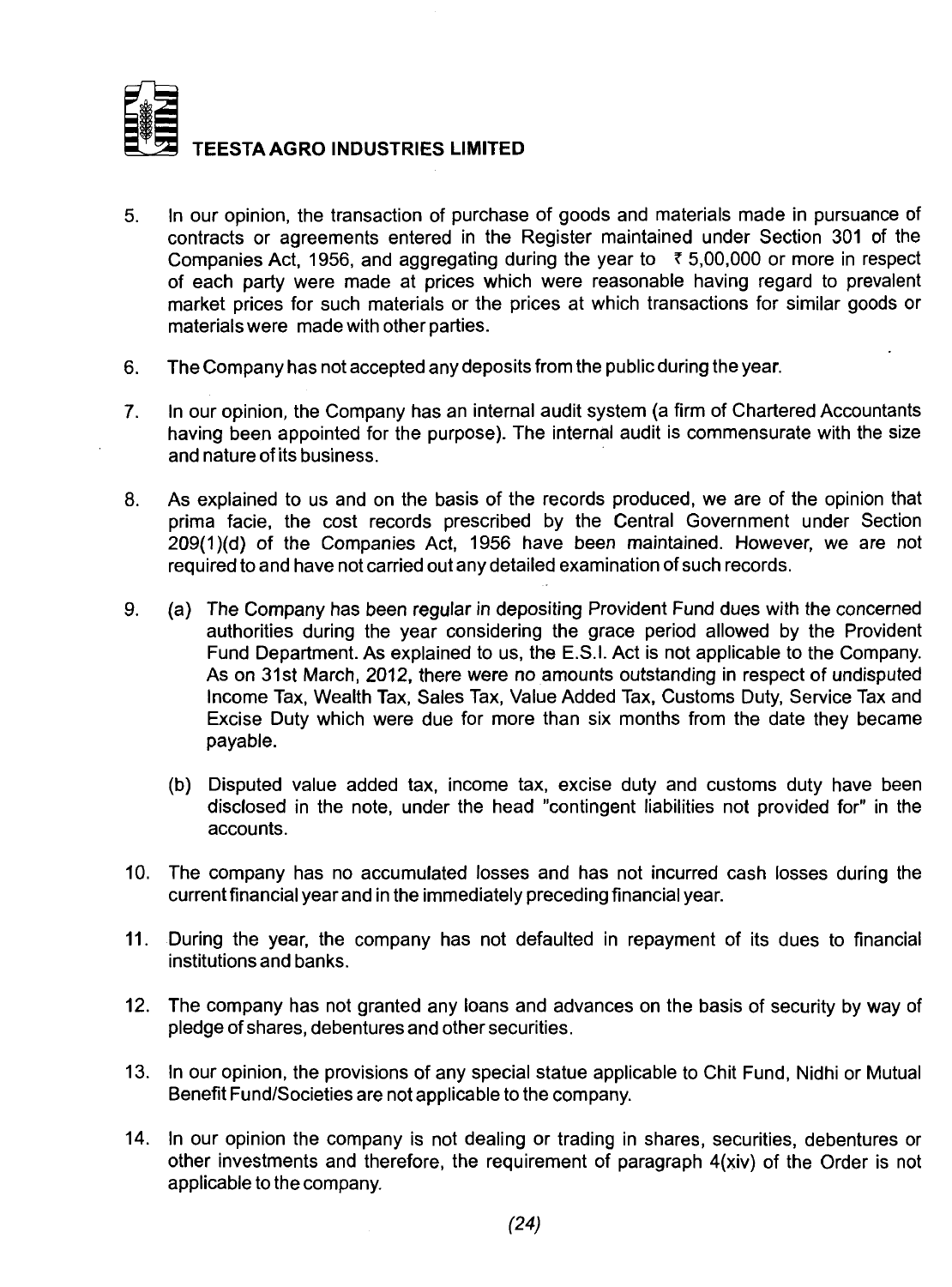

- **15. The company has not given any guarantee for the loans taken by others from banks or financial institutions.**
- **16. The company has not taken any term loan during the year.**
- **17. On the basis of our examination of the cash flow statement and overall examination of balance sheet, we report that the funds raised on short-term basis have not been used for long-term investments and vice versa.**
- **18. The company has made preferential allotment of shares to parties covered in the register maintained under section 301 of the Companies Act, 1956 during the year as per SEBI guidelines.**
- 1**9. The company has not issued debentures during the financial year.**
- **20. The company has not raised any money by public issue.**
- **21. During the course of our examination of the books and records of the company carried out in accordance with auditing standards generally accepted in India, we have neither come across any instance of fraud by the company noticed or reported during the year nor have we been informed of such case by management.**

R. B. Mantry Partner Forand on behalf of Siliguri, MANTRY & ASSOCIATES **Chartered Accountants**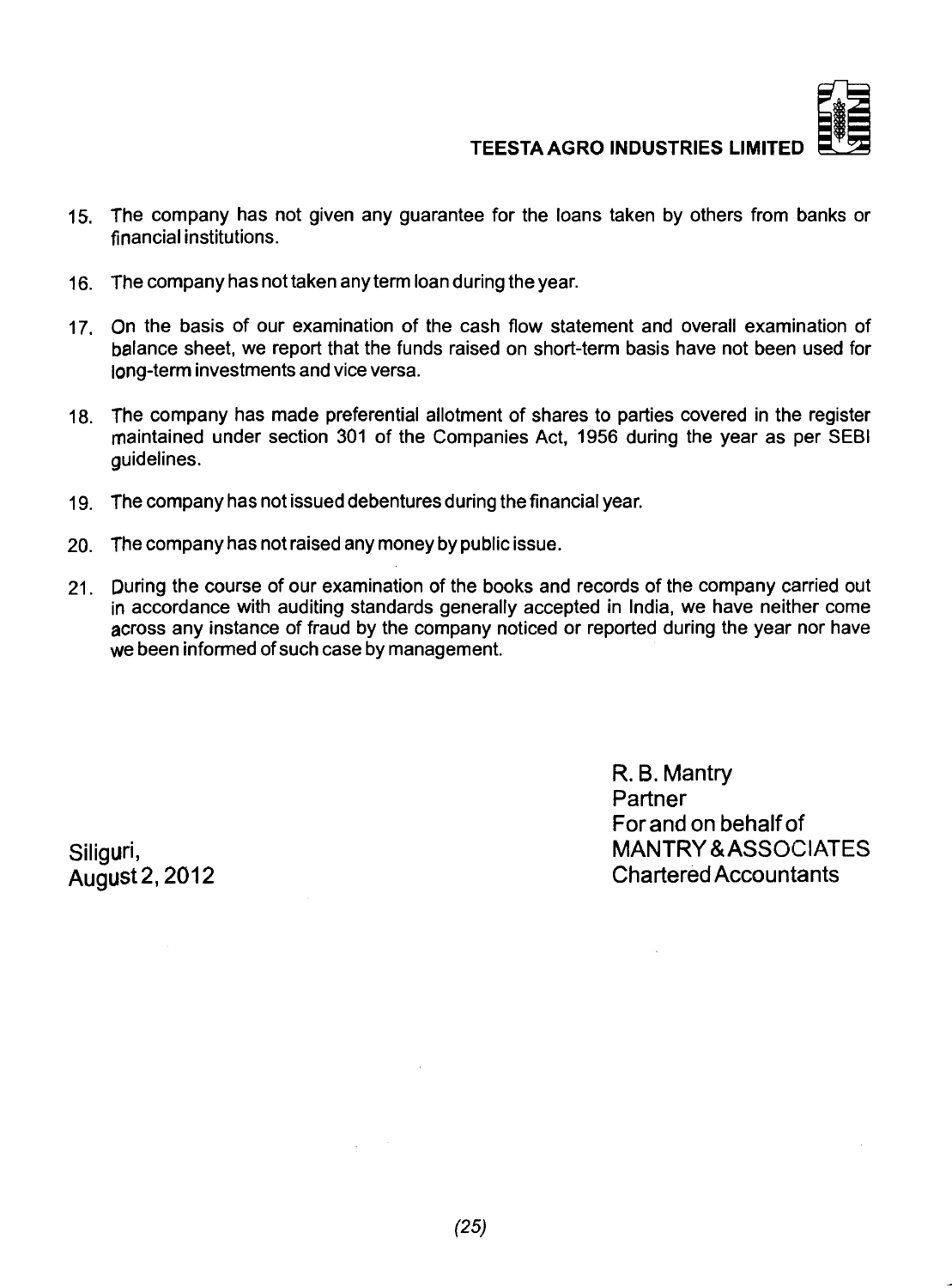

## **Balance Sheet as at 31st March, 2012**

₹ in Lakh

| Particulars                                                                                                                                                                                                                                                                                                                                                                                   | Note No                                           | Figures as at the<br>end of current<br>reporting period              | Figures as at the<br>end of previous<br>reporting period             |  |
|-----------------------------------------------------------------------------------------------------------------------------------------------------------------------------------------------------------------------------------------------------------------------------------------------------------------------------------------------------------------------------------------------|---------------------------------------------------|----------------------------------------------------------------------|----------------------------------------------------------------------|--|
| <b>I. EQUITY AND LIABILITIES</b>                                                                                                                                                                                                                                                                                                                                                              |                                                   |                                                                      |                                                                      |  |
| (1) Shareholder's Funds<br>(a) Share Capital<br>(b) Reserves and Surplus                                                                                                                                                                                                                                                                                                                      | 3<br>4                                            | 557<br>3,295                                                         | 504<br>2,952                                                         |  |
| (2) Non-Current Liabilities<br>(a) Long-term borrowings<br>(b) Deferred tax liabilities (Net)<br>(c) Long term provisions                                                                                                                                                                                                                                                                     | 5<br>6                                            | 1<br>163<br>18                                                       | 1<br>173<br>17                                                       |  |
| (3) Current Liabilities<br>(a) Short-term borrowings<br>(b) Trade payables<br>(c) Other current liabilities<br>(d) Short-term provisions                                                                                                                                                                                                                                                      | 7<br>8<br>6                                       | 1,937<br>4,617<br>15<br>8                                            | 1,917<br>4,884<br>113<br>73                                          |  |
| <b>Total</b>                                                                                                                                                                                                                                                                                                                                                                                  |                                                   | 10,611                                                               | 10,634                                                               |  |
| <b>II.Assets</b><br>(1) Non-current assets<br>(a) Fixed assets<br>(i) Tangible assets<br>(ii) Capital work-in-progress<br>(b) Non-current investments<br>(c) Long term loans and advances<br>(d) Other non-current assets<br>(2) Current assets<br>(a) Inventories<br>(b) Trade receivables<br>(c) Cash and cash equivalents<br>(d) Short-term loans and advances<br>(e) Other current assets | 9<br>10<br>11<br>12<br>13<br>14<br>15<br>11<br>16 | 2,090<br>22<br>58<br>1.559<br>9<br>2.499<br>3.129<br>781<br>455<br>9 | 1,857<br>98<br>58<br>916<br>8<br>4.310<br>1.608<br>1,445<br>332<br>2 |  |
| Total                                                                                                                                                                                                                                                                                                                                                                                         |                                                   | 10,611                                                               | 10,634                                                               |  |
| Significant accounting policies<br>1<br>Other explanatory notes & information<br>2<br>The Notes referred to above are an integral part of the financial statements.<br>For and on behalf of<br>For and on behalf of the Board of Directors<br><b>MANTRY &amp; ASSOCIATES</b><br>of Teesta Agro Industries Limited<br><b>Chartered Accountants</b><br><b>Hardev Singh</b>                      |                                                   |                                                                      |                                                                      |  |
| <b>Managing Director</b><br>R. B. Mantry<br>Paramdeep Singh<br>Partner<br><b>Director</b><br>Membership No.052131                                                                                                                                                                                                                                                                             |                                                   |                                                                      |                                                                      |  |

Siliguri, August 2nd, 2012

J. Tiwari<br>Company Secretary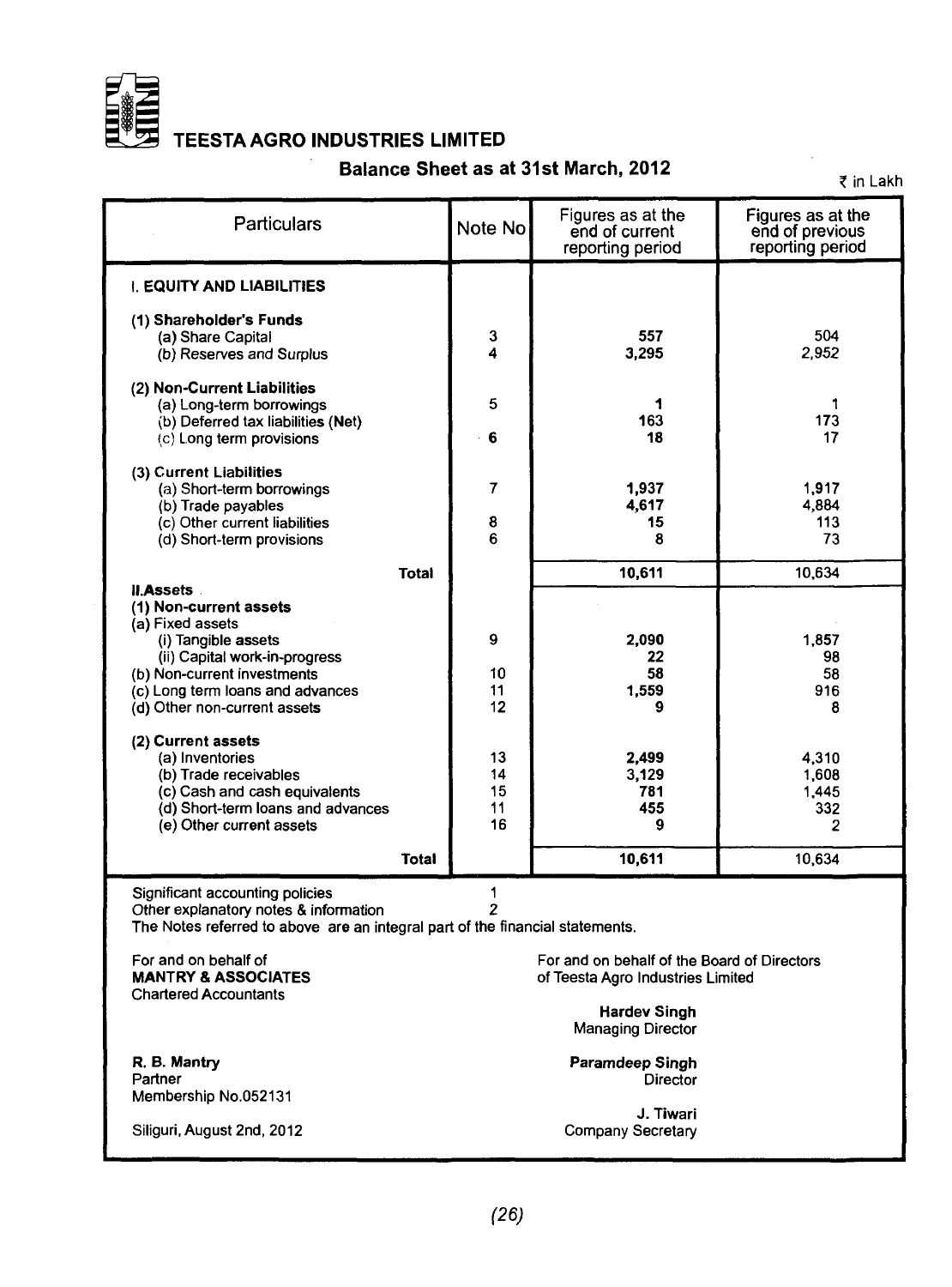

## Profit and Loss statement for the year ended 31st March, 2012

? in Lakh

| Particulars                                                                                                                                               | Note No        | Figures as at the<br>end of current<br>reporting period | Figures as at the<br>end of previous<br>reporting period |  |
|-----------------------------------------------------------------------------------------------------------------------------------------------------------|----------------|---------------------------------------------------------|----------------------------------------------------------|--|
| I. Revenue from operations<br>Less: Excise Duty                                                                                                           | 17             | 13,078                                                  | 8.875<br>13                                              |  |
| II. Other Income                                                                                                                                          | 18             | 13,077<br>107                                           | 8,862<br>119                                             |  |
| III. Total Revenue (I +II)                                                                                                                                |                | 13,184                                                  | 8.981                                                    |  |
| IV. Expenses:<br>Cost of raw materials consumed<br>Changes in inventories of finished goods,<br>work-in-progress<br>Employee benefits expense             | 19<br>20<br>21 | 10,275<br>1,132<br>461                                  | 7.536<br>(195)<br>455                                    |  |
| Financial costs<br>Depreciation and amortization expense<br>Other expenses                                                                                | 22<br>23       | 38<br>130<br>992                                        | 47<br>122<br>878                                         |  |
| <b>Total Expenses</b>                                                                                                                                     |                | 13,028                                                  | 8.843                                                    |  |
| V. Profit before exceptional &<br>extraordinary items and tax<br>VI. Exceptional Items                                                                    | $(III-IV)$     | 156<br>5                                                | 138<br>4                                                 |  |
| VII. Profit before tax                                                                                                                                    | $(V - VI)$     | 151                                                     | 134                                                      |  |
| VIII. Tax expense:<br>(1) Current tax<br>(2) Deferred tax<br>IX. Profit(Loss) from the perid from                                                         |                | (57)<br>10                                              | (50)<br>10                                               |  |
| continuing operations                                                                                                                                     |                | 104                                                     | 94                                                       |  |
| X. Basic & Diluted Earning per equity<br>share:<br>(1) Before Exceptional items<br>(2) After Exceptional items                                            |                | 2.14<br>2.04                                            | 2.15<br>2.06                                             |  |
| Significant accounting policies<br>Other explanatory notes & information<br>The Notes referred to above are an integral part of the financial statements. |                |                                                         |                                                          |  |

For and on behalf of<br>MANTRY & ASSOCIATES<br>Chartered Accountants

R. B. Mantry Partner

Membership No.052131<br>Siliguri, August 2nd, 2012

For and on behalf of **Formal of Science And Science A** For and on behalf of the Board of Directors<br>MANTRY & ASSOCIATES of Teesta Agro Industries Limited

**Hardev Singh** Managing Director

Paramdeep Singh **Director** 

J. Ti**wari**<br>Company Secretar<sub>)</sub>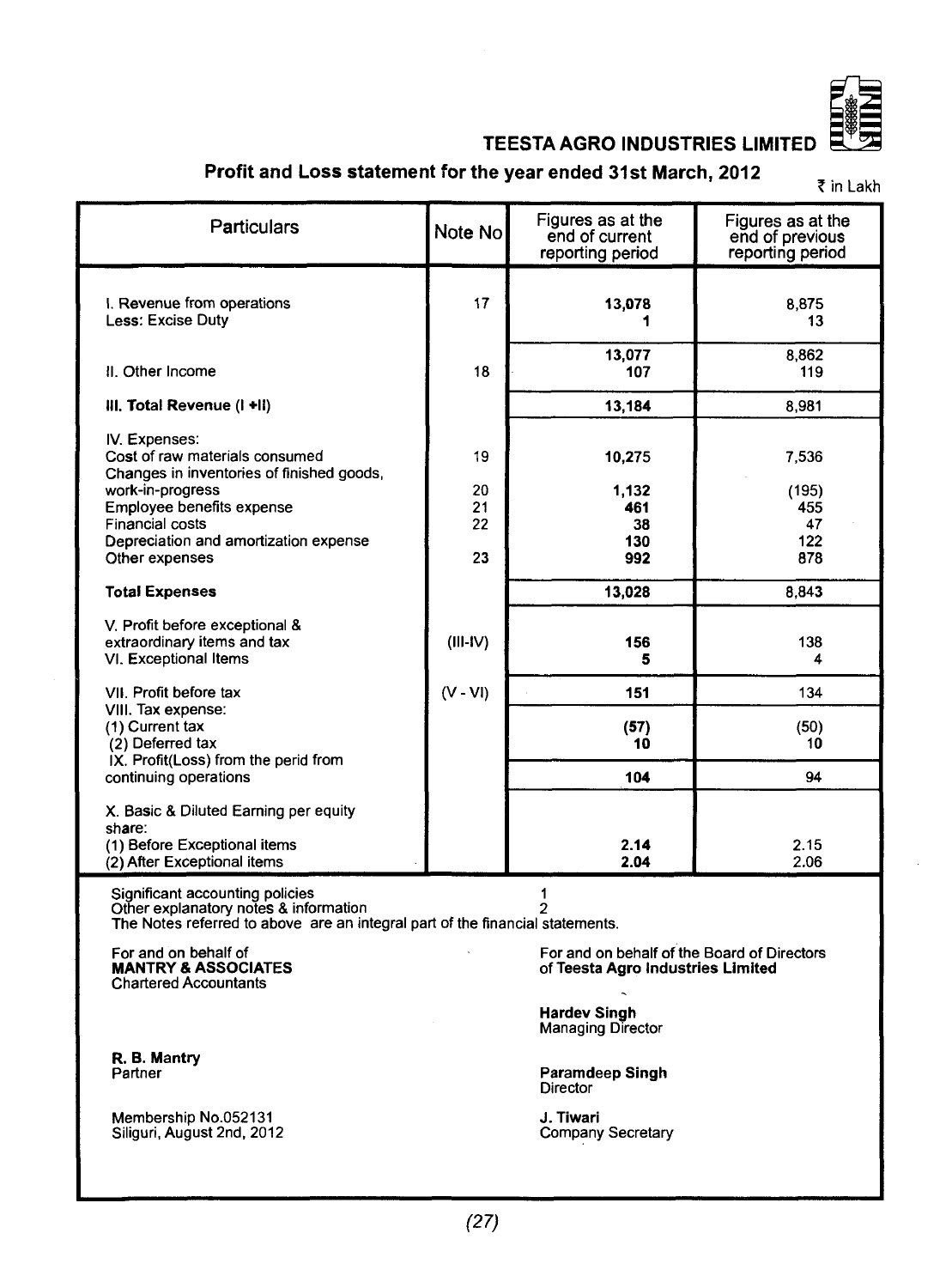

*Notes to Financial Statements for the year ended 31st March, 2012*

₹ in Lakh

## **1.** *SIGNIFICANT A CCOUNTING POLICIES*

- **1.1 During the year ended 31st March, 2012, the revised Schedule-VI notified under the Companies Act, 1956, has become applicable to the Company, for preparation and presentation of its financial statements. The adoption of revised Schedule-VI does not impact recognition and measurement principles followed for preparation of financial statements. However, it has significant impact on presentation and disclosures made in the financial statements. The Company has also reclassified the previous year figures in accordance with the requirements applicable in the current year.**
- **1.2 Fixed Assets are valued at cost less depreciation. Depreciation has been calculated on** straight line method at applicable rates prescribed in Schedule XIV of the Companies Act, **1956.**
- **1.3 Investments are valued at cost.**
- **(a) Inventories of stores & spares and packing materials are valued at FIFO basis.**
- **(b) Major raw materials are valued at cost on FIFO basis; Raw materials for NPK are valued at average cost price.**
- **(c) Finished goods are valued at lower of cost and net realisable value.**
- **1.4 Cost includes cost of purchase, duties, taxes and all other costs incurred in bringing the inventories to their present location.**
- **1.5 Sales exclusive of Excise Duty, VAT (? 241) and net of dealers' margin are recognised as revenue on dispatches.**
- **1.6 Rebate/Subsidy receivable from Government on sale of Single Super Phosphate Fertilizer is also recognised on accrual basis.**
- **1.7 Transactions in foreign currencies are reflected at rates at which transactions are settled; assets and liabilities valued at contract/yearend rate and resultant loss or gain is accounted for in the statement of profit and loss.**
- **1.8 Long term investments are stated at cost and provision for diminution is made, if such diminution is other than temporary in nature. The diminution in value of investment made in units of SBI Mid Cap Fund (Growth Option) amounting to ? 9 is considered temporary in nature and hence no provision is required.**

#### **2. Other Explanatory notes and Information**

**2.1 Sundry Debtors and advances (considered good) include certain overdue debts/ old advances aggregating to ?12 (Previous Year ?12) for which necessary steps are being taken for realisation and as such no provision there against is considered necessary in these accounts.**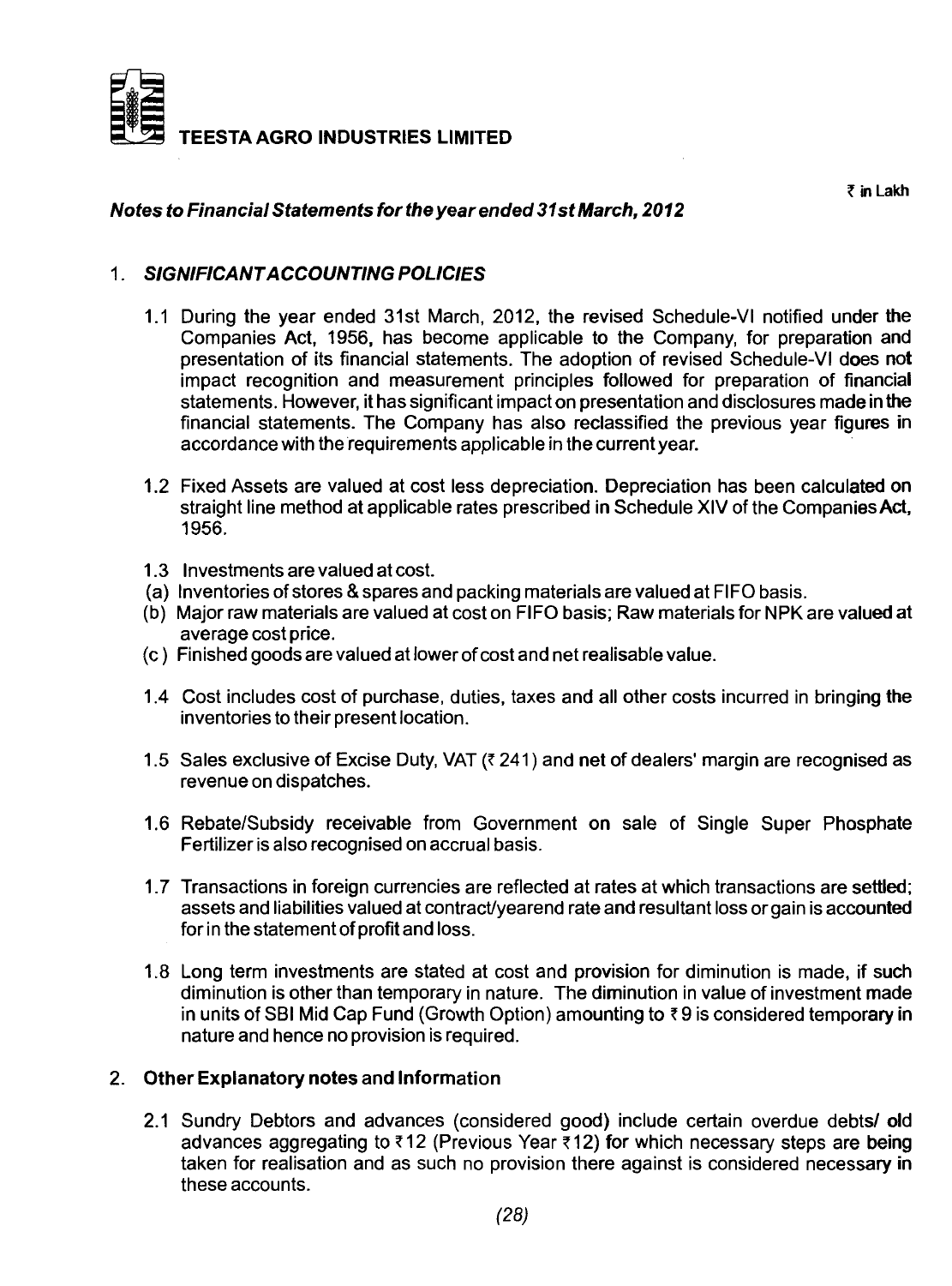

- **2.2 Balances of certain Sundry Debtors, Sundry Creditors, Loans and Advances and Other Liabilities are in process of confirmation/reconciliation. The management is of the opinion that adjustment if any arising out of such reconciliation would not be material.**
- **2.3 Sales tax remission was granted to the company by State Government initially for a period of 9 years which ended on 30.03.2010. The management is ofthe opinion that as perthe law the company is entitled for remission for 13 years i.e. up to 30.03.2014 and necessary legal steps are being taken in this regard. VAT remission for the year amounting to** *X* **241 credited directly to Capital Reserve A/c and VAT liability under dispute since 31.03.2010 aggregating ?374 is shown underthe head Contingent Liability.**
- **2.4 Excise duty on sulphuric acid principally used for captive consumption of SSP (Finished Goods) has not been considered for valuation of stock of sulphuric acid under AS-2 consistently over the years. However, excise duty on fertilizers which is chargeable since 1 st March, 2011 has been considered for valuation of fertilizer inventory as on 31.03.2012.** t
- **2.5 In the opinion of the Board the Current Assets, Loans and advances appearing in the company's balance sheet as at the year end would have value on realization in the normal course of business at least equal to the respective amounts at which they are stated in the balance sheet.**
- **2.6 Under the Micro, Small and Medium Enterprises Development Act, 2006, certain disclosures are required to be made relating to micro, small and medium enterprises but the information is not available.**
- **2.7 (a) Estimated amount of Capital Commitments net of advances as at 31.03.2012, and not provided for is ?Nil (Previous year? Nil).**

| 2011-12 | 2010-11 |
|---------|---------|
| 305     | 900     |
| 55      | 83      |
| 374     | 133     |
| 108     | 108     |
|         |         |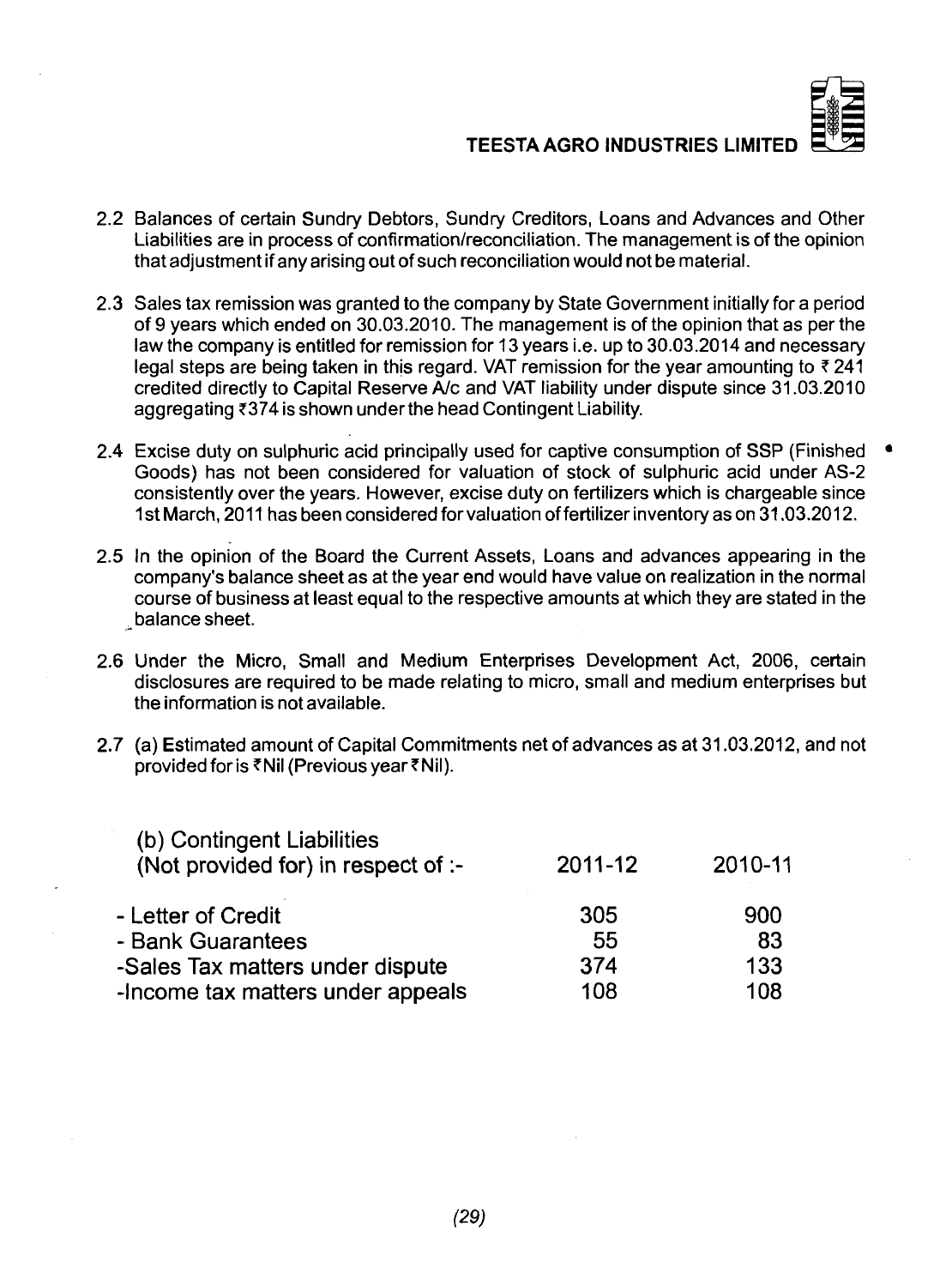

- 2.8 Consumption of raw materials includes foreign exchange gain of ₹39 (Previous year loss of ₹4).
- 2.9 Retirement Benefits

Defined Benefits Plan

The company has subscribed to group gratuity policy with the Life Insurance Corporation of India to cover its liability towards employees' gratuity. Gratuity liability has been actuarially calculated and the same has been provided for as on the date of Balance Sheet. Summary of Gratuity Plan is given below:-

| a. Assumptions                                                                            | 31.03.2012              | 31.03.2011       |
|-------------------------------------------------------------------------------------------|-------------------------|------------------|
| Discount Rate                                                                             | 8%                      | 8%               |
| Rate of increase in compensation levels                                                   | 5%                      | 5%               |
|                                                                                           |                         |                  |
| Rate of Return on Plan Assets                                                             | 8%                      | 8%               |
| <b>Expected Average remaining working</b>                                                 |                         |                  |
| Lives of employees (years)                                                                | 16.55                   | 17.06            |
|                                                                                           |                         |                  |
| b. Reconciliation of Opening & Closing                                                    | 31.03.2012              | 31.03.2011       |
| Balances of the present value of defined                                                  |                         |                  |
|                                                                                           |                         |                  |
| benefit obligation                                                                        |                         |                  |
| Present Value of Obligation as at the                                                     |                         |                  |
| Beginning of the year                                                                     | 55                      | 48               |
| <b>Interest Cost</b>                                                                      | 5                       | 4                |
| <b>Current Service Cost</b>                                                               | $\overline{\mathbf{4}}$ | $\boldsymbol{4}$ |
|                                                                                           |                         |                  |
| Benefits paid                                                                             | (3)                     | (1)              |
| Actuarial (gain)/loss on obligations                                                      | 5                       |                  |
| Present Value of Obligation as at the                                                     |                         |                  |
| End of the year                                                                           | 66                      | 56               |
|                                                                                           |                         |                  |
|                                                                                           | 31.03.2012              | 31.03.2011       |
| c. Reconciliation of Opening & Ciosing                                                    |                         |                  |
| Balances of fair value of plan assets                                                     |                         |                  |
| Plan assets at the beginning of the year                                                  | 41                      | 5                |
| Expected return on plan assets                                                            | 4                       | $\overline{2}$   |
| <b>Actual Company contributions</b>                                                       | 25                      | 36               |
|                                                                                           |                         |                  |
| Benefits paid                                                                             | (3)                     | (2)              |
| Actuarial gain/(loss) on plan assets                                                      |                         |                  |
| Plan assets at the end of the year                                                        | 67                      | 41               |
|                                                                                           |                         |                  |
|                                                                                           |                         |                  |
|                                                                                           |                         |                  |
| d. Net asset/liability recognized in the                                                  |                         |                  |
| balance sheet                                                                             | 31.03.2012              | 31.03.2011       |
| Current Liability (Amount due within one year)                                            |                         | <b>NA</b>        |
|                                                                                           | 65                      | <b>NA</b>        |
| Non Current Liability (Amount due over one year)<br>Present Value of Obligation as at the |                         |                  |
| End of the year                                                                           | 66                      | 55               |
| Fair Value of Plan assets as at the end of                                                |                         |                  |
| the year                                                                                  | 67                      | 41               |
| <b>Funded Status</b>                                                                      | 1.                      | (14)             |
| Net Asset/(Liability) Recognized in                                                       |                         |                  |
| <b>Balance Sheet</b>                                                                      | 1                       |                  |
|                                                                                           |                         | (14)             |
|                                                                                           |                         |                  |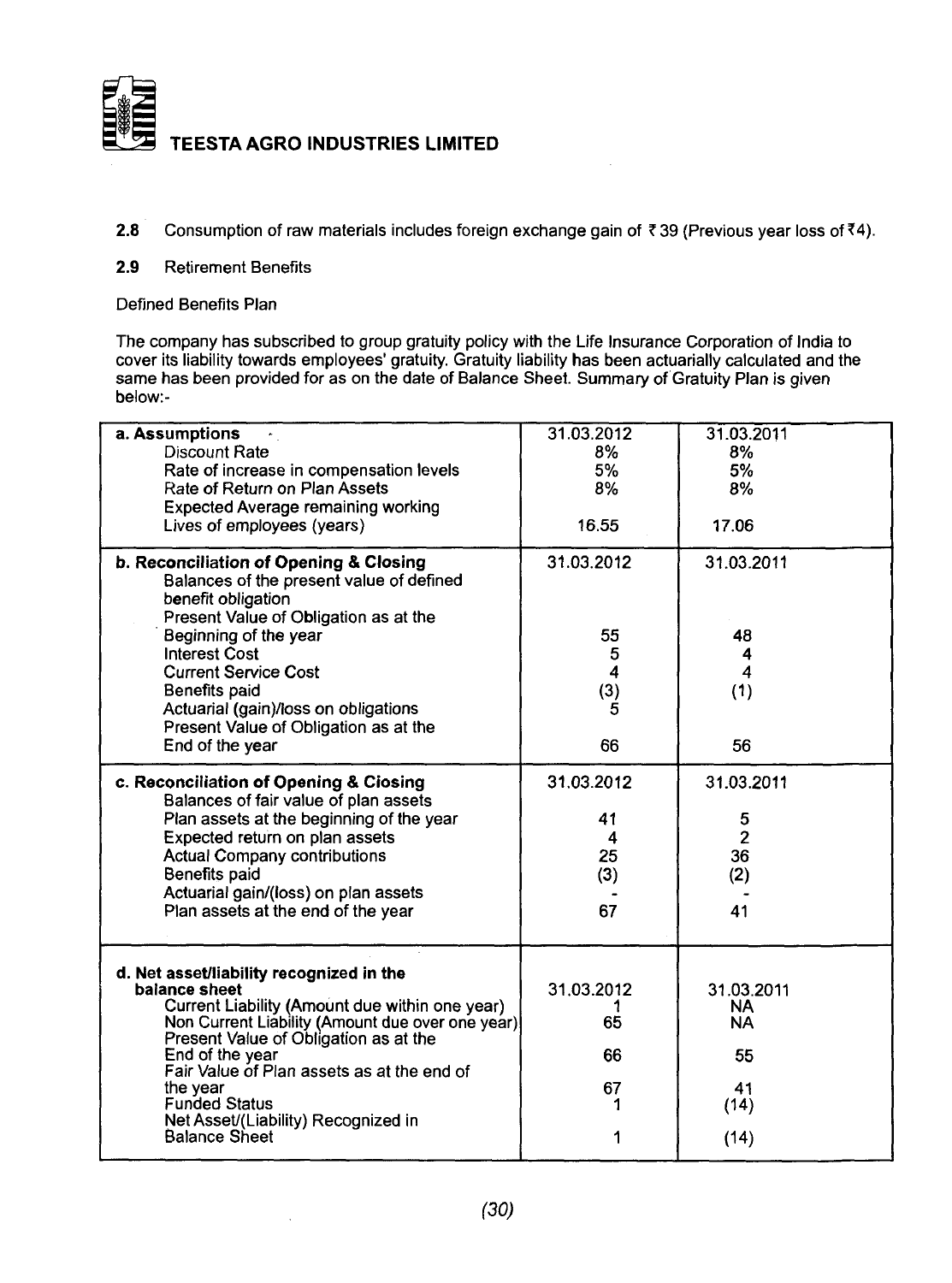

| e. Components of employer expenses for the year 31.03.2012                        | 31.03.2011 |  |
|-----------------------------------------------------------------------------------|------------|--|
| <b>Current Service Cost</b>                                                       |            |  |
| Past Service Cost                                                                 |            |  |
| <b>Interest Cost</b>                                                              |            |  |
| <b>Expected Return on Plan Assets</b><br>Net actuarial (gain)/ loss recognized in | (4)        |  |
| the year                                                                          |            |  |
| Expenses Recognized in the statement<br>of Profit & Loss Account                  |            |  |

The company extends the benefit of leave encashment to its employees while in service. Leave encashment benefits are accounted for on the basis of actual valuation as at year end.

#### **Defined Contribution Plan**

Contribution to Defined Contribution Plan i.e. contribution to Provident Fund amounting to ₹18 (Previous **year ₹ 17) has been recognized as expenses in the year and charged to revenue account. These** contributions are made to the fund administered and managed by Regional Provident Fund Commissioner, Jalpaiguri.

#### **2.10 Segment Information**

The business segments have been identified on the basis of the products manufactured by the Company i.e. Fertilisers & Sulphuric Acid. Mainly Sulphuric Acid is captively used for production of SSP. The company is managed organisationally as one unified entity, hence there are no separate geographical seaments.

|                                                                                                                                                                                                     | Year Ended<br>March 31, 2012      | Year Ended<br>March 31, 2011      |
|-----------------------------------------------------------------------------------------------------------------------------------------------------------------------------------------------------|-----------------------------------|-----------------------------------|
| Segment Revenue<br>Fertiliser<br>Sulphuric Acid<br><b>Total Segment Revenue</b><br>Less: Inter-Segment Revenue                                                                                      | 13039<br>1516<br>14555<br>1477    | 8852<br>1749<br>10601<br>1726     |
| Net Sales/Income from Operations                                                                                                                                                                    | 13078                             | 8875                              |
| Segment Profit/(Loss) before tax and interest<br>Fertiliser<br>Sulphuric Acid<br>Total<br>Add:<br>(i) Unallocated Revenue & Expenditure (Net)<br>(ii) Net Interest Expense $(-)/$ Incorne $(+)$ 105 | 105<br>(12)<br>93<br>23<br>35     | 67<br>16<br>83<br>-2<br>53        |
| Net Profit/(Loss) from Ordinary Activities                                                                                                                                                          | 151                               | 134                               |
| Capital Employed<br>(Segment Assets - Segment Liabilities)<br>Fertiliser<br>Sulphuric Acid<br>Total<br>4. Capital Expenditure<br>5. Depreciation for the period                                     | 5421<br>531<br>5952<br>348<br>114 | 4701<br>901<br>5602<br>314<br>122 |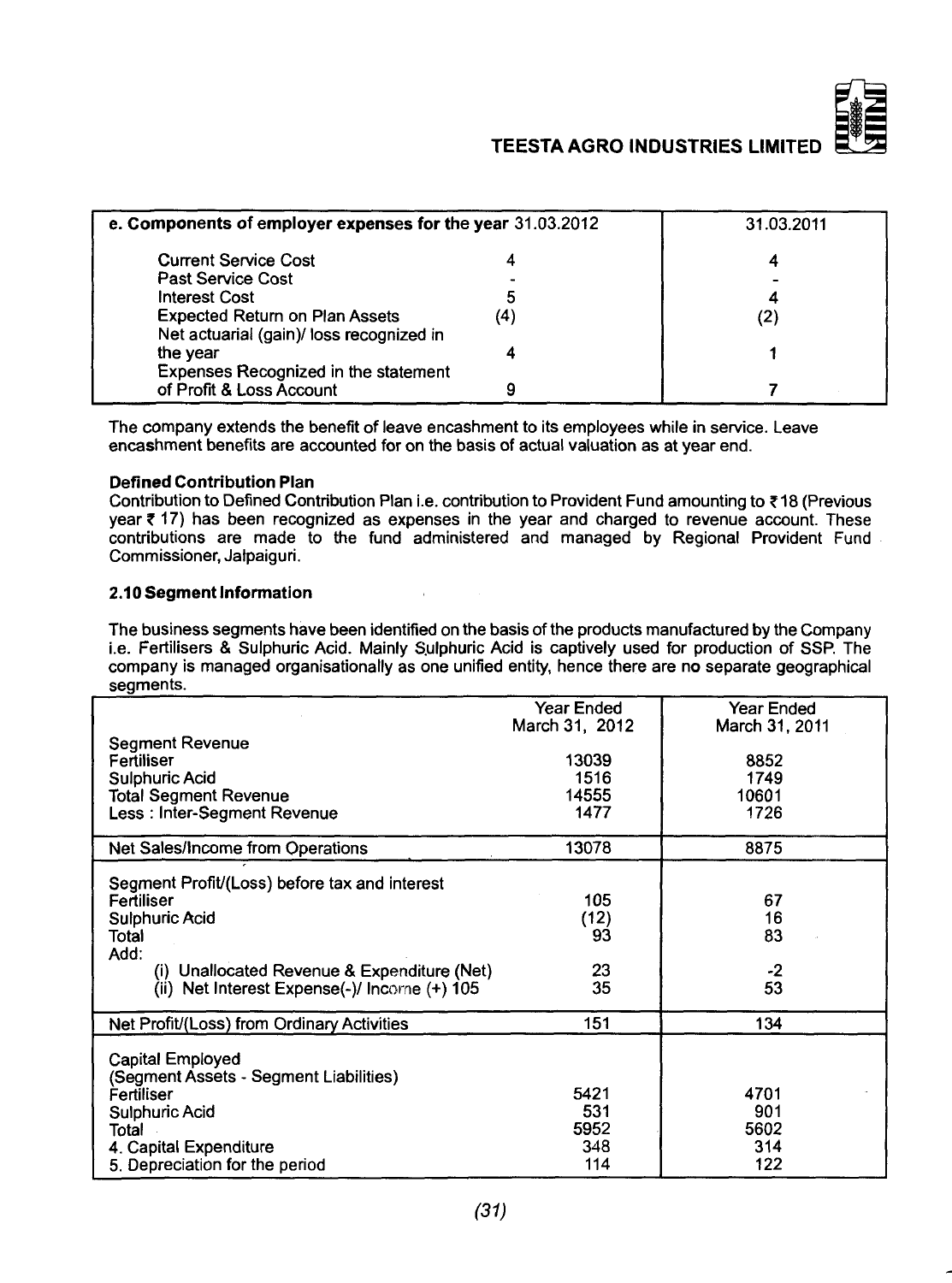

| 2.11      | Deferred Tax Accounting:-<br>are as follows: - | As per the Accounting Standard 22 on "Accounting for Taxes on Income" issued by the Institute of<br>Chartered Accountants of India, deferred tax credit for the year _ 10 has been recognised in the<br>Profit and Loss Statement for the year. Details of Deferred Tax Assets/(Liabilities) as on31.03.2012 |                          |    |        |  |
|-----------|------------------------------------------------|--------------------------------------------------------------------------------------------------------------------------------------------------------------------------------------------------------------------------------------------------------------------------------------------------------------|--------------------------|----|--------|--|
|           | Items under Section 43B of IT Act              |                                                                                                                                                                                                                                                                                                              |                          | ₹  | 6      |  |
|           | - Depreciation                                 |                                                                                                                                                                                                                                                                                                              |                          | そき | (169)  |  |
|           |                                                | - Net Deferred Tax Assets/(Liabilities)                                                                                                                                                                                                                                                                      |                          |    | (163)  |  |
|           |                                                | 2.12 Management has evaluated value in use of its fixed assets as required by Accounting Standard 28. On<br>evaluation, management is of the opinion that there is no impairment of the Company's assets as on<br>31st March, 2012 and hence no provision is required.                                       |                          |    |        |  |
|           | 2.13 Related Party Disclosures:                |                                                                                                                                                                                                                                                                                                              |                          |    |        |  |
| SI. No.   | Party                                          |                                                                                                                                                                                                                                                                                                              | Relationship             |    |        |  |
| 1.        | Mr. Hardev Singh, Chairman & MD                |                                                                                                                                                                                                                                                                                                              | Key management personnel |    |        |  |
| 2.        | Mr. U. C. Sahoo, Executive Director            |                                                                                                                                                                                                                                                                                                              | -Do-                     |    |        |  |
| 3.        | Mrs. Joginder Kaur, Director                   |                                                                                                                                                                                                                                                                                                              | -Do-                     |    |        |  |
| 4.        | Mr. Inderdeep Singh, Director                  |                                                                                                                                                                                                                                                                                                              | -Do-                     |    |        |  |
| 5.        | Mr. Paramdeep Singh, Director                  |                                                                                                                                                                                                                                                                                                              | -Do-                     |    |        |  |
| 6.        | Mr. A. K. Tripathy, Director (Finance)         |                                                                                                                                                                                                                                                                                                              | -Do-                     |    |        |  |
|           | Transaction with the related parties:          |                                                                                                                                                                                                                                                                                                              |                          |    |        |  |
|           | Name of the Key                                | Nature of Transaction during                                                                                                                                                                                                                                                                                 | Year end                 |    | Amount |  |
|           | Management                                     | the year                                                                                                                                                                                                                                                                                                     | balance                  |    |        |  |
| Personnel |                                                |                                                                                                                                                                                                                                                                                                              |                          |    |        |  |
|           | Mr. Hardev Singh                               | Remuneration                                                                                                                                                                                                                                                                                                 | Nil                      |    | 60     |  |
|           | Mr. U. C. Sahoo                                | Remuneration and PF contribution                                                                                                                                                                                                                                                                             | Nil                      |    | 22     |  |
|           | Mr. Paramdeep Singh                            | - do -                                                                                                                                                                                                                                                                                                       | Nil                      |    | 7      |  |
|           | Mr. A. K. Tripathy                             | - do -                                                                                                                                                                                                                                                                                                       | Nil                      |    | 13     |  |

Related parties are identified by the management. The remuneration of Mr. U. C. Sahoo, Mr. Paramdeep Singh & Mr. A. K. Tripathy as stated above is excluding gratuity funded through LIC for which contributions are not separately identified.

|     | 2.14 Earnings Per Share:                                 |         |         |
|-----|----------------------------------------------------------|---------|---------|
|     | Year ended on 31st March                                 | 2012    | 2011    |
|     | Profit after tax but before non-recurring items          | 109     | 98      |
|     | Profit after tax available for equity shareholders       | 104     | 94      |
|     | Weighted average number of equity shares                 | 5084305 | 4561580 |
|     | Basic & diluted earnings per share before non-           |         |         |
|     | recurring items (Face value of share ₹10/- each)         | 2.14    | 2.15    |
|     | Basic & diluted earnings per share after non-            |         |         |
|     | recurring items (Face value of share ₹10/- each)         | 2.04    | 2.06    |
|     |                                                          |         |         |
|     | 2.15 Auditors Fees and Expenses include remuneration to: |         |         |
|     | Year ended on 31st March                                 | 2012    | 2011    |
| (a) | <b>Statutory Auditors:-</b>                              |         |         |
|     | (i) As Auditors                                          |         |         |
|     | (ii) Tax Audit & Certification Fee                       |         |         |
| (b) | Internal Auditors:-                                      |         |         |
|     | <b>As Auditors</b>                                       |         |         |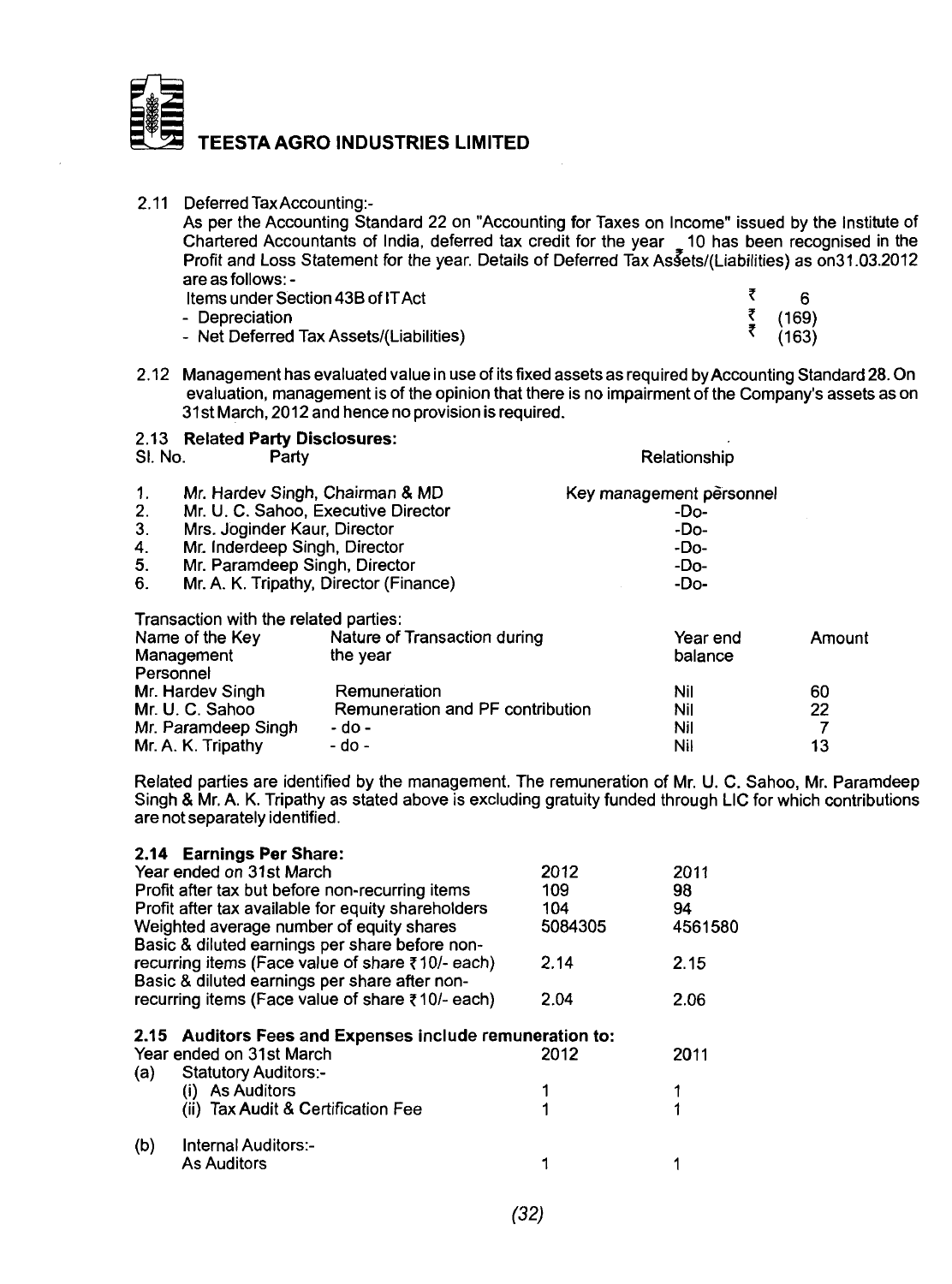|    | 2.16 Income/Expenditure in Foreign Currency  |      |      |
|----|----------------------------------------------|------|------|
|    | Year ended on 31st March                     | 2012 | 2011 |
|    | Income in Foreign Currency                   |      |      |
|    | <b>Expenditure in Foreign Currency</b>       |      |      |
|    | (a) Raw materials (CIF basis)                | 2584 | 439  |
|    | (b) Catalysts Purchased                      | 35   |      |
|    | 2.17 Breakup of Imported/Indigenous material |      |      |
|    | Year ended on 31st March                     | 2012 | 2011 |
| a) | Value of imported raw materials, packing     |      |      |
|    | materials, spare parts and components        |      |      |
|    | consumed                                     | 4195 | 4599 |
| b) | Value of indigenous raw materials, packing   |      |      |
|    | materials, spare parts and components        |      |      |
|    | consumed                                     | 6446 | 3211 |
| C) | Percentage of above to total consumption     |      |      |
|    | Imported raw materials, packing<br>i)        |      |      |
|    | materials, spare parts and components        |      |      |
|    | - consumed                                   | 39%  | 59%  |
|    | Indigenous raw materials, packing<br>ii) –   |      |      |
|    | materials, spare parts and components        |      |      |
|    | consumed                                     | 61%  | 41%  |

 $\overline{a}$ 

 $\sim$ 

 $\ddot{\phantom{0}}$ 

 $\mathcal{L}_{\mathcal{A}}$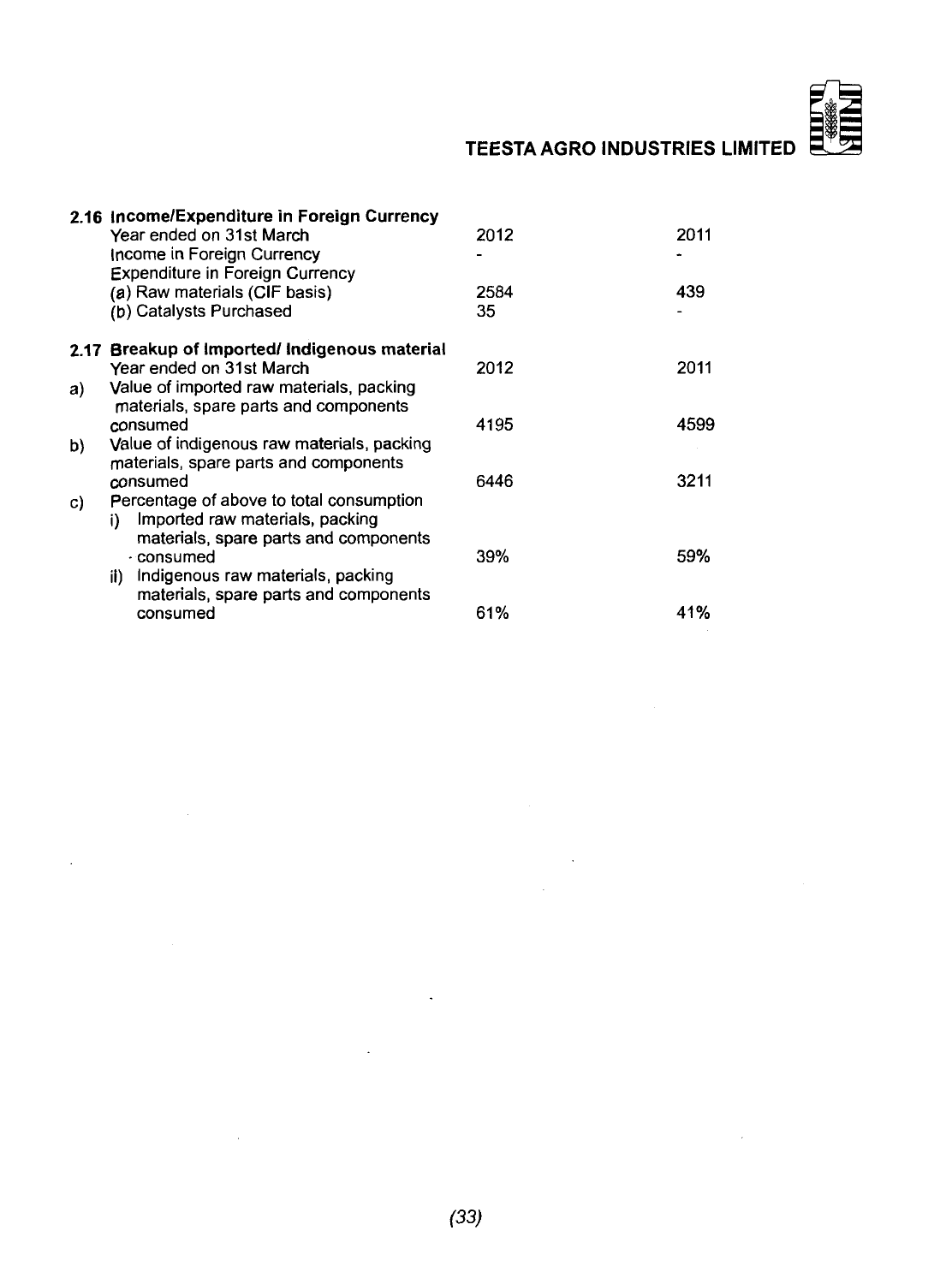

**TEESTAAGRO INDUSTRIES UMITED**

#### **SCHEDULAES FORMING PART OF THE BALANCE SHEET**

₹ in Lakh

| 3. Share Capital                                    |           |           |           |
|-----------------------------------------------------|-----------|-----------|-----------|
| <b>Authorised</b><br>3.1                            | Par Value | 31.3.2012 | 31.3.2011 |
| 80,00,000 Equity Shares<br>20,00,000, 8% Cumulative | ₹10 each  | 800       | 800       |
| <b>Preference Shares</b>                            | ₹10 each  | 200       | 200       |
|                                                     |           | 1,000     | 1,000     |
| <b>Issued, Subscribed &amp; Paid up</b>             |           |           |           |
| 56,10,000 Equity Shares                             | ₹10 each  | 561       | 508       |
| Less; Allotment money in arrear                     |           | 4         | 4         |
|                                                     |           | 557       | 504       |

#### **3.2 Terms,Rights, Preferences & Restrictions attached to Shares**

The company has only one class of equity shares having a par value of  $\bar{\tau}$  10 per share. Each share holder is eligible for one vote per share held. The dividend proposed by the Board of Directors is subject to the approval of the shareholders in the Annual general Meeting. In the event of liquidation of the Company, the equity share holders are eligible to receive remaining assets of the Company, after distribution of all Preferential amounts. The distribution will be in proportion to the number of equity shares held by the shareholders.

#### **3.3 Reconciliation of Shares outstanding at the beginning and at the end of the reporting** period

|                                                          | 31st March, 2012 |         | 31st March.2011 |         |
|----------------------------------------------------------|------------------|---------|-----------------|---------|
| <b>Equity Shares</b>                                     | <b>Number</b>    | in Lakh | Number          | in Lakh |
| At the beginning of the period                           | 50,80,000        | 508     | 45,50,000       | 455     |
| Issued and alloted during the period                     | 5,30,000         | -53     | 5.30,000        | -53     |
| Outstanding at the end of the period should be 56,10,000 |                  | 561     | 50,80,000       | 508     |
| Allotment money in arrear                                |                  |         |                 |         |
| Outstanding at the end of the                            |                  |         |                 |         |
| period actually is                                       | 56,10,000        | 557     | 50,80,000       | 504     |

#### **3.4 Details of shareholders holding more than 5% shares in the company**

|                                                  |                   | 31st March.2012                   | 31st March.2011 |                    |  |
|--------------------------------------------------|-------------------|-----------------------------------|-----------------|--------------------|--|
| Equity shares of $\bar{z}$ 10 each fully paid up | Number            | the class Number                  |                 | the class          |  |
| Hardev Singh<br>Joginder Kaur                    | 1585440<br>587600 | 28.2610 1455440<br>10.4742 537600 |                 | 28.6504<br>10.5827 |  |

As per records of the company, including its register of shareholders/members and other declarations received from shareholders regarding beneficial interest, the above shareholding represents both legal and beneficial ownerships of shares.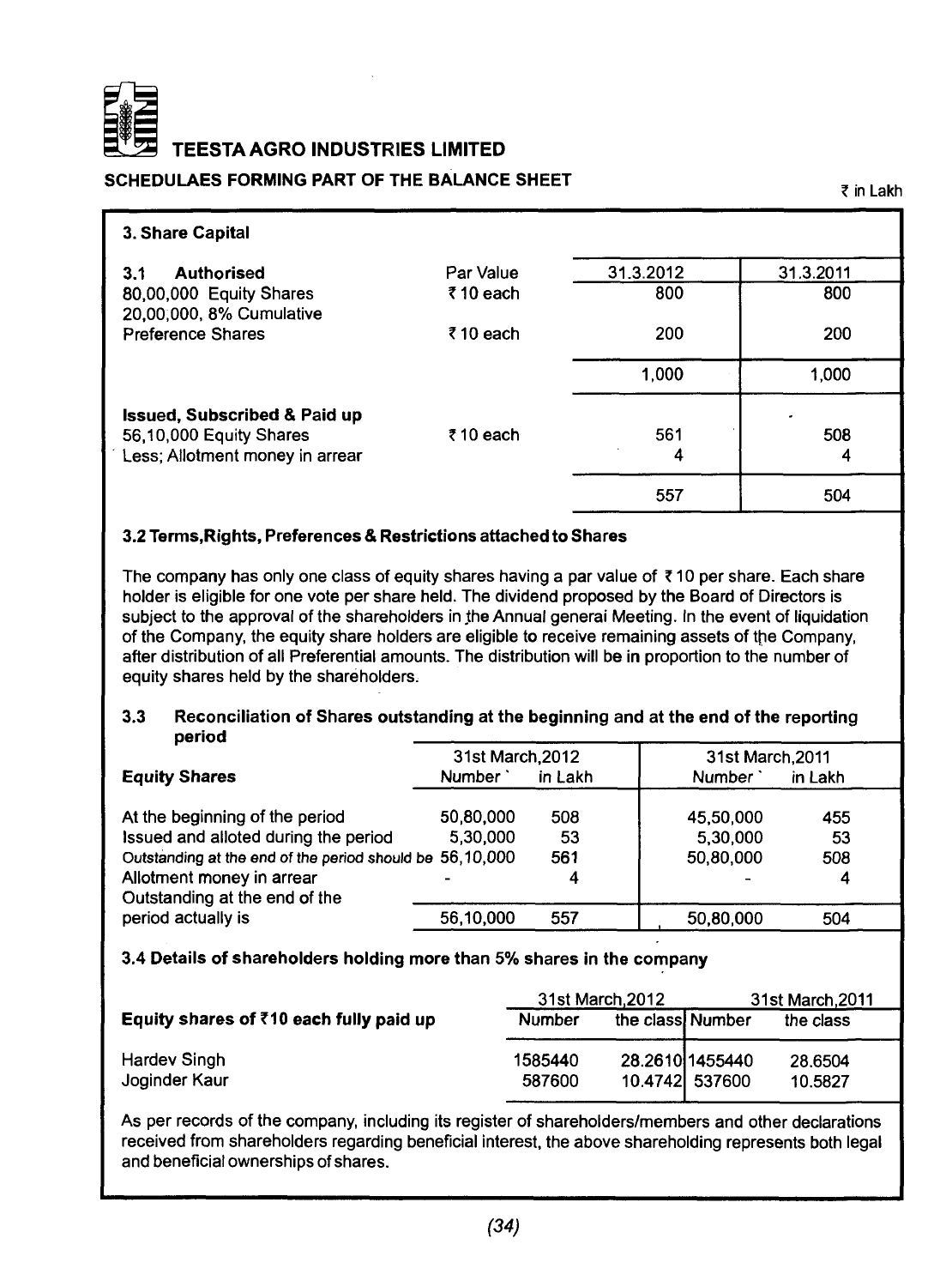

## **SCHEDULAES FORMING PART OF THE BALANCE SHEET**

? in Lakh

| 4. Reserves and Surplus                                          |           | 31.3.2012            |           | 31.3.2011                 |
|------------------------------------------------------------------|-----------|----------------------|-----------|---------------------------|
| a) Capital Reserve                                               |           |                      |           |                           |
| Balance as per last financial statements                         |           | 1,799                |           | 1,666                     |
| Add: Output VAT Remission                                        |           | 241                  |           | 133                       |
| Closing balance                                                  |           | 2,040                |           | 1,799                     |
|                                                                  |           |                      |           |                           |
| b) Capital Redemption Reserve                                    |           |                      |           |                           |
| Balance as per last financial statements                         |           | 111                  |           | 111                       |
|                                                                  |           |                      |           |                           |
| c) Share Premium Account                                         |           |                      |           |                           |
| Balance as per last financial statements                         |           | 43                   |           |                           |
| Add: Premium on issue of Equity shares                           |           | 5                    |           | 43                        |
| Closing balance                                                  |           | 48                   |           | 43                        |
|                                                                  |           |                      |           |                           |
|                                                                  |           |                      |           |                           |
| d) General Reseve                                                |           | 31.3.2012            |           | 31.3.2011                 |
| Balance as per last financial statements                         |           | 10                   |           |                           |
| Add:amount transferred from surplus balance                      |           |                      |           |                           |
| in the statement of profit and loss                              |           | 10                   |           | 10<br>10                  |
| Closing balance                                                  |           |                      |           |                           |
| e) Profit & Loss Account                                         |           |                      |           |                           |
| Balance as per last financial statements                         |           | 989                  |           | 957                       |
| Profit for the year                                              |           | 104                  |           | 94                        |
| <b>Less: Appropriations</b>                                      |           |                      |           |                           |
| Proposed dividend                                                |           |                      |           | 45                        |
| Dividend distribution tax                                        |           |                      |           | 7                         |
| Dividend/Dividend Tax of earlier Year                            |           | 7                    |           |                           |
| Transfer to general reserve                                      |           |                      |           | 1Δ                        |
| <b>Closing balance</b>                                           |           | 1,086                |           | 989                       |
| Total                                                            |           | 3,295                |           | 2,952                     |
|                                                                  |           |                      |           |                           |
| <b>5.Long Term Borrowings</b>                                    |           | Non-current portion. |           | <b>Current maturities</b> |
| Unsecured                                                        |           | 31.3.2012 31.3.2011  | 31.3.2012 | 31.3.2011                 |
| <b>From Directors</b>                                            | 1         | 1                    |           |                           |
| From Others                                                      |           |                      |           | 57                        |
|                                                                  | 1         | 1                    |           | 57                        |
|                                                                  |           |                      |           |                           |
| Note: Current maturities is a part of other Current liabilities. |           |                      |           |                           |
|                                                                  |           |                      |           |                           |
| <b>6. Provisions</b>                                             | Long term |                      |           | Short term                |
|                                                                  | 31.3.2012 | 31.3.2011            | 31.3.2012 | 31.3.2011                 |
|                                                                  |           |                      |           |                           |
| Provision for employee benefits                                  |           |                      |           |                           |
| Leave Encashment                                                 | 18        | 17                   | 8         | 7                         |
| Gratuity                                                         |           |                      |           | 14                        |
|                                                                  | <u>18</u> | 17                   | 8         | 21                        |
|                                                                  |           |                      |           |                           |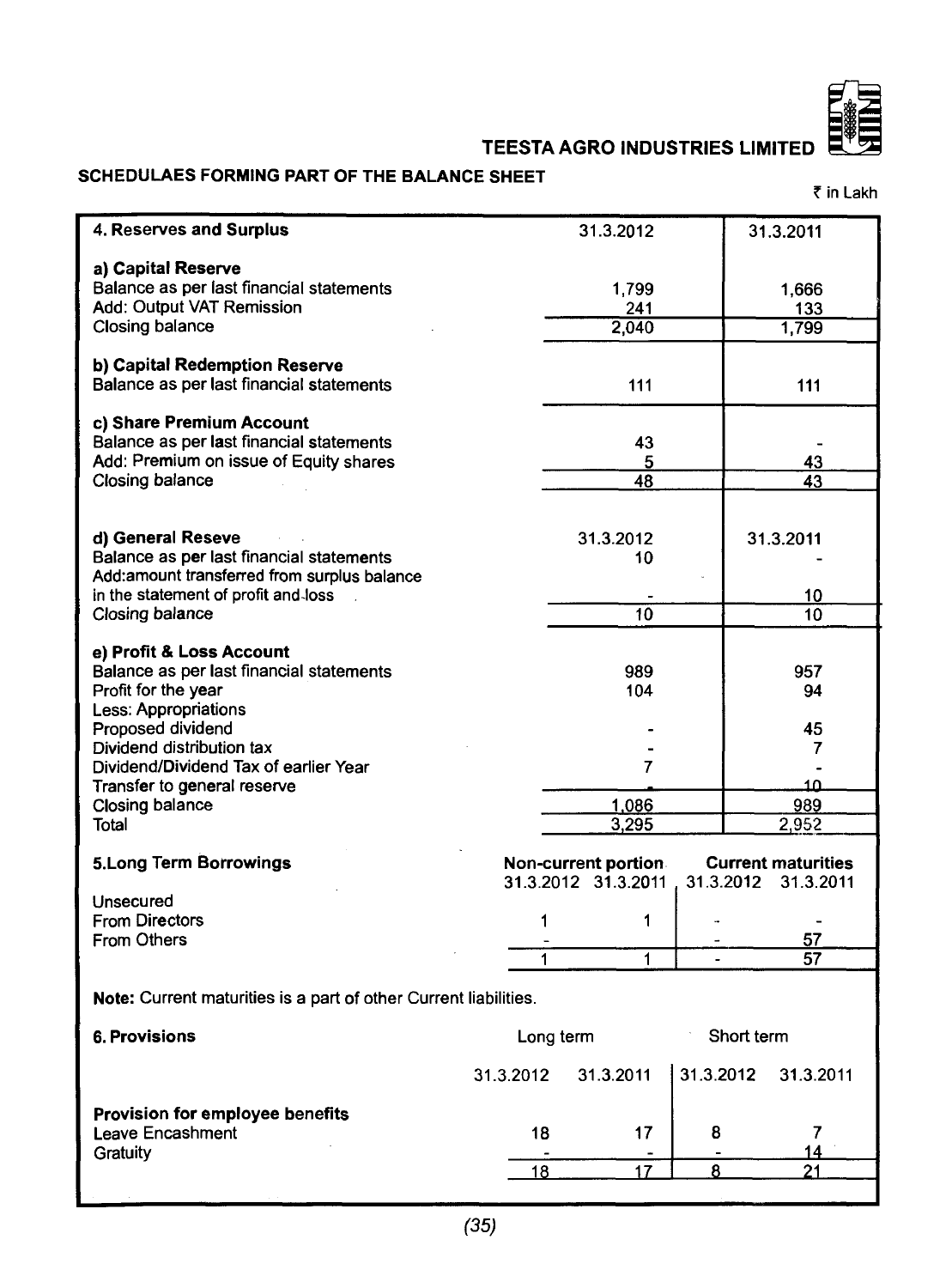

#### SCHEDULAES FORMING PART OF THE BALANCE SHEET

| <b>Other Provisions</b><br>Proposed Dividend |    |    | 31.3.2012 31.3.2011 31.3.2012 31.3.2011 | 45        |  |
|----------------------------------------------|----|----|-----------------------------------------|-----------|--|
| Tax on Proposed Dividend                     |    |    |                                         |           |  |
| <b>Total provisions</b>                      | 18 | 17 |                                         | 52<br>73  |  |
|                                              |    |    |                                         |           |  |
| 7. Short Term Borrowings                     |    |    | 31.3.2012                               | 131.32011 |  |
| Secured Loan From Bank                       |    |    | 1.937                                   | 1.917     |  |
| <b>Others</b>                                |    |    |                                         |           |  |
| Closing balance                              |    |    | 1.937                                   | 1.917     |  |

Secured loans are for working capital from consortium of Banks, and are secured by joint hypothecation charge on inventory, current book debts and other current assets besides first equitable/hypothecation charge over immovable/ movable fixed assets of the company at Rajganj, Dhupguri, Haldia and personal guarantees of two of the directors of the company.

**8. Other Current Liabilities** Advances from Customers<br>Others Others - 57 September - 57 September - 57 September - 57 September - 57 September - 57 September - 57 Septembe Closing balance

| 15 | 56  |
|----|-----|
| -  | 57  |
| 15 | 113 |

₹ in Lakh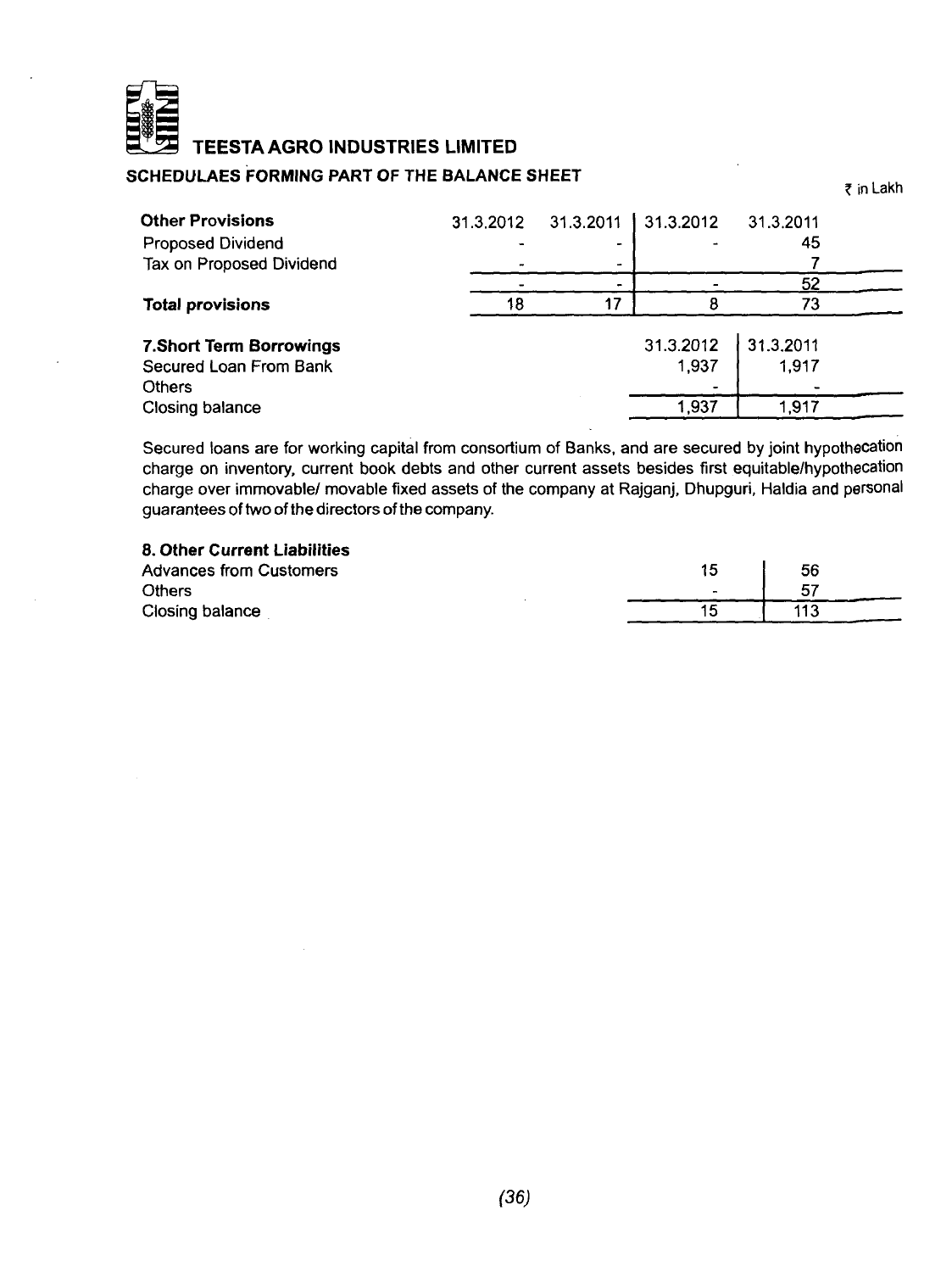## **9. TANGIBLE ASSETS**

 $\label{eq:2.1} \mathcal{L}(\mathcal{A}) = \mathcal{L}(\mathcal{A}) = \mathcal{L}(\mathcal{A})$ 

|                                |          |       | <b>GROSS</b>        | BLOCK.         |            | DEPRECIATION |         |                |                         | <b>NET BLOCK</b>             |                |
|--------------------------------|----------|-------|---------------------|----------------|------------|--------------|---------|----------------|-------------------------|------------------------------|----------------|
|                                | Original |       | Additions           | Sale/Adj.      | Original   | Depreciation | For the | Sale/Adj.      | Depreciation As At 31st |                              | As At 31st     |
|                                |          |       | Cost as on During   | During         | Cost as on | upto         | year    | During         | upto                    | March, 2012 March, 2011      |                |
| Description                    |          |       | 31.03.2011 the year | the year       | 31.03.2012 | 31.03.2011   |         | the year       | 31.03.2012              |                              |                |
|                                |          |       |                     |                |            |              |         |                |                         |                              |                |
| Land (Freehold)                |          | 343   | 90                  | $\blacksquare$ | 433        |              |         |                |                         | 433                          | 343            |
|                                |          |       |                     |                |            |              |         |                |                         |                              |                |
| <b>Buildings</b>               |          | 1,556 | 276                 | ٠              | 1,832      | 453          | 46      |                | 499                     | 1,333                        | 1,103          |
| Plant & Machinery              |          | 1,530 |                     |                | 1,530      | 1,256        | 64      |                | 1,320                   | 210                          | 274            |
|                                |          |       |                     |                |            |              |         |                |                         |                              |                |
| <b>Electrical Installation</b> |          | 143   |                     |                | 143        | 143          |         |                | 143                     | $\qquad \qquad \blacksquare$ |                |
| Furniture & Fixture            |          | 62    | 3                   |                | 65         | 30           |         | 4              | 34                      | 31                           | 32             |
| <b>Office Equipment</b>        |          | 27    | 1                   |                | 28         | 26           |         | $\overline{2}$ | 28                      | 0                            | $\overline{2}$ |
| Vehicles                       |          | 157   |                     | 23             | 134        | 53           |         | 14             | 16<br>51                | 83                           | 104            |
| Total                          |          | 3,818 | 370                 | 23             | 4,165      | 1,961        | 130     |                | 16<br>2,075             | 2,090                        | 1,857          |
| Previous Year                  |          | 3,503 | 324                 | 9              | 3,818      | 1,839        | 122     | ٠              | 1,961                   | 1,857                        |                |



ن<br>یا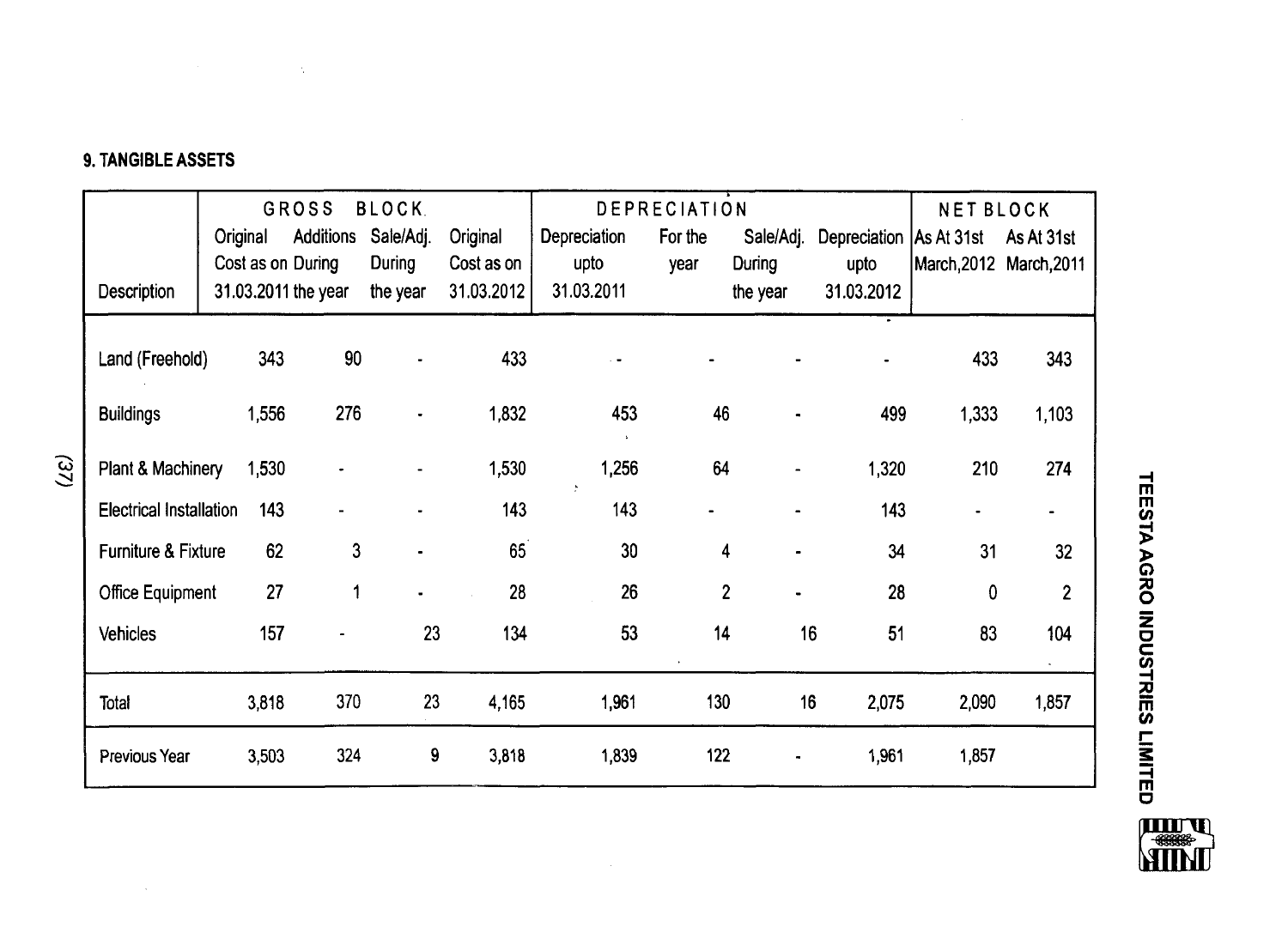

## **SCHEDULAES FORMING PART OF THE BALANCE SHEET**

₹ in Lakh

ī

| 10. Investments                                                                                                                                            |                         |                               |                                |                             |
|------------------------------------------------------------------------------------------------------------------------------------------------------------|-------------------------|-------------------------------|--------------------------------|-----------------------------|
|                                                                                                                                                            | Non-current Investments |                               | <b>Current Investments</b>     |                             |
|                                                                                                                                                            |                         | 31.3.2012 31.3.2011           | 31.3.2012                      | 31.3.2011                   |
| 69,418 Equity Shares of Allahabad Bank<br>of ₹10/- each fully paid up<br>(Market value 12,929, Previous year 16,105)                                       | 38                      | 38                            |                                |                             |
| 50,568.90 Units of SBI Mid Cap Fund<br>(Market value 1,103, Previous year 1,106)                                                                           | 20                      | 20                            |                                |                             |
|                                                                                                                                                            | 58                      | 58                            | $\qquad \qquad \blacksquare$   | -                           |
| 11. Loans and Advances<br>Other advances                                                                                                                   | 31.3.2012<br>1,325      | Long Term<br>31.3.2011<br>708 | Short term<br>31.3.2012<br>396 | 31.3.2011<br>274            |
| Advance paid to Gratuity Fund<br>TDS                                                                                                                       | 52                      | 50                            | 1                              |                             |
| Income tax paid under protest                                                                                                                              | 61                      | 61                            |                                |                             |
| Sales tax paid under protest                                                                                                                               |                         | $\blacksquare$                | 58                             | 58                          |
| Unutilised VAT credit                                                                                                                                      | 121<br>1,559            | 97<br>916                     | 455                            | 332                         |
|                                                                                                                                                            |                         |                               |                                |                             |
| 12.<br><b>Other non-current Assets</b><br>Deposit with Government Authorities<br><b>Other Deposits</b>                                                     |                         |                               | 31.3.2012<br>1<br>8            | 31.3.2011<br>1<br>7         |
|                                                                                                                                                            |                         |                               | 9                              | 8                           |
| 13. Inventories<br>Raw materials<br>Raw materials in Transit<br>Finished goods<br><b>Consumable Stores</b>                                                 |                         |                               | 2.067<br>99<br>185<br>148      | 2,876<br>16<br>1,317<br>101 |
|                                                                                                                                                            |                         |                               | 2,499                          | 4,310                       |
| 14. Trade receivables<br>Unsecured, Considered good<br>Outstanding for a period exceeding 6 months<br>from the date they become due for payment.<br>Others |                         |                               | 693<br>2,436                   | 511<br>1,097                |
|                                                                                                                                                            |                         |                               | 3,129                          | 1,608                       |
| 15. Cash and cash equivalents<br><b>Balances with Banks</b><br>Cash on hand                                                                                |                         |                               | 772<br>9<br>781                | 1,439<br>6<br>1,445         |
|                                                                                                                                                            |                         |                               |                                |                             |
| Balances with banks' includes FD with bank held as margin money₹611, Previous year ₹1302                                                                   |                         |                               |                                |                             |
| <b>16.Other Current Assets</b><br>Interest accrued on NSC and FD                                                                                           |                         |                               | 9                              | $\overline{2}$              |
|                                                                                                                                                            |                         |                               |                                |                             |
|                                                                                                                                                            |                         |                               |                                |                             |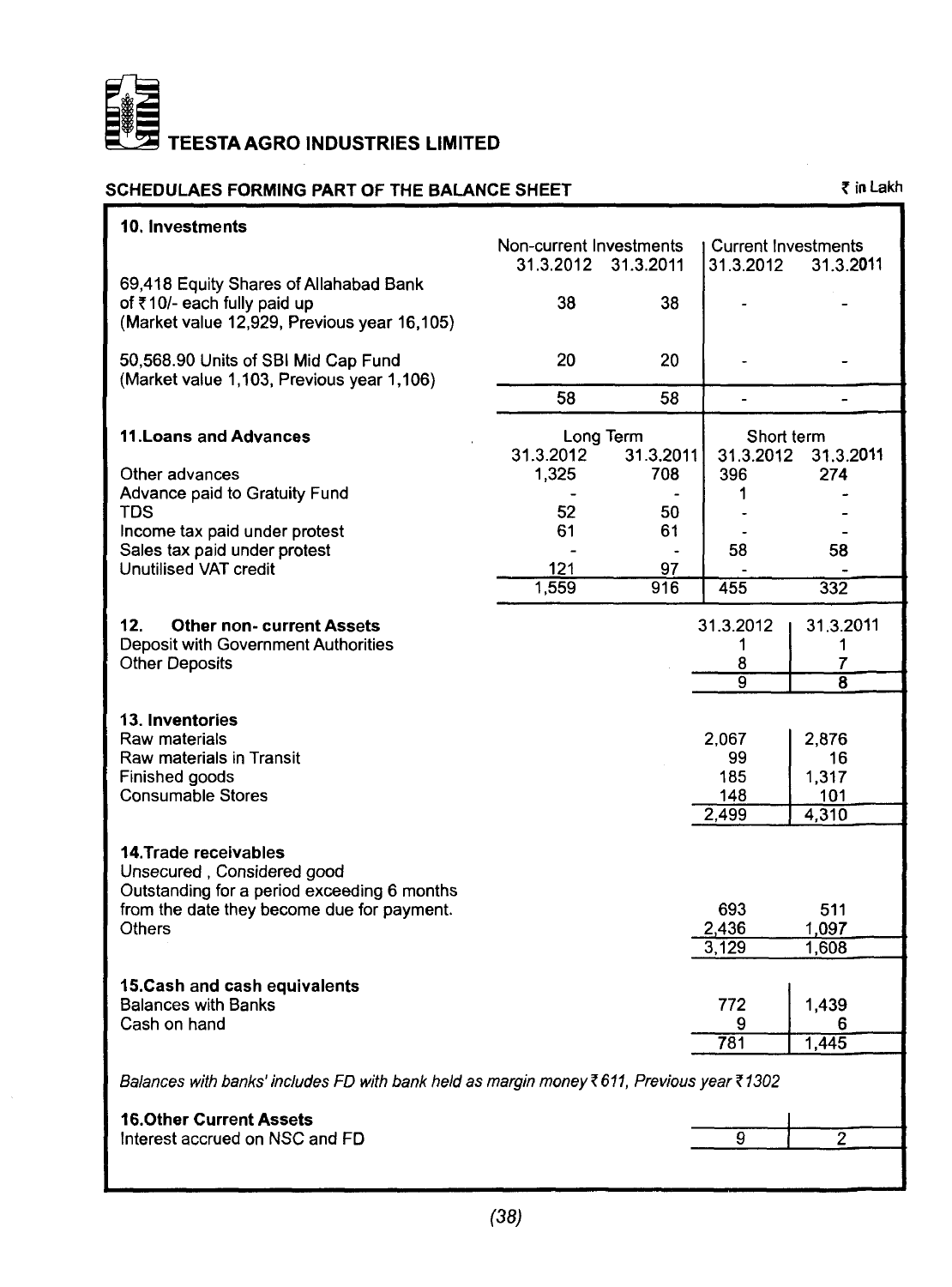

## **SCHEDULAES FORMING PART OF THE BALANCE SHEET** ₹ in Lakh

|                                                                                                                                                                                                                                                                                                                                                                   | ₹ in Lakh                                                                           | 31.3.2012<br>₹ in Lakh | 31.3.2011<br>₹ in Lakh                                                              | ₹ in Lakh |
|-------------------------------------------------------------------------------------------------------------------------------------------------------------------------------------------------------------------------------------------------------------------------------------------------------------------------------------------------------------------|-------------------------------------------------------------------------------------|------------------------|-------------------------------------------------------------------------------------|-----------|
| 17. Revenue from operations<br><b>Sales</b><br>Govt. Rebate                                                                                                                                                                                                                                                                                                       | 6,638<br>6,440                                                                      | 13,078                 | 3,798<br>5,077                                                                      | 8,875     |
| <b>18.Other Income</b><br>Interest recd. from Bank<br>Dividend Recd.<br>Short Term Capital Gain<br>Leave & License Fee<br>Sundry receipt (net)                                                                                                                                                                                                                    | 74<br>4<br>$\overline{7}$<br>11<br>11                                               | 107                    | 100<br>4<br>15                                                                      | 119       |
| 19. Cost of materials consumed<br><b>Opening Stock</b><br>Purchase<br>Freight Inward                                                                                                                                                                                                                                                                              | 2,891<br>8,500<br>1.050                                                             |                        | 1,634<br>7,051<br>1.742                                                             |           |
| Less: Cosing Stock                                                                                                                                                                                                                                                                                                                                                | 12,441<br>2,166                                                                     | 10,275                 | 10,427<br>2,891                                                                     | 7,536     |
| 20.Change in Inventories<br><b>Finished Goods</b><br><b>Opening Stock</b><br>Less: Cosing Stock                                                                                                                                                                                                                                                                   | 1,317<br>185                                                                        | 1,132                  | 1,122<br>1,317                                                                      | (195)     |
| 21.Employee benefit expense<br>Salaries, Wages and Bonus                                                                                                                                                                                                                                                                                                          | 393                                                                                 |                        | 376                                                                                 |           |
| <b>Contribution to Provident fund</b><br>and Gratuity Fund<br><b>Wefare Expenses</b>                                                                                                                                                                                                                                                                              | 27<br>41                                                                            | 461                    | 52<br>28                                                                            | 455       |
| 22. Finance Cost<br><b>Interest to Banks</b><br><b>Others</b>                                                                                                                                                                                                                                                                                                     | 26<br>12                                                                            | 38                     | 44<br>3                                                                             | 47        |
| 23. Other expenses<br>Packing materials<br>& Stores consumed<br>Insurance<br>Rent<br>Rates & Taxes<br>Power & Fuel<br>Repairs and Maintenance:<br>Buildina<br>Plant and Maintenance<br>Other<br>Marketing/publicity<br>Carriage Outward<br>Service Tax Paid<br>Payment to Auditors<br><b>Bank Charges</b><br><b>Travelling Expenses</b><br>Miscellaneous Expenses | 366<br>9<br>6<br>6<br>198<br>7<br>164<br>3<br>55<br>44<br>10<br>3<br>57<br>24<br>40 | 992                    | 274<br>9<br>6<br>6<br>178<br>10<br>120<br>3<br>58<br>91<br>8<br>3<br>32<br>37<br>43 | 878       |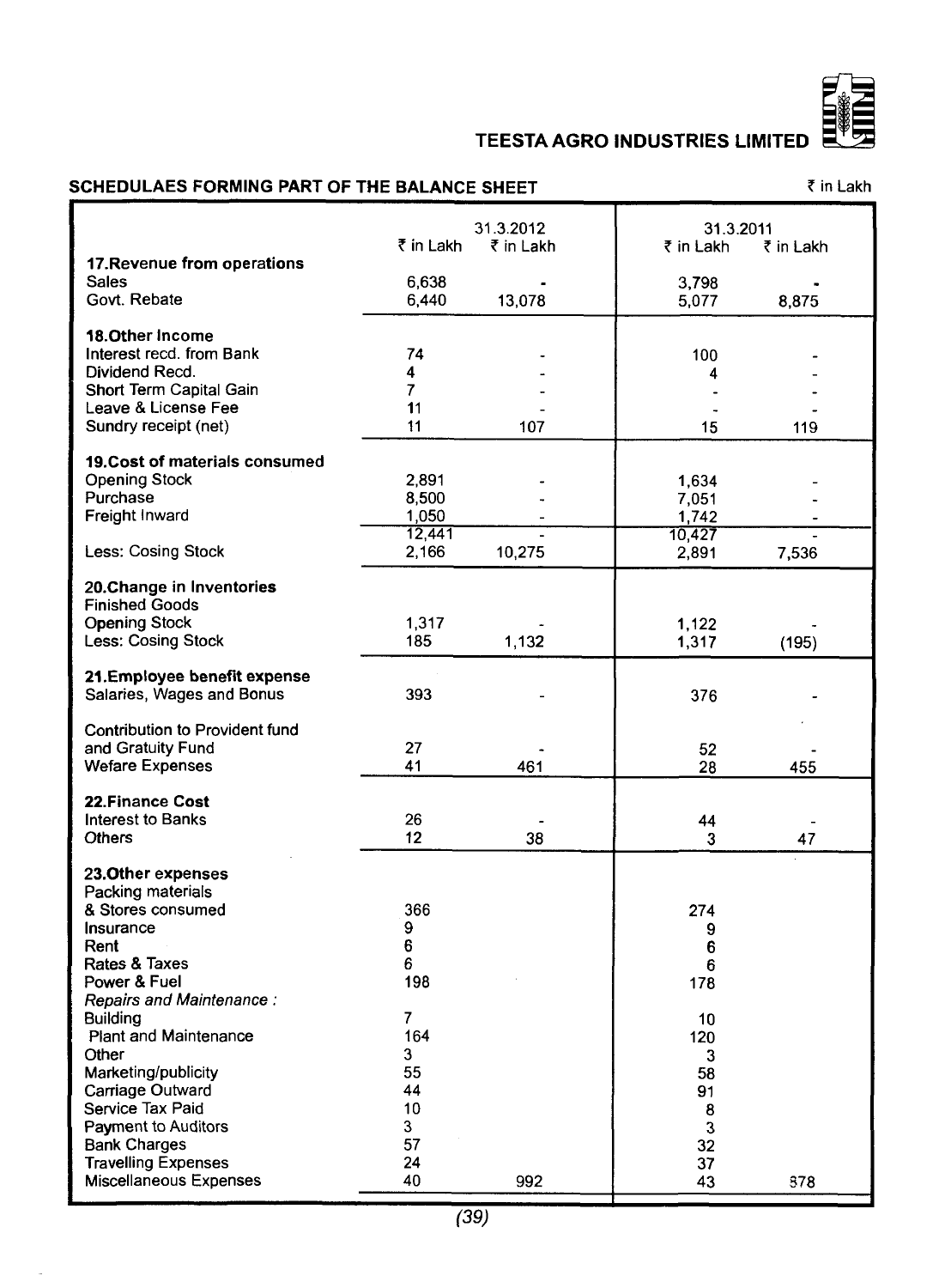

24. During the year ended 31st March, 2012 the revised schedule VI notified under the Companies Act, 1956 has become applicable to the Company for preparation and presentation of its financial statement. The adoption of revised schedule VI does not impact recognition and measurement principles followed for preparation of financial statements. However, it has significant impact on presentation and disclosures made in the financial statements. The company has also reclassified the previous year's figures in accordance with the requirements applicable in the current year. In view of this reclassification certain figures of current year are not strictly comparable with those of the previous year.

As per our report of even date

For and on behalf of **MANTRY & ASSOCIATES** *Chartered Accountants*

For and on behalf of the Board of Directors of **Teesta Agro Industries Lmited**

**HardevSlngh** Managing Director

**Paramdeep Singh Director** 

**J. Tiwari** Company Secretarymz

Siliguri, August 2nd,2012

**R. B.Mantry Partner** Membership No.052131 Siliguri, August 2nd, 2012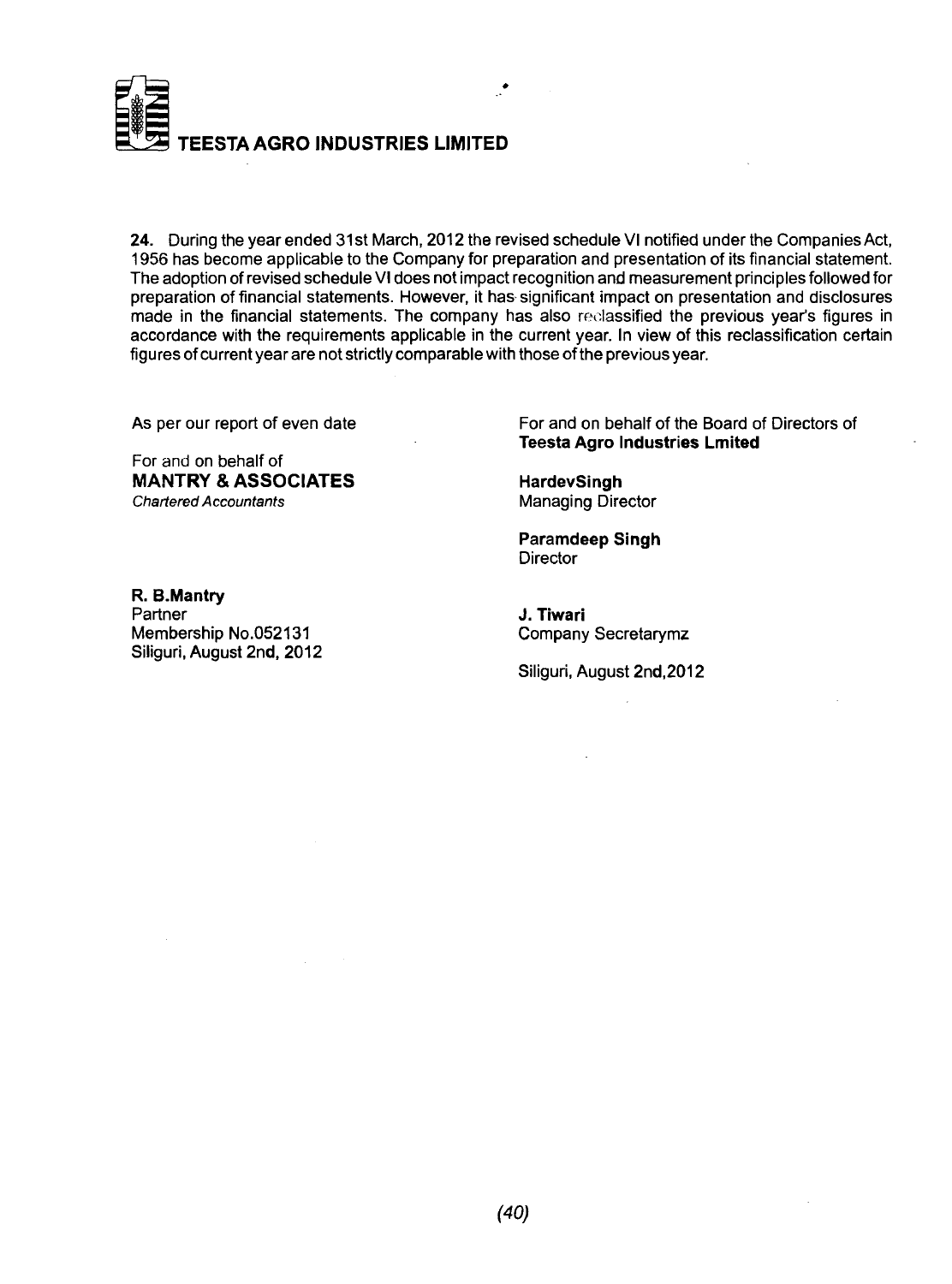

## **CASH FLOW STATEMENT FOR THE YEAR ENDED 31ST MARCH,2012**

| ₹ in Lakh                                     |                |           |        |            |  |
|-----------------------------------------------|----------------|-----------|--------|------------|--|
|                                               |                | For the   |        | For the    |  |
|                                               | year ended     |           |        | year ended |  |
|                                               |                | 31.3.2012 |        | 31.3.2011  |  |
|                                               |                |           |        |            |  |
| A. Cash Flow from Operating Activities :      |                |           |        |            |  |
| Net profit/(loss) before tax and              |                |           |        |            |  |
| <b>Extraordinary Items</b>                    |                | 151       |        | 134        |  |
| Adjusted for:                                 |                |           |        |            |  |
| Depreciation                                  | 130            |           | 122    |            |  |
| Interest Received (Net)                       | (36)           |           | (53)   |            |  |
| Dividend Income                               | (4)            |           | (4)    |            |  |
| Short Term Capital Gain                       | (7)            |           | 0      |            |  |
| Leave & License Fee Receipt                   | (11)           |           | 0      |            |  |
| Loss/(Profit) on Sale of Assets               | 5              | 77        | 4      | 69         |  |
|                                               |                |           |        |            |  |
| Operating Profit before changes               |                |           |        |            |  |
| in Working Capital:                           |                | 228       |        | 203        |  |
| Adjustments for:                              |                |           |        |            |  |
| Trade and other receivables                   | (2295)         |           | 171    |            |  |
| Inventories                                   | 1811           |           | (1456) |            |  |
| <b>Trade Payable</b>                          | (429)          | (913)     | 175    | (1110)     |  |
|                                               |                |           |        |            |  |
| Cash Generated from Operations                |                | (685)     |        | (907)      |  |
| <b>Interest Paid</b>                          | (38)           |           | (47)   |            |  |
| <b>Direct Taxes Paid</b>                      | (57)           | (95)      | (51)   | (98)       |  |
| Net Cash from operating activities            |                | (780)     |        | (1005)     |  |
|                                               |                |           |        |            |  |
| <b>B. Cash Flow from Investing Activities</b> |                |           |        |            |  |
| Addition to Fixed Assets/Capital WIP          | (294)          |           | (111)  |            |  |
| Sale Proceeds of Fixed Assets                 | $\overline{2}$ |           | 5      |            |  |
| <b>Interest Received</b>                      | 74             |           | 48     |            |  |
| Short Term Capital Gain                       | 7              |           | 0      |            |  |
| Leave & License Fee Receipt                   | 11             |           | 0      |            |  |
| <b>Dividend Received</b>                      | 4              |           | 4      |            |  |
| Net Cash used in Investing Activities         |                | (196)     |        | (54)       |  |
| <b>Carried Forward</b>                        |                | (976)     |        | (1059)     |  |
|                                               |                |           |        |            |  |

 $\sim 10^7$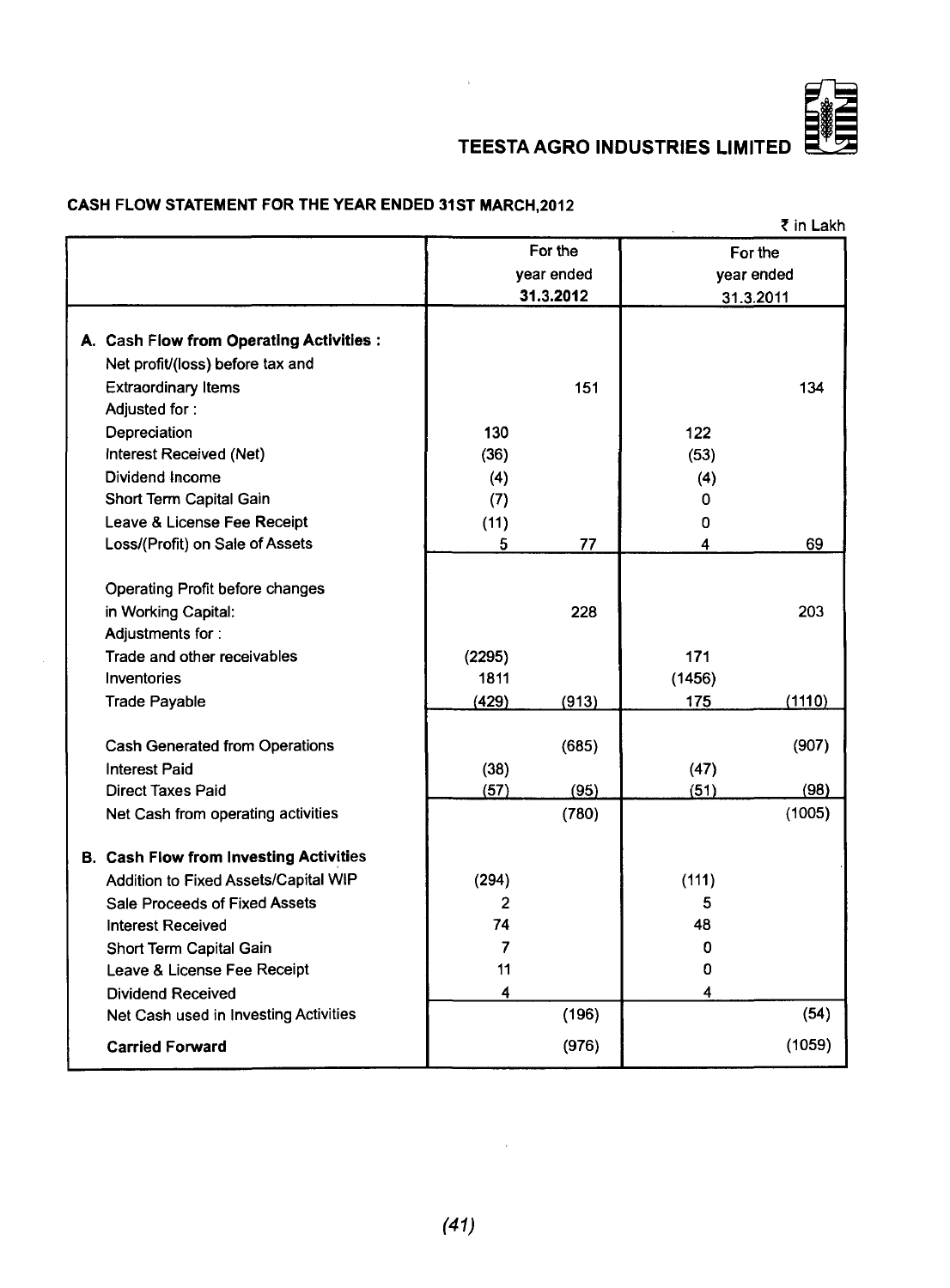

## $\overline{\mathbf{z}}$  TEESTA AGRO INDUSTRIES LIMITED

#### **CASH FLOW STATEMENT FOR THE YEAR ENDED 31ST MARCH.2012**

|                                                                                                                                                                                                                                                                                                                                                                                                                                                                       |                                                   |                                   |                              |                                | <u>(र in Lakh)</u> |
|-----------------------------------------------------------------------------------------------------------------------------------------------------------------------------------------------------------------------------------------------------------------------------------------------------------------------------------------------------------------------------------------------------------------------------------------------------------------------|---------------------------------------------------|-----------------------------------|------------------------------|--------------------------------|--------------------|
|                                                                                                                                                                                                                                                                                                                                                                                                                                                                       |                                                   | For the                           |                              |                                | For the            |
|                                                                                                                                                                                                                                                                                                                                                                                                                                                                       |                                                   |                                   | year ended                   | year ended                     |                    |
|                                                                                                                                                                                                                                                                                                                                                                                                                                                                       |                                                   |                                   | 31.3.2012                    |                                | 31.3.2011          |
|                                                                                                                                                                                                                                                                                                                                                                                                                                                                       | <b>Brought Forward</b>                            |                                   | (976)                        |                                | (1059)             |
|                                                                                                                                                                                                                                                                                                                                                                                                                                                                       |                                                   |                                   |                              |                                |                    |
|                                                                                                                                                                                                                                                                                                                                                                                                                                                                       | C. Cash Flow from Financing Activities :          |                                   |                              |                                |                    |
|                                                                                                                                                                                                                                                                                                                                                                                                                                                                       | Proceeds from Share Issue                         | 58                                |                              | 95                             |                    |
|                                                                                                                                                                                                                                                                                                                                                                                                                                                                       | Increase/(Decrease) in CC & Vehicle Loan          | 20                                |                              | 230                            |                    |
|                                                                                                                                                                                                                                                                                                                                                                                                                                                                       | Dividend Paid                                     | (6)                               |                              | (45)                           |                    |
|                                                                                                                                                                                                                                                                                                                                                                                                                                                                       | Tax on Dividend                                   | (1)                               |                              | (7)                            |                    |
|                                                                                                                                                                                                                                                                                                                                                                                                                                                                       | Remission of VAT                                  | 241                               |                              | 133                            |                    |
|                                                                                                                                                                                                                                                                                                                                                                                                                                                                       | Net cash used in Financing Activities             |                                   | 312                          |                                | 406                |
|                                                                                                                                                                                                                                                                                                                                                                                                                                                                       | Net increase in Cash and Cash Equivalent          |                                   |                              |                                |                    |
|                                                                                                                                                                                                                                                                                                                                                                                                                                                                       | $(A+B+C)$                                         |                                   | (664)                        |                                | (653)              |
|                                                                                                                                                                                                                                                                                                                                                                                                                                                                       |                                                   |                                   |                              |                                |                    |
|                                                                                                                                                                                                                                                                                                                                                                                                                                                                       | Cash and Cash Equivalent (Opening Balance)        | 1445                              |                              | 2098                           |                    |
|                                                                                                                                                                                                                                                                                                                                                                                                                                                                       |                                                   |                                   |                              |                                |                    |
|                                                                                                                                                                                                                                                                                                                                                                                                                                                                       | Cash and Cash Equivalent (Closing Balance)        | 781                               | (664)                        | 1445                           | (653)              |
| For and on behalf of Board of Directors                                                                                                                                                                                                                                                                                                                                                                                                                               |                                                   |                                   |                              |                                |                    |
|                                                                                                                                                                                                                                                                                                                                                                                                                                                                       |                                                   | of Teesta Agro Industries Limited |                              |                                |                    |
|                                                                                                                                                                                                                                                                                                                                                                                                                                                                       |                                                   |                                   |                              |                                |                    |
|                                                                                                                                                                                                                                                                                                                                                                                                                                                                       |                                                   |                                   |                              |                                |                    |
|                                                                                                                                                                                                                                                                                                                                                                                                                                                                       |                                                   |                                   |                              |                                |                    |
|                                                                                                                                                                                                                                                                                                                                                                                                                                                                       | Siliguri,<br><b>Hardev Singh</b>                  |                                   | Paramdeep Singh              | J. Tiwari                      |                    |
|                                                                                                                                                                                                                                                                                                                                                                                                                                                                       | <b>Managing Director</b><br><b>August 2, 2012</b> | Director                          |                              | Company Secretary              |                    |
|                                                                                                                                                                                                                                                                                                                                                                                                                                                                       |                                                   |                                   |                              |                                |                    |
|                                                                                                                                                                                                                                                                                                                                                                                                                                                                       | <b>Auditors' Certificate</b>                      |                                   |                              |                                |                    |
|                                                                                                                                                                                                                                                                                                                                                                                                                                                                       |                                                   |                                   |                              |                                |                    |
| The above Cash Flow Statement has been compiled from and is based on the audited accounts of Teesta Agro<br>Industries Limited for the year ended 31st March, 2012 reported by us on 2nd August, 2012. According to the<br>information and explanations given the aforesaid Cash Flow Statement has been prepared pursuant to clause 32<br>of the Listing Agreement with Stock Exchanges and the reallocation required for the purpose are as made by the<br>Company. |                                                   |                                   |                              |                                |                    |
|                                                                                                                                                                                                                                                                                                                                                                                                                                                                       |                                                   |                                   | For and on behalf of         |                                |                    |
|                                                                                                                                                                                                                                                                                                                                                                                                                                                                       |                                                   |                                   |                              | <b>MANTRY &amp; ASSOCIATES</b> |                    |
|                                                                                                                                                                                                                                                                                                                                                                                                                                                                       |                                                   |                                   | <b>Chartered Accountants</b> |                                |                    |
|                                                                                                                                                                                                                                                                                                                                                                                                                                                                       |                                                   |                                   |                              |                                |                    |
|                                                                                                                                                                                                                                                                                                                                                                                                                                                                       |                                                   |                                   | R. B. Mantry                 |                                |                    |
| Siliguri,                                                                                                                                                                                                                                                                                                                                                                                                                                                             |                                                   |                                   | Partner                      |                                |                    |
|                                                                                                                                                                                                                                                                                                                                                                                                                                                                       | Date: August 2, 2012                              |                                   | Membership No.052131         |                                |                    |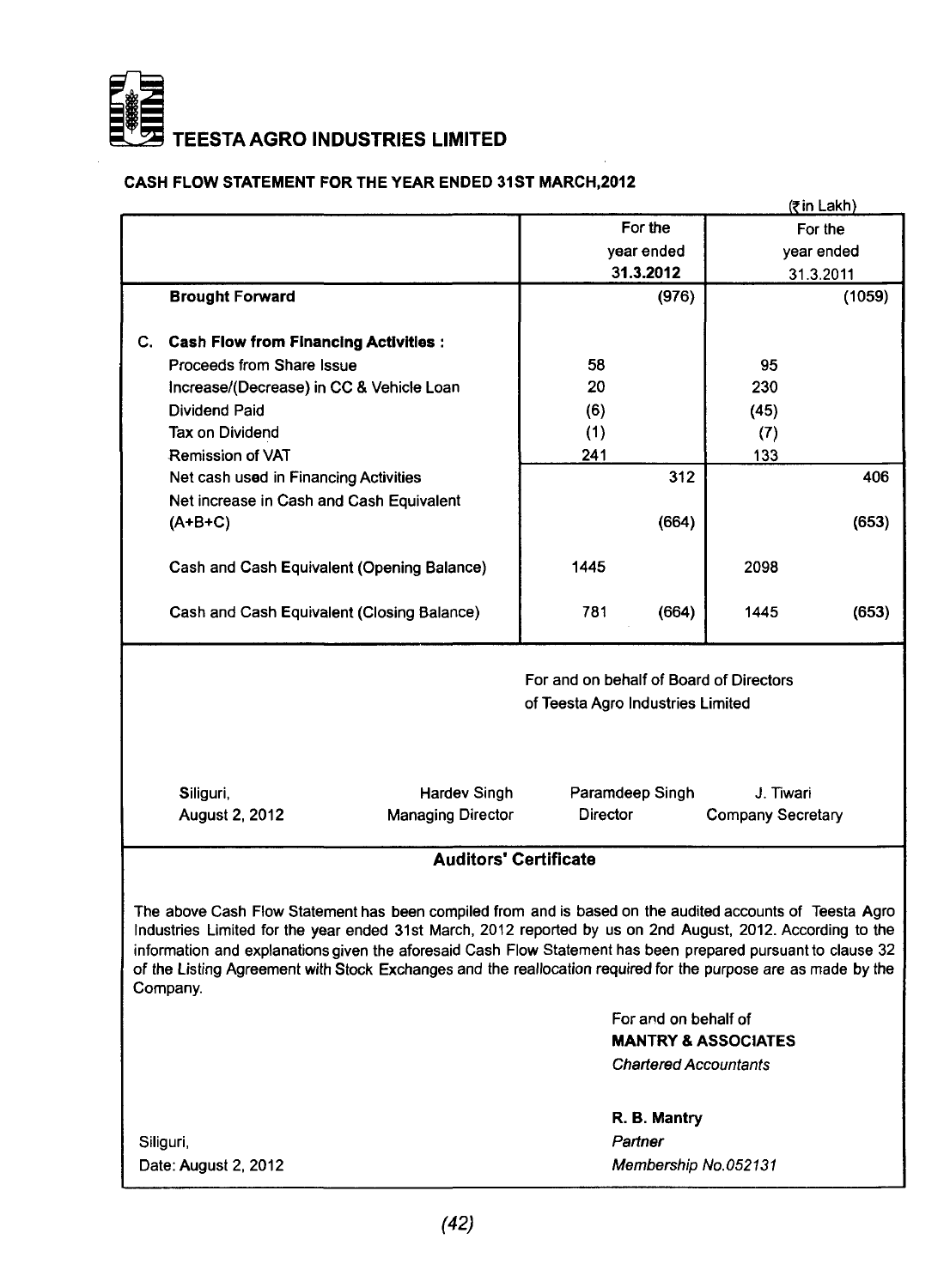**E** \$2

## **TEESTAAGRO INDUSTRIES LIMITED**

**Registered Office ; Mazabari, Rajganj, Jalpaiguri West Bengal PROXY FORM**

| and vote for me/us on my/our behalf at the Annual General Meeting of the Company to be held on |         |  |
|------------------------------------------------------------------------------------------------|---------|--|
| Friday, 31st August, 2012 and / or at any adjourment thereof.                                  |         |  |
|                                                                                                |         |  |
|                                                                                                |         |  |
|                                                                                                |         |  |
|                                                                                                | Affix   |  |
|                                                                                                | Re. 1/- |  |
|                                                                                                | Rev.    |  |
|                                                                                                | Stamp   |  |

## **ATTENDANCE SLIP**

|                     | I hereby record my presence at the Annual General Meeting of the Company on Friday, 31st |  |
|---------------------|------------------------------------------------------------------------------------------|--|
| <b>August, 2012</b> |                                                                                          |  |
|                     |                                                                                          |  |
| (Block Capitals)    |                                                                                          |  |
|                     |                                                                                          |  |
|                     |                                                                                          |  |
| (Block Capitals)    |                                                                                          |  |
|                     |                                                                                          |  |
|                     |                                                                                          |  |
|                     |                                                                                          |  |

#### **Notes: a) The Form should be signed across the stamp as specimen signature registered with the Company.**

**b) The proxy duly completed must be deposited at the registered office ofthe Company at Mazabari, Rajgang, Jalpaiguri, West Bengal not less than 48 hours before the fixed holding the aforesaid meeting**